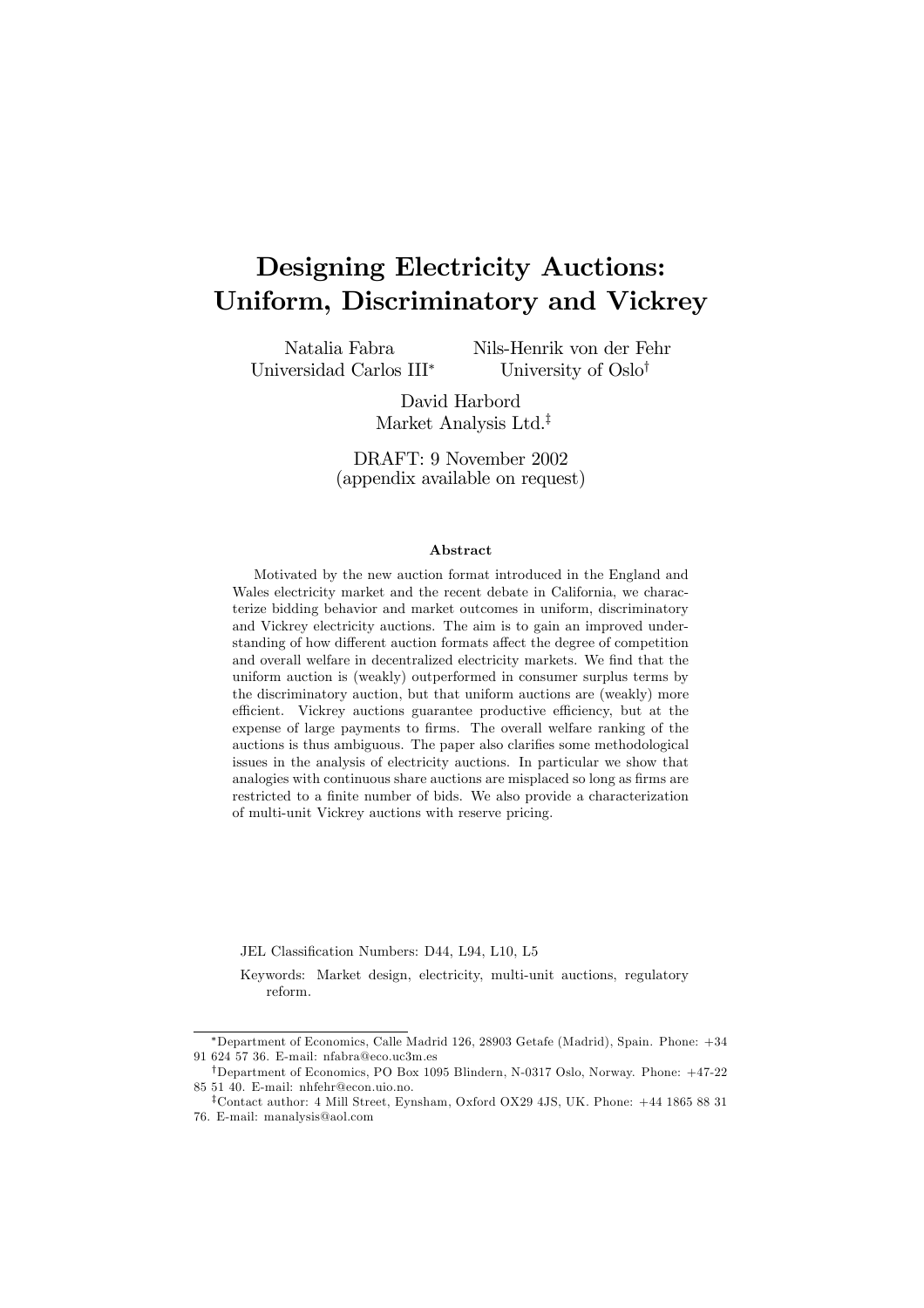### 1 Introduction

Electricity wholesale markets differ in numerous dimensions, but until recently all have been organized as uniform first-price auctions. Recent experience - and the perceived poor performance - of some decentralized electricity markets however, has led certain regulatory authorities to consider adopting new auction designs. In England and Wales a major overhaul of the electricity trading arrangements introduced in 1990 has recently taken place, and among the reforms implemented in March 2001, a discriminatory or 'pay-your-bid' auction format has been adopted. The British regulatory authorities believed that uniform auctions are more subject to strategic manipulation by large traders than are discriminatory auctions, and expected the new market design to yield substantial reductions in wholesale electricity prices.<sup>1</sup> Similarly, the California Power Exchange recently commissioned a report by leading auction theorists on the advisability of a switch to a discriminatory auction format for the Exhange's day ahead market, due to the increasing incidence of price spikes in both onand off-peak periods (see Kahn et al., 2001).

It is well-known that discriminatory auctions are not generally superior to uniform auctions. Both types of auction are commonly used in financial and other markets, and there is now a voluminous economic literature devoted to their study.<sup>2</sup> In multi-unit settings the comparison between these two auction forms is particularly complex. Neither theory nor empirical evidence tell us that discriminatory auctions perform better than uniform auctions in markets such as those for electricity, although this has now become controversial.

Wolfram (1999), for instance, argues in favor of uniform auctions for electricity, and Rassenti, Smith and Wilson (2002) cite experimental evidence which suggests that discriminatory auctions may reduce volatility (i.e. price spikes), but at the expense of higher average prices. Other authors have come to opposite conclusions. Federico and Rahman (2001) find theoretical evidence in favor of discriminatory auctions, at least for the polar cases of perfect competition and monopoly, while Klemperer (2001, 2002) suggests that discriminatory auctions might be less subject to 'implicit collusion'. Kahn et al. (2001), on the other hand, reject outright the idea that switching to a discriminatory auction will result in greater competition or lower prices.

While the debate in the UK and California has been focused on the ad-

<sup>&</sup>lt;sup>1</sup>See Ofgem (1999). Harbord and McCoy (2000) discuss of the auction reforms in England and Wales, and are critical of the reasoning of the British regulatory authorities. Ofgem (2001) nevertheless claims that its objectives have been achieved. Frontier Economics (2001) takes a different view of the evidence.

<sup>2</sup> See Ausubel and Cramton (1998) and Binmore and Swierzbinski (2000) for the theory and empirical evidence. Archibald and Malvey (1998) and Belzer and Reinhart (1996) discuss the US Treasury's experiments with these auction formats in more detail. See also Nyborg (2002).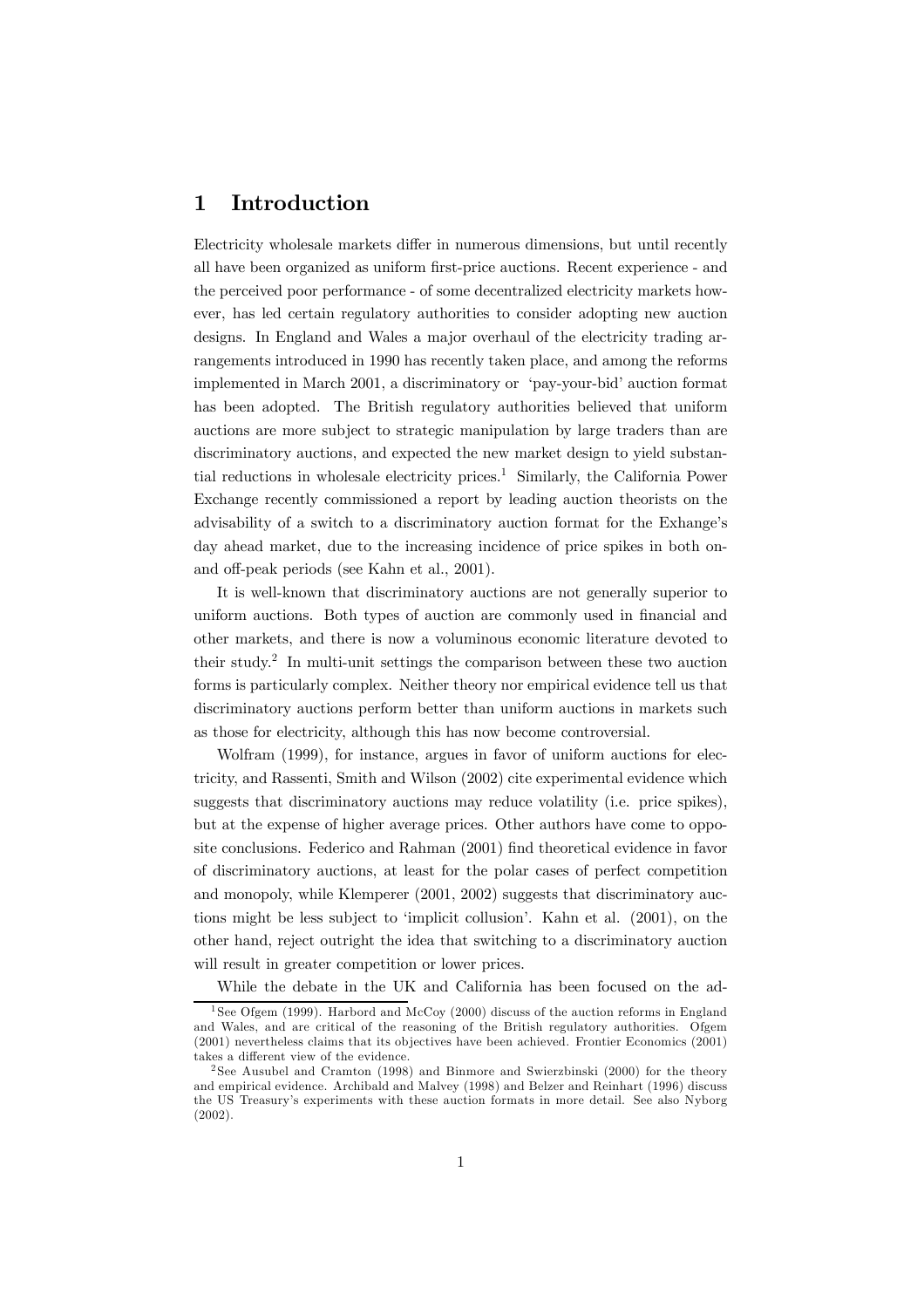vantages or disadvantages of uniform versus discriminatory auctions, among economists Vickrey auctions are often favored. Vickrey auctions make sincere bidding, e.g. bidding at marginal cost, a (weakly) dominant strategy and hence result in least cost production, or despatch efficiency. This comes at a cost, since traders with market power need to be paid the 'opportunity costs' of their bids, and these payments can be large (see Wilson, 2002, for a discussion). Vickrey auctions in markets such as those for electricity have to date received relatively little detailed analysis however.<sup>3</sup>

The purpose of this paper is to address this electricity market design issue in a series of models which represent some of the key features of decentralized electricity markets, albeit within a simplified framework. We characterize equilibrium market outcomes in a discrete, multi-unit auction model for uniform, discriminatory and Vickrey electricity auctions under a variety of assumptions concerning demand elasticities, bid formats and the number of suppliers in the market. Our purpose is to gain an improved understanding of how these different auction formats affect suppliers' bidding incentives, the degree of competition and overall welfare in decentralized electricity markets.

Not surprisingly, we find that the welfare ranking of the auction types is inherently ambiguous. If the regulator is solely concerned with productive efficiency (equivalent to the maximization of total surplus when demand is perfectly inelastic), then the Vickrey auction should always be chosen, as it guarantees efficiency independently of industry and market data. If, on the other hand, the regulator is solely concerned with the maximization of consumer surplus, then a uniform auction should probably never be chosen, as it is typically outperformed by the discriminatory auction, and in some cases by the Vickrey auction. For more general regulatory preferences, for example a weighted average of consumer and producer surplus, the ranking is uncertain. For some specifications of demand, costs, and suppliers' capacities the discriminatory auction dominates the uniform auction on both efficiency and consumer surplus criteria. In other scenarios the reverse ranking can be shown to (weakly) hold. Hence if the regulator is restricted to a choice between discriminatory and uniform auctions, this should be viewed as an empirical question which depends upon the nature of demand, market structure and the relative efficiencies of suppliers. Our analysis, however, provides no support for the presumption of some regulatory authorities that by changing the auction format from uniform to discriminatory a significant improvement in market performance can be achieved.

Our analysis proceeds by first considering a 'basic duopoly model', similar

<sup>3</sup> See Section 2 below. von der Fehr and Harbord (1993) studied Vickrey auctions with reserve prices in electricity markets for some extremely simple cases. Ausubel and Cramton (1999) provide a general framework.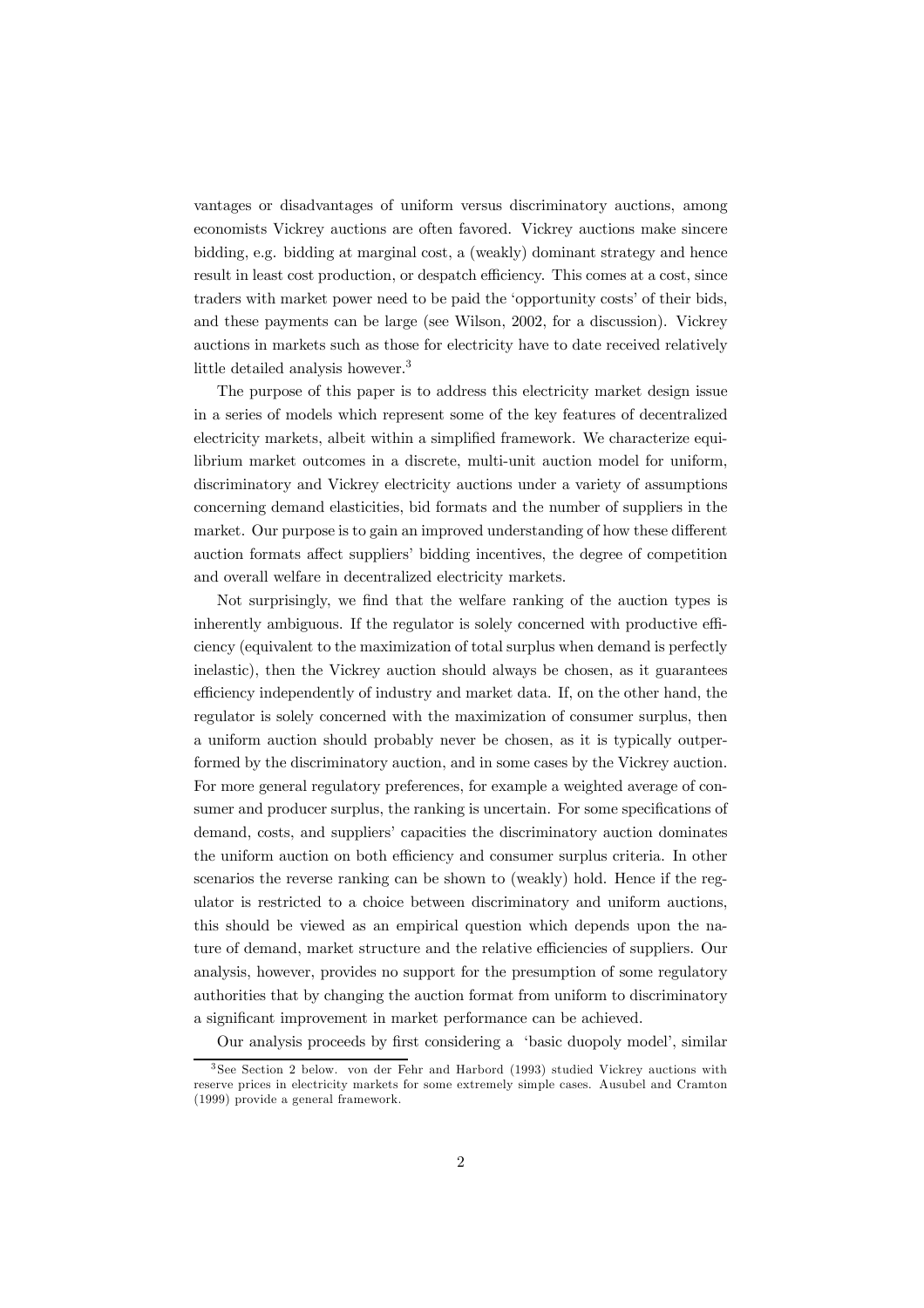to that described in von der Fehr and Harbord (1993), which is then varied in several directions. In the basic duopoly model, two 'single-unit' suppliers with asymmetric capacities and (marginal) costs face a market demand curve which is assumed to be both perfectly inelastic and known with certainty when suppliers submit their offer prices. By 'single-unit' we mean that each supplier must submit a single price offer for its entire capacity (i.e. its bid function is horizontal). This assumption simplifies the analysis considerably, but in Section 6.1 we show that it is largely inessential. The assumption that suppliers have perfect information concerning market demand is descriptively reasonable when applied to markets in which offers are 'short-lived', such as in Spain where there are 24 daily markets. In such markets suppliers can be assumed to know the demand they face in any period with a high degree of certainty. In markets in which offer prices remain valid for longer periods, e.g. a whole day, such as in Australia and in the original market design in England and Wales, on the other hand, it is more accurate to assume that suppliers face some degree of demand uncertainty or volatility at the time they submit their offers. Hence we allow for this type of uncertainty in Section 6.2. The assumption of price-inelastic demand can be justified by the fact that the vast majority of consumers purchase electricity under regulated tariffs which are independent of the prices negotiated in the wholesale market, at least in the short run.<sup>4</sup> However, in order to evaluate some of the possible effects of demand-side bidding, we consider downwardsloping demand functions in Section 6.3. Lastly, in Section 6.4 we consider the case of a symmetric oligopoly in order to assess the effects of changes in the number of suppliers. The equilibria in the three auction formats considered are then compared in each case in terms of their implications for total welfare and consumer surplus.

The paper is structured as follows. Section 2 describes some of the key features of decentralized electricity markets which have influenced our modelling approach, and discusses related literature. Section 3 describes the basic duopoly model and the auction formats to be considered. Section 4 characterizes equilibria in this model for the Vickrey, uniform and discriminatory auctions. Section 5 compares these equilibria in terms of total welfare and consumer surplus. Section 6 treats the extensions discussed immediately above: multiple-unit suppliers, downward-sloping demand, demand volatility and oligopoly, and Section 7 concludes. Proofs of results are relegated to the Appendix.

<sup>4</sup> See Wolak and Patrick (1997) and Wilson (2002) on this. In most countries, larger industrial consumers may buy electricity directly from the pool, but their demand comprises only a small fraction of the total volume traded.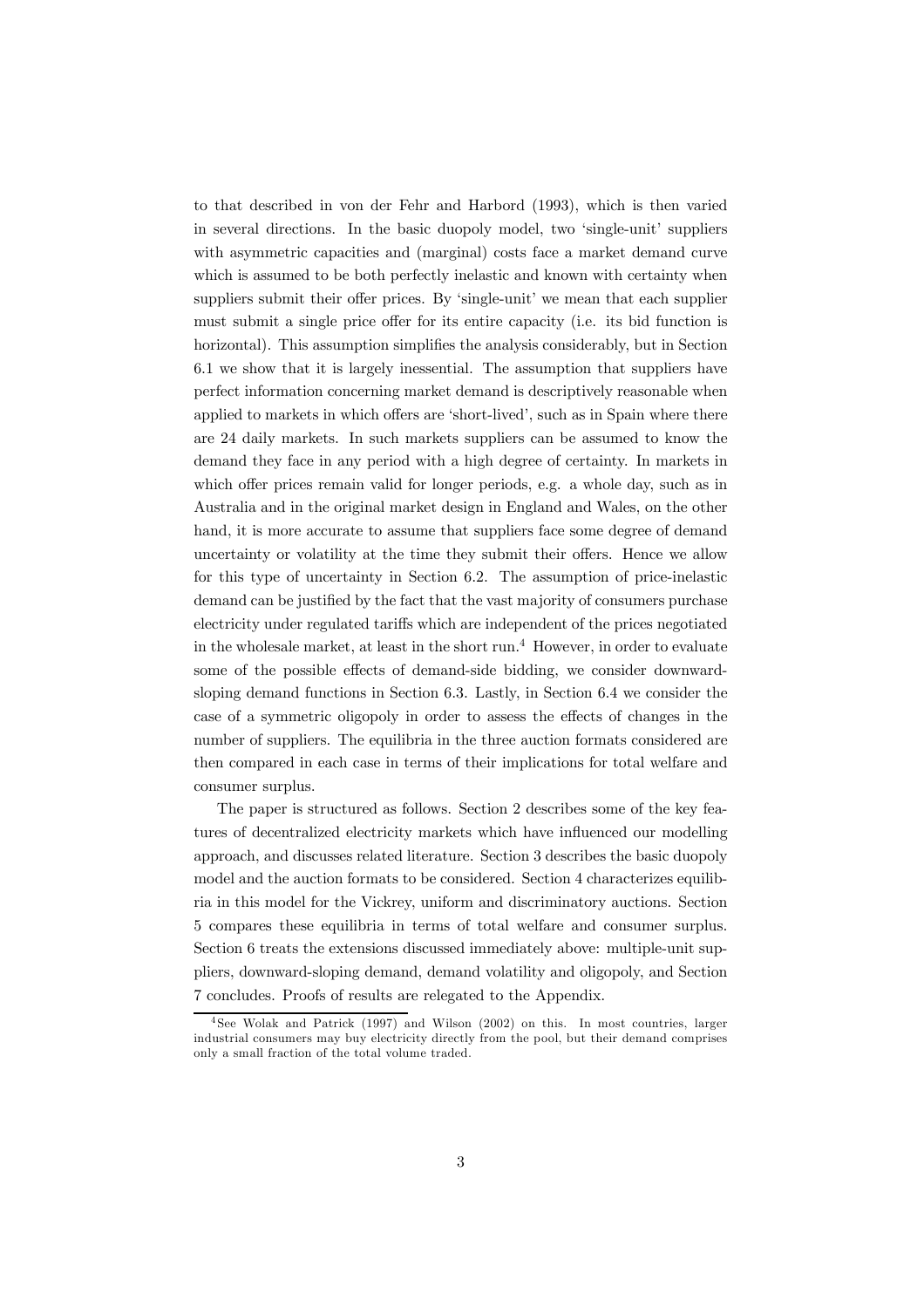### 2 Modeling Electricity Auctions

As Klemperer (2001) has recently noted, although 'it was not initially wellunderstood that deregulated electricity markets are best described and analyzed as auctions,' this is now uncontroversial. With the exception of the new discriminatory auction format adopted in England and Wales, all electricity markets to date have been organized as first-price, multi-unit auctions. Competition in these markets occurs by suppliers submitting offer prices which specify the minimum prices at which they are willing to supply energy, and the amount of capacity available at each price. On the basis of these offer prices an industry supply curve is constructed, which together with a forecast of demand, determines which generating units will be despatched in any particular period. In uniform, or first-price, electricity auctions, market prices are determined in each period by the offer price of the marginal accepted unit. In discriminatory auctions, such as the England and Wales balancing market, suppliers are paid their offer prices while consumers pay a (weighted) average of the accepted offer prices.

Within this general framework there is huge variation in auction designs, most of which we ignore in this paper.<sup>5</sup> Three features of electricity auctions are crucial to our analysis however. First, all electricity auctions limit the number of offer prices that may be submitted by any supplier to a small number. For example, in the original UK market design generators were permitted only three incremental bid prices per unit of capacity, while in the Spanish electricity market generators may submit up to twenty-five price-quantity pairs per production unit. This means that all electricity auctions are *discrete* multi-unit auctions rather than continuous 'share auctions' or auctions for perfectly divisible goods. This distinction is important because the analysis of auctions with discrete (i.e. step) offer or bid functions differs in significant ways from that for auctions with continuous supply or demand schedules. We expand on this subject immediately below.

Secondly, electricity auctions differ in the duration of suppliers' bids. In Australia and Argentina (and in the original UK market), generator bids are 'long-lived' so a single step-bid function remains valid for an extended period during which demand varies. In contrast, in the Spanish, Nordic and (now defunct) California markets, bids are 'short-lived', and last for a single market period only. In Australia and Argentina, although the value of demand in any period may be known with a high degree of certainty, suppliers' bids are constant over numerous periods during which demand fluctuates. Thus from the point of

<sup>&</sup>lt;sup>5</sup> See Wilson (2002) for discussion of 'market architecture' issues.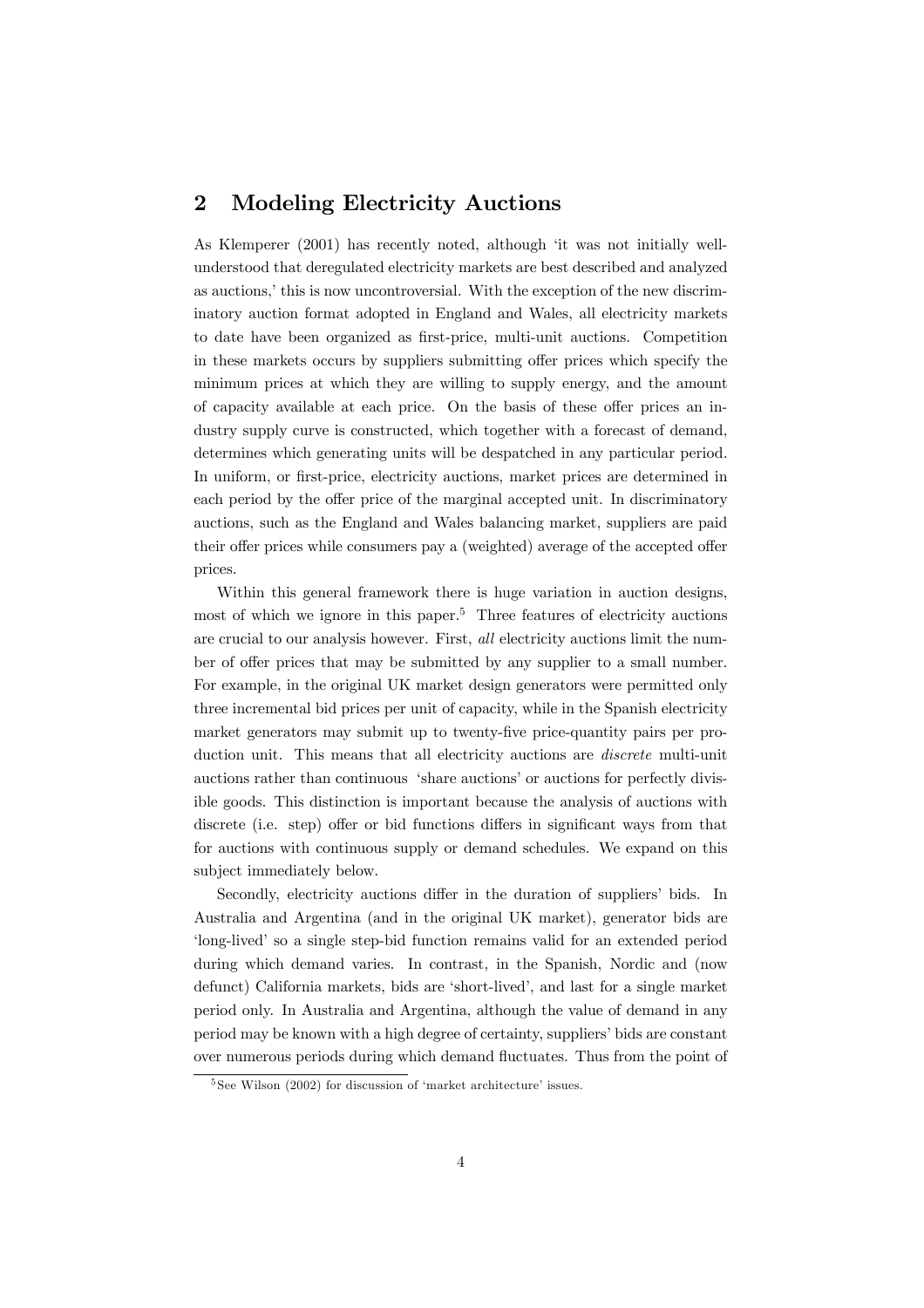view of bidders, demand may be viewed as being either stochastic or variable.<sup>6</sup> Conversely, when bids are short-lived, demand in any period will be known with certainty, i.e. fixed, before offer prices are submitted.

Finally, suppliers in electricity markets operate under binding capacity constraints, which means that in many periods there will be no excess supply when the capacity of a single firm is taken out of the system. While much has been made of this fact in recent regulatory inquiries and policy discussions (c.f. Ofgem 2000a, 2000b), it has been ignored in some theoretical discussions, despite its strong implications for the analysis of equilibria in any auction format.

These three characteristics of electricity auctions have been important in determining our choice of models, and they are also key to understanding the related literature. Most analyses of electricity auctions have tended to adopt one of two possible modelling approaches: the continuous 'share auction' or 'supply function' approach pioneered by Wilson (1979), Back and Zender (1993) and Klemperer and Meyer (1989), and applied to the British electricity market by Green and Newbery  $(1992)$ ,<sup>7</sup> or the discrete, multi-unit auction approach, first applied to electricity markets by von der Fehr and Harbord (1993).<sup>8</sup> The predictions of these models differ significantly however, and where they do careful interpretation of the results is required. In the remainder of this section we discuss the comparison of uniform and discriminatory auctions based on these (and related) modelling approaches, and then discuss the much less extensive literature on Vickrey electricity auctions.

#### 2.1 Uniform or discriminatory?

#### 2.1.1 Markets with short-lived bids

For electricity auctions with short-lived bids, to a first approximation, demand in each period will be known with certainty by all market participants before offer prices are submitted. Hence these markets are best analyzed as auctions with fixed, or deterministic, demand. As noted by Klemperer (2001), if such markets are treated as auctions for 'infinitely-divisible quantities of homogeneous units,' then 'collusive-like' equilibria can arise, resulting in very high profits and prices. Such outcomes can be supported in a uniform auction, even in the absence of binding capacity constraints, because suppliers are concerned with only a single point on their (continuous) supply curves, the point corresponding to the market-clearing price. The rest of the supply curve can then be used to inhibit

 $6$ As pointed out by Green and Newbery (1992), these two representations are mathematically equivalent.

 $\bar{7}$  See also Green (1996), Federico and Rahman (2000), Baldick and Hogan (2001) and Krishna and Tranaes (2001).

<sup>8</sup> See also Garcia-Diaz (2000), Garcia-Diaz and Marin (2000), Brunekreeft (2001), Crampes and Creti (2001), Fabra (2001) and Parisio and Bosco (2002).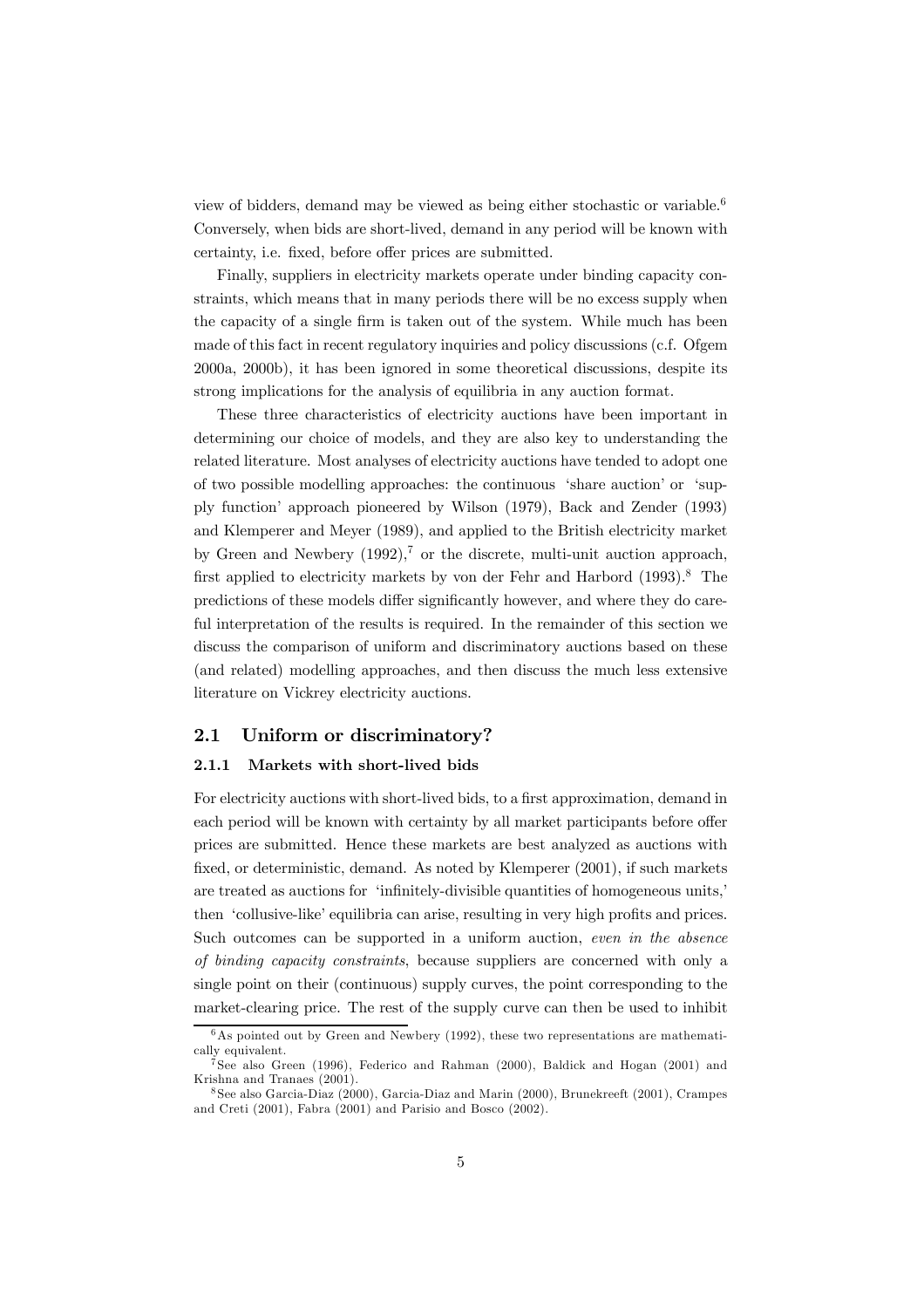competition from the other suppliers. For example, if a supplier submits a very steep supply curve, the residual demand curve facing his rivals will also be steep. A steep residual demand curve implies that the opportunity cost of capturing an increment in supply beyond the supplier's collusive allocation is high. In this way artificially high prices can be supported in equilibrium. These strategies are costless in a uniform auction because the low inframarginal offer prices used to support the equilibria are payoff-irrelevant, and never received by the supplier.<sup>9</sup>

In a discriminatory auction, on the other hand, any offer price below the market-clearing price will be paid to the supplier. This means suppliers will care about their entire supply curves, rather than just a single point on it, effectively restricting the set of strategies that may be played in equilibrium. In the absence of payoff irrelevant offer prices, the 'collusive-like' equilibria of the uniform auction cannot be implemented.

Klemperer (2002) has recently suggested that the collusive equilibria of the continuous uniform auction are one reason that the regulatory authorities in the UK decided to adopt a discriminatory auction format:

"...Uniform-price auctions are more vulnerable than...discriminatory auctions to collusion.... In a uniform-price auction ... bidders can tacitly agree to divide up the market at a very favorable price for themselves by each bidding extremely aggressively for smaller quantities than its collusive share, thus deterring other bidders from bidding for more.... The U.K. electricity regulator believes this market has fallen prey to exactly this kind of implicit collusion.... By contrast, implicit collusion is harder in a discriminatory auction. Partly for this reason the U.K. regulator has proposed a set of New Electricity Trading Arrangements (NETA) that will replace the uniform-price auction by an exchange market followed by a discriminatory auction...."

Electricity auctions are not continuous share auctions however, and the equilibrium outcomes of the continuous model differ significantly from those of the discrete, multi-unit model. They cannot, therefore, safely be used to diagnose competition problems in existing electricity markets. In particular, as we show in Section 6 below, where the uniform auction with continuous offer-price functions yields a continuum of pure-strategy equilibria, some of which are 'collusive' in the sense described above, the discrete multi-unit auction model predicts a unique, Bertrand-like equilibrium. This is because in the continuous auction, as noted, suppliers can bid in very steep supply functions which eliminate a rival's

<sup>9</sup> See Klemperer and Meyer (1989), Section 2, Back and Zender (1993) (2000) and Wang and Zender (2002) for further discussion.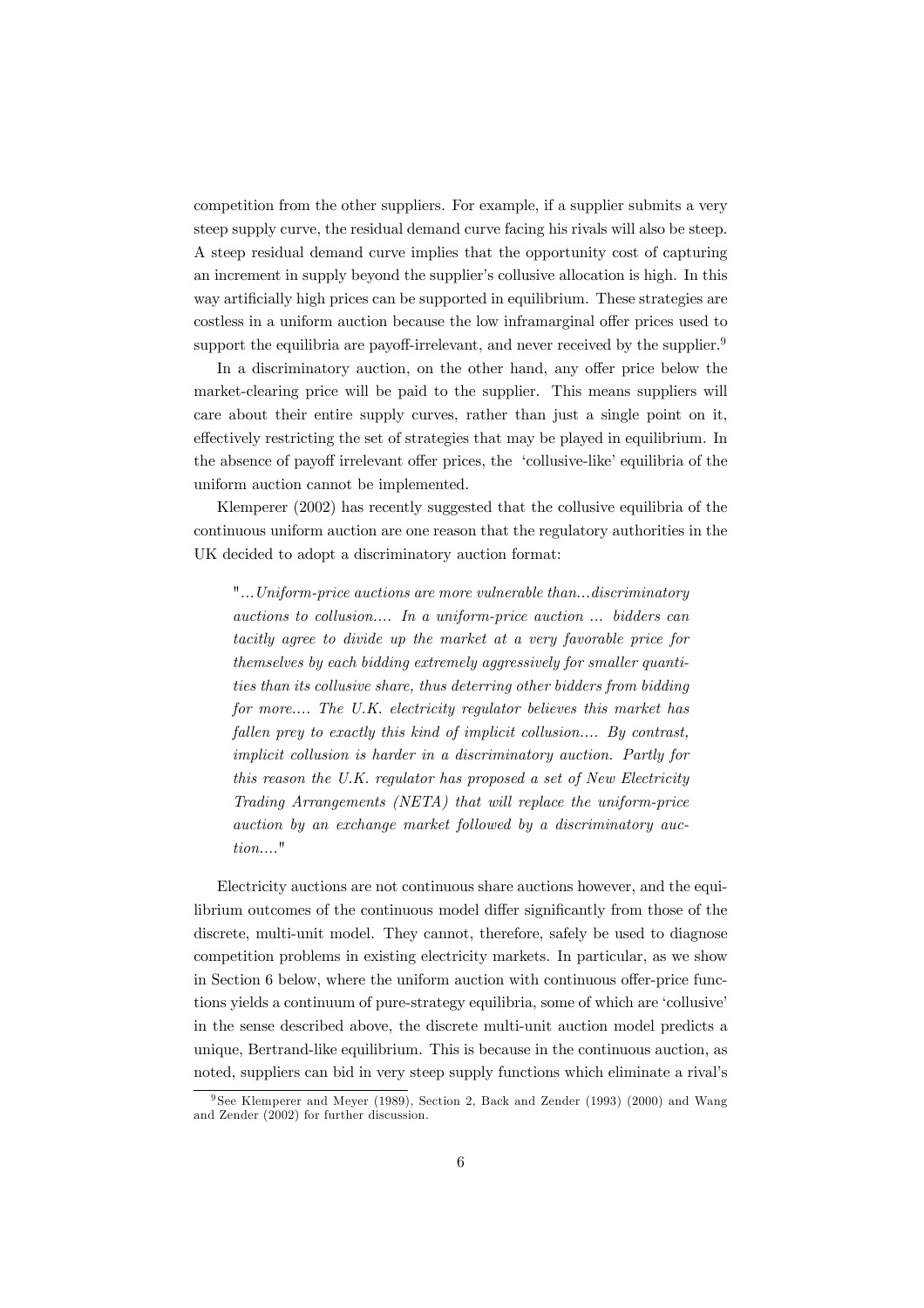incentive to bid more aggressively. Discreteness in the bid functions rules this out however. When suppliers are limited to a finite number of price-quantity bids, a positive increment in output can always be obtained by just slightly undercutting the price of a rival's unit. Since this 'quantity effect' outweighs the 'price effect', the collusive-like equilibria found in the continuous auction cannot be implemented.

Because this remains true in the limit, as we allow the bid-step size to become infinitesimal, it cannot even be argued that the continuous share auction model is a valid approximation to the discrete model for small enough bid-steps. This means that the collusive-like equilibria of the share auction model are probably irrelevant for policy prescription in electricity markets, and should not be used to diagnose competition problems. They are derived from an auction model which simply does not apply.<sup>10</sup>

#### 2.1.2 Markets with long-lived bids

When suppliers' bids are long-lived, i.e. stay constant over many separate market periods, then demand is best treated as being variable, or uncertain, from a supplier's point of view, rather than fixed and known with certainty at the time bids are submitted. The relevant version of the continuous auction is then Klemperer and Meyer's (1989) 'supply function' equilibrium model. The addition of demand variability or uncertainty can reduce the set of equilibria in the auction significantly, since there are fewer payoff-irrelevant bids that can be used to support 'collusive-like' equilibria. As shown by Klemperer and Meyer (1989), equilibria in the supply function model will typically lie between the perfectly competitive and Cournot market outcomes.

The reduction in the number of equilibria in the continuous model also reduces the extent to which the continuous and discrete multi-unit auction models disagree. Nevertheless the two models still diverge in significant ways. In the first place, where the supply function model yields a continuum of pure-strategy equilibria, some of which involve prices well above marginal costs of any firm, the discrete multi-unit model again predicts a unique Bertrand-like market outcome. And secondly, in the discrete multi-unit auction with capacity constraints, there will frequently be no pure-strategy equilibria at all. The models thus differ both in their description of equilibrium bidding behavior, and in the predicted market outcomes. Again, since the equilibria of the discrete model do not converge to

 $10$ This point was first alluded to in von der Fehr and Harbord (1993), and has now been made independently, and particularly clearly, by Nyborg (2002). He shows that the collusive equilibria of the Wilson and Back and Zender models are eliminated when bidders can only make a finite number of bids (or there is a quantity multiple), and instead Bertrand-like price competition is induced. Indeed, Nyborg suggests that this may explain the prevalence of uniform auctions, despite the theoretical warnings of severe underpricing, as well as the ambiguous conclusions reached by the US Treasury experiments.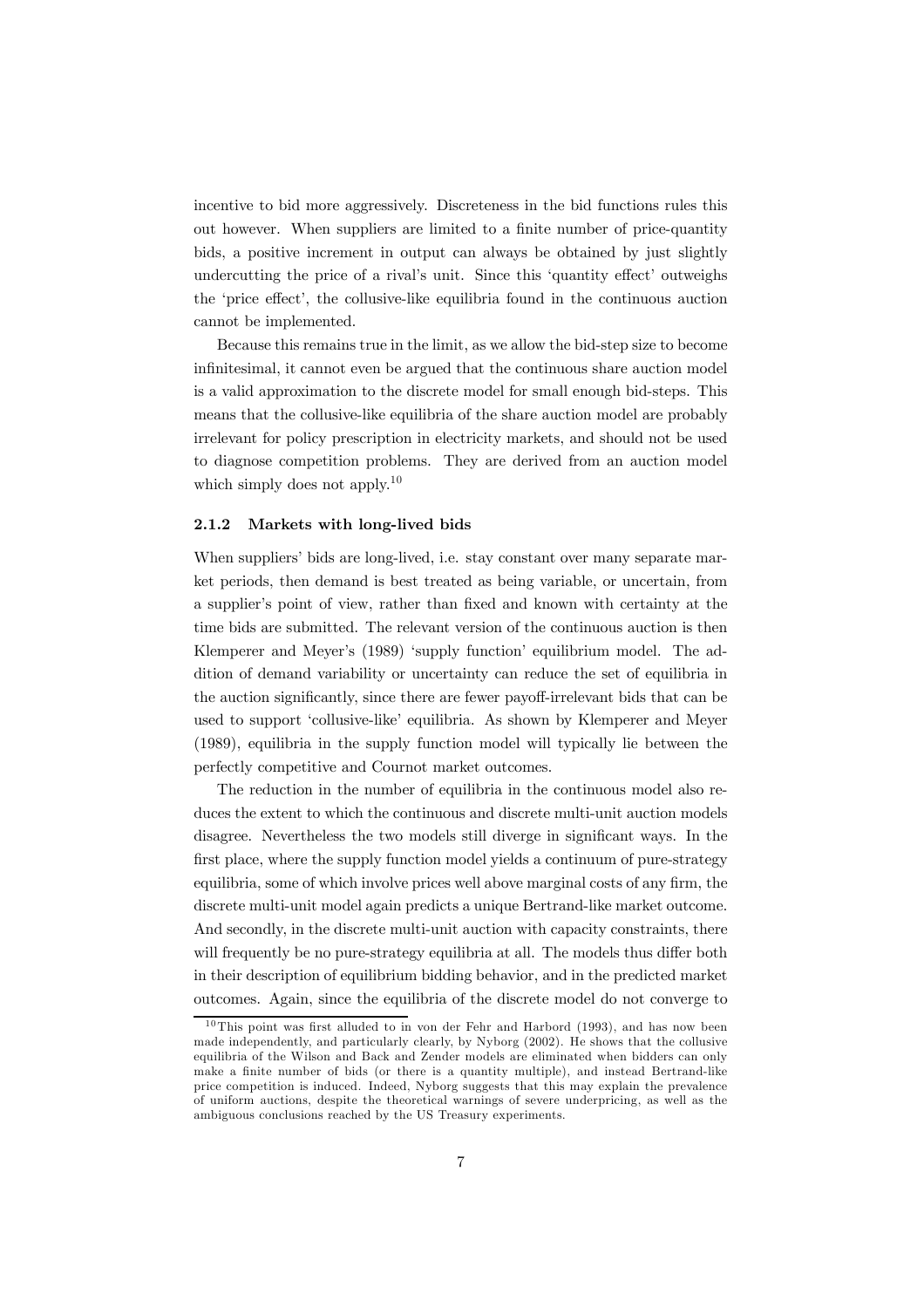the equilibria of the continuous supply function model as we let the size of the bid-step become small, use of the supply function model cannot be justified by arguing that it approximates the discrete multi-unit model in the limit.

#### 2.1.3 Other literature

Kahn et al. (2001) have also compared uniform and discriminatory auctions for electricity, based on results from the general auction literature. In their report for the California Power Exchange they concluded that the proposed shift from a uniform to a discriminatory auction was ill-advised, and unlikely to result in lower electricity prices. In particular:

"The immediate consequence would be a radical change in bidding behavior that would: (i) forestall the anticipated savings; (ii) introduce unmeasurable inefficiencies in the dispatch of power and impose new costs on generating companies, which would inevitably tend to increase rather than decrease average prices; (iii) tend to weaken the competition in generation  $\ldots$ ; and (iv) impede...the expansion of capacity that, along with intensified demand-side response, is the only fundamental remedy for the recent poor performance of electricity markets in California."

Kahn et al. (2001) argued that in a competitive electricity market, in a uniform auction, each generating company would have strong incentives to bid at marginal (avoidable) cost, hence ensuring both productive and allocative efficiency. In a discriminatory auction, on the other hand, although this may theoretically still be the case, bidders' attempts to predict the marginal accepted bid will inevitably lead to forecasting errors and hence to dispatch inefficiency, as well as to inefficient investments in market forecasting. They also argued, based on results from Maskin and Riley (2000), that:

"Inefficiencies will not be a consequence only of forecasting errors if bidders differ substantially and consistently in their relative marginal costs. In that case, occasional inefficient outcomes are a consequence of rational strategic bidding. For example, if there are two bidders with uncertain costs...and one is known to have lower costs than the other on average, the bidder likely to have higher costs will rationally bid less aggressively...than the bidder with lower costs.... The consequence will be that the disadvantaged bidder will be called on to supply too often, because it will have submitted a lower bid in some instances in which it has higher costs than its more efficient rival."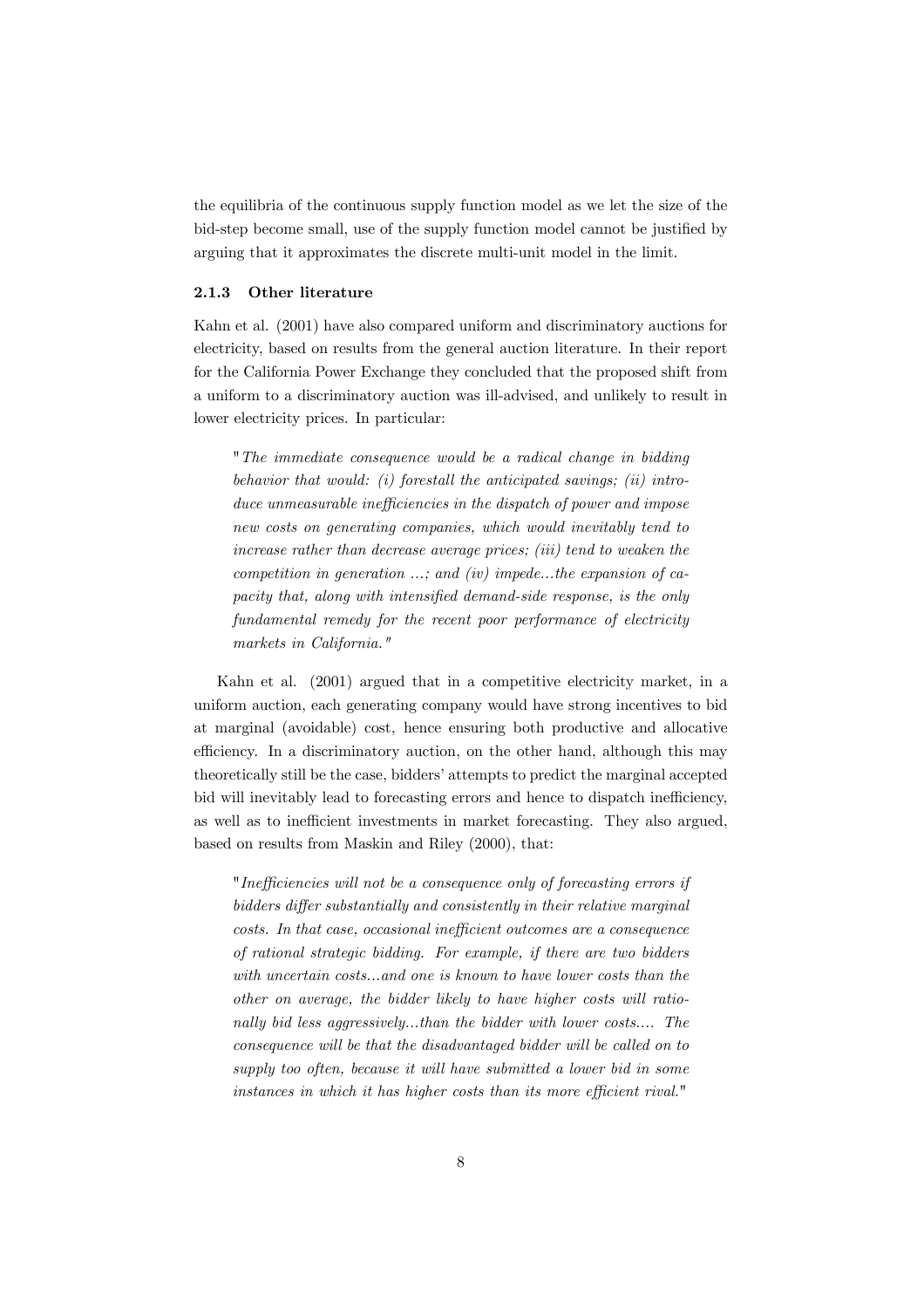Since Kahn et al. (2001) do not specify a model it is difficult to evaluate all of their claims. In particular, it is not always made clear what is meant by a 'competitive electricity market'. The argument taken from Maskin and Riley (2000) is slightly easier to place in context however. Maskin and Riley show that in a single-unit auction with two bidders and cost or valuation asymmetries, in a discriminatory auction low-valuation types might be induced to bid more aggressively than high-valuation types, and hence win the auction even when it is inefficient for them to do so. Nevertheless, the discriminatory auction still yields higher (expected) revenues for the seller - or lower prices for the buyer in a procurement auction - and so might be preferred to the uniform auction on those grounds. This is somewhat similar in spirit to our demonstration that the discriminatory auction may result in higher-cost firms producing too often when mixed strategies are played, but yield lower average prices than the uniform auction.

Maskin and Riley's result, however, comes from a single-unit auction with two competing buyers, in which the source of the inefficiency is incomplete information concerning the buyers' valuations. Our result, on the other hand, comes from a multi-unit auction model in which information is complete and the source of the suppliers' market power is a tight demand/capacity balance. The Maskin and Riley result might be viewed as providing an efficiency rationale for preferring the uniform to the discriminatory auction even in the absence of capacity constraints, given the right kind of cost asymmetries and incomplete information. However if the discriminatory auction results in lower expected prices, the welfare ranking of the two auctions will remain ambiguous. Indeed, the Vickrey auction would appear to dominate the two other auction formats in this setting, which leads us to our final topic in this paper.

#### 2.2 Vickrey electricity auctions

Although much recommended by economists, Vickrey auctions have rarely been applied in practice, at least in multi-unit settings.<sup>11</sup> The fundamental insight of Vickrey was that by making the price received by a bidder independent of its own offer price, marginal cost bidding can be induced as a weakly dominant strategy. von der Fehr and Harbord (1993) considered a version of a Vickrey auction in which each supplier is paid a price for each unit accepted by the auctioneer determined by the intersection of the demand curve with the 'residual' supply curve obtained by subtracting the higher-priced units of that supplier. A supplier can then influence its own payoff only to the extent that its bids affect the probability of being dispatched. Since a supplier will prefer to be operating

 $11$  See Rothkopf, Teisberg and Kahn (1990).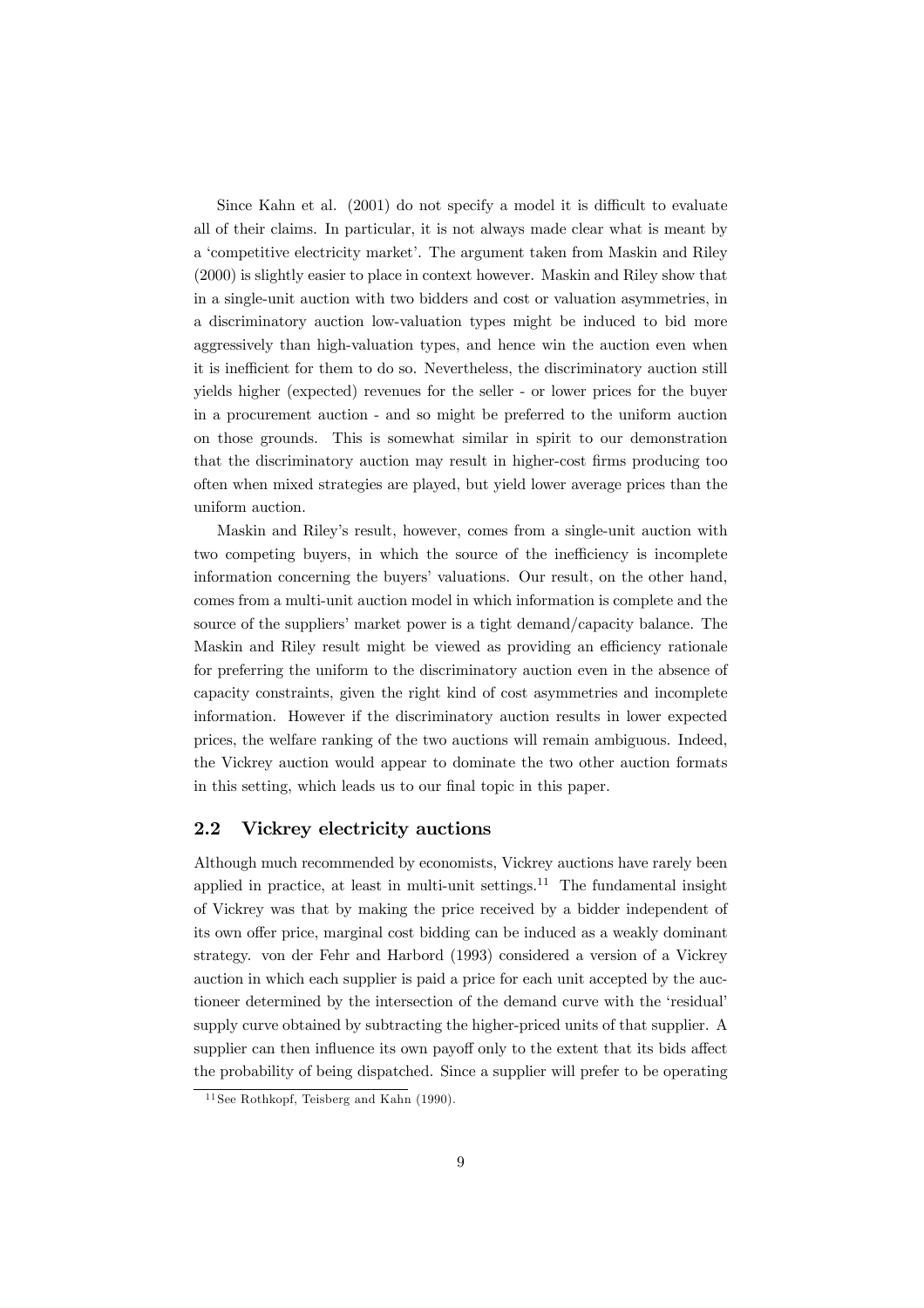for all realizations of demand when its payoff is positive, and will prefer not to operate whenever its payoff is negative, offering to supply at a price equal to marginal cost becomes a weakly dominant strategy.

An important feature of Vickrey auctions for electricity is that there may not exist any excess supply when we remove units of a given supplier, i.e. the intersection of the residual supply curve with the demand curve may be empty. When this occurs a 'reserve price' must be defined. If demand is perfectly inelastic, the reserve price is given by consumers' common maximum willingness to pay. For downward-sloping demand curves, the reserve price is the point on the demand curve corresponding to consumers' marginal willingness to pay for that unit. This is a simple version of the Vickrey auctions with reserve pricing considered by Ausubel and Cramton (1999).

Krishna and Tranaes (2001) and Hobbs, Rothkopf and Hyde (2000) have analyzed Clark-Groves-Vickrey mechanisms for electricity markets in which each supplier is paid its own bid for each unit of capacity accepted, plus the improvement in social welfare that results from its bid (i.e. the cost savings to the auctioneer). This formulation is essentially equivalent to the multi-unit Vickrey auction. However in both of these analyses it is assumed that there is always sufficient excess supply, when the capacity of single supplier is removed from the system, to define this cost saving from the rejected bids of the other suppliers. Hence neither paper considers what happens when bidders are large and reserve pricing is required. <sup>12</sup>

The key difficulty with a Vickrey auction, with or without reserve pricing, is that the auctioneer's revenues and payments will typically not balance, i.e. the auctioneer will run a deficit. This feature of the Vickrey auction is wellknown, and a general characteristic of optimal incentive-compatible revelation mechanisms. In order to induce the truthful revelation of private information, agents must be offered a positive informational rent. Payment of this rent must come from alternative (non-distorting) sources if the efficiency of the market allocation is to be maintained. When demand is price-inelastic this problem is easily solved, as the market price can include a mark-up to cover informational rents without distorting efficiency. With downward-sloping demand on the other hand, non-distorting payments from other sources, e.g. lump-sum taxes levied on market participants, may be required.

Another problem with a Vickrey auction (c.f. Hobbs, Rothkopf and Hyde, 2000) is that, like the discriminatory auction, it does not define a market-clearing price, and such a price may be required to reconcile deviations from agreed upon

<sup>&</sup>lt;sup>12</sup>Krishna and Tranaes (2001) assume continuous supply functions, following Klemperer and Meyer (1989) and Green and Newbery (1992). Hobbs, Rothkopf and Hyde (2000) are not explicit on this point. However the continuity assumption is of no importance when considering Vickrey auctions.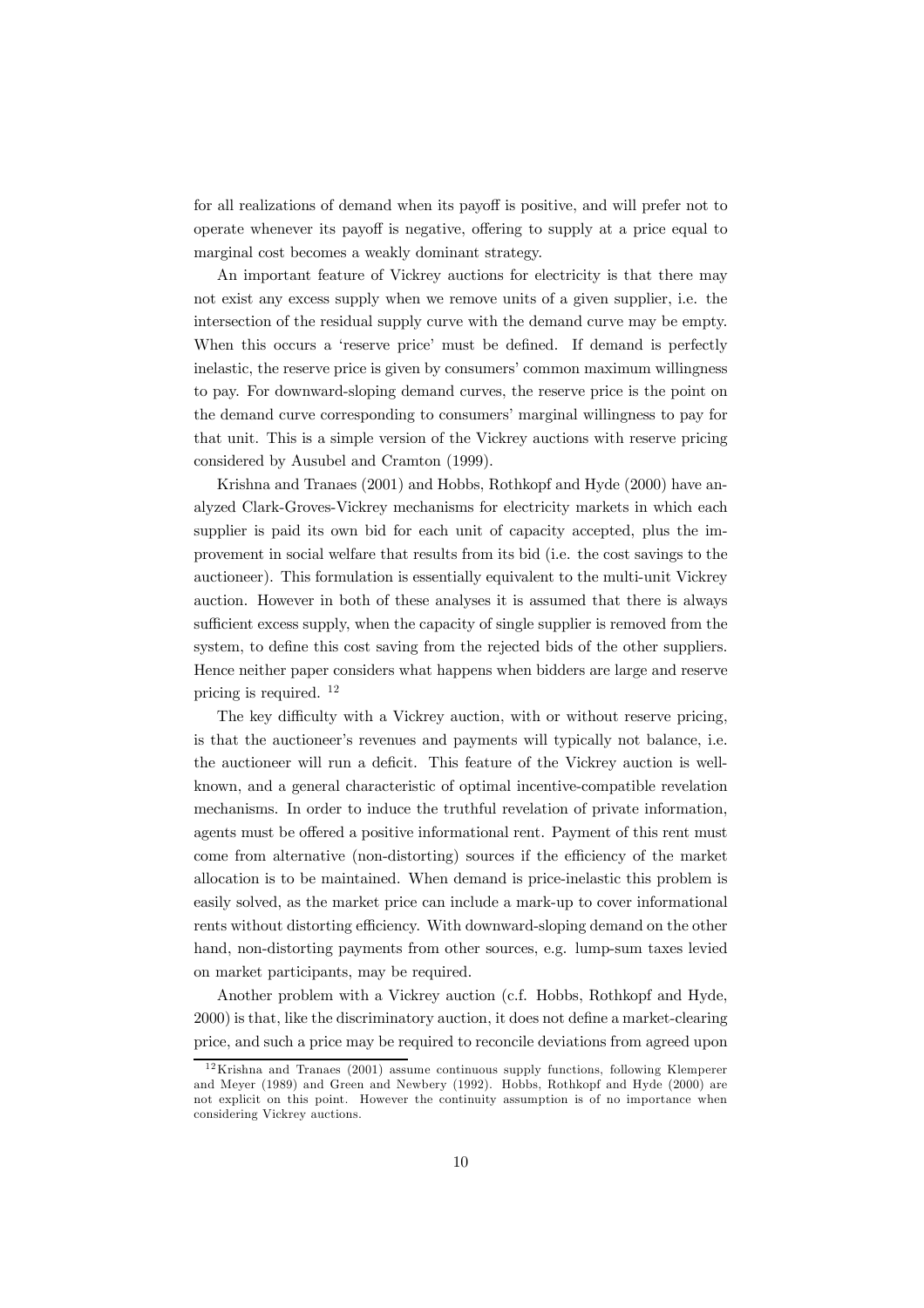forward transactions.13 Determining a price for such purposes has proved both difficult, and controversial, for the UK regulatory authorities.<sup>14</sup>

# 3 The Basic Duopoly Model

We now turn to the welfare analysis of the three auction formats in our basic duopoly model, variations on which are considered in Section 6. In the basic duopoly model two independent suppliers compete to supply the market with productive capacities given by  $k_i > 0$ ,  $i = 1, 2$ . The suppliers are indexed such that  $k_1 \leq k_2$  and capacity is assumed to be perfectly divisible. Supplier i's marginal cost of production is  $c_i \geq 0$  for production levels less than its capacity, while production above capacity is impossible (i.e. infinitely costly). Without further loss of generality we may normalize suppliers' marginal costs so that  $\min \{c_1, c_2\} = 0 \le \max \{c_1, c_2\} = c$ . Demand  $\theta$  is determined each period as a random variable independent of the market price, i.e. it is perfectly price inelastic. In particular,  $\theta \in [\underline{\theta}, \overline{\theta}] \subseteq (0, k_1 + k_2)$  is distributed according to some known distribution function  $G(\theta)$ .

The two suppliers compete on the basis of bids made to the auctioneer. Both the timing of the game, and the quantities supplied by each supplier given their offer prices, are independent of the auction format. The timing of the game is as follows. Having observed the realization of demand, each supplier simultaneously and independently submits a bid specifying the minimum price at which it is willing to supply the whole of its capacity,  $b_i \in [0, P]$ ,  $i = 1, 2$ , where P denotes the 'market reserve price,' possibly determined by regulation.<sup>15</sup> We use  $\mathbf{b} \equiv (b_1, b_2)$  to denote the bid profile. On the basis of this profile the auctioneer calls suppliers into operation. If suppliers submit different bids, the lower-bidding supplier's capacity is despatched first. If this capacity is not sufficient to satisfy the total demand  $\theta$ , the higher-bidding supplier's capacity is then despatched to serve the residual demand, i.e. total demand minus the capacity of the lower-bidding supplier. If the two suppliers submit equal bids, then supplier *i* is ranked first with probability  $\rho_i$ , where  $\rho_1 + \rho_2 = 1$ ,  $\rho_i = 1$  if  $c_i < c_j$  and  $\rho_i = \frac{1}{2}$  if  $c_i = c_j$ ,  $i = 1, 2, i \neq j$ .

Hence the output allocated to supplier i,  $i = 1, 2$ , denoted by  $q_i(\theta; \mathbf{b})$ , is

 $13$ Cramton and Wilson (1998) emphasize the importance of this feature of uniform-price electricity auctions.

<sup>&</sup>lt;sup>14</sup> See Harbord and McCoy (2000) for a discussion. A third much-discussed problem with Vickrey auctions, or mechanisms, is their vulnerability to collusion, especially between the sellers and buyers, c.f. Rothkopf, Teisberg and Kahn (1990) and Krishna and Tranaes (2001).

 $15P$  can be interpreted as the price at which all consumers are indifferent between consuming and not consuming, or a price cap imposed by the regulatory authorities. In the British and Australian electricity markets, for example, P is the administratively determined 'value of lost load'. See von der Fehr and Harbord (1993, 1998).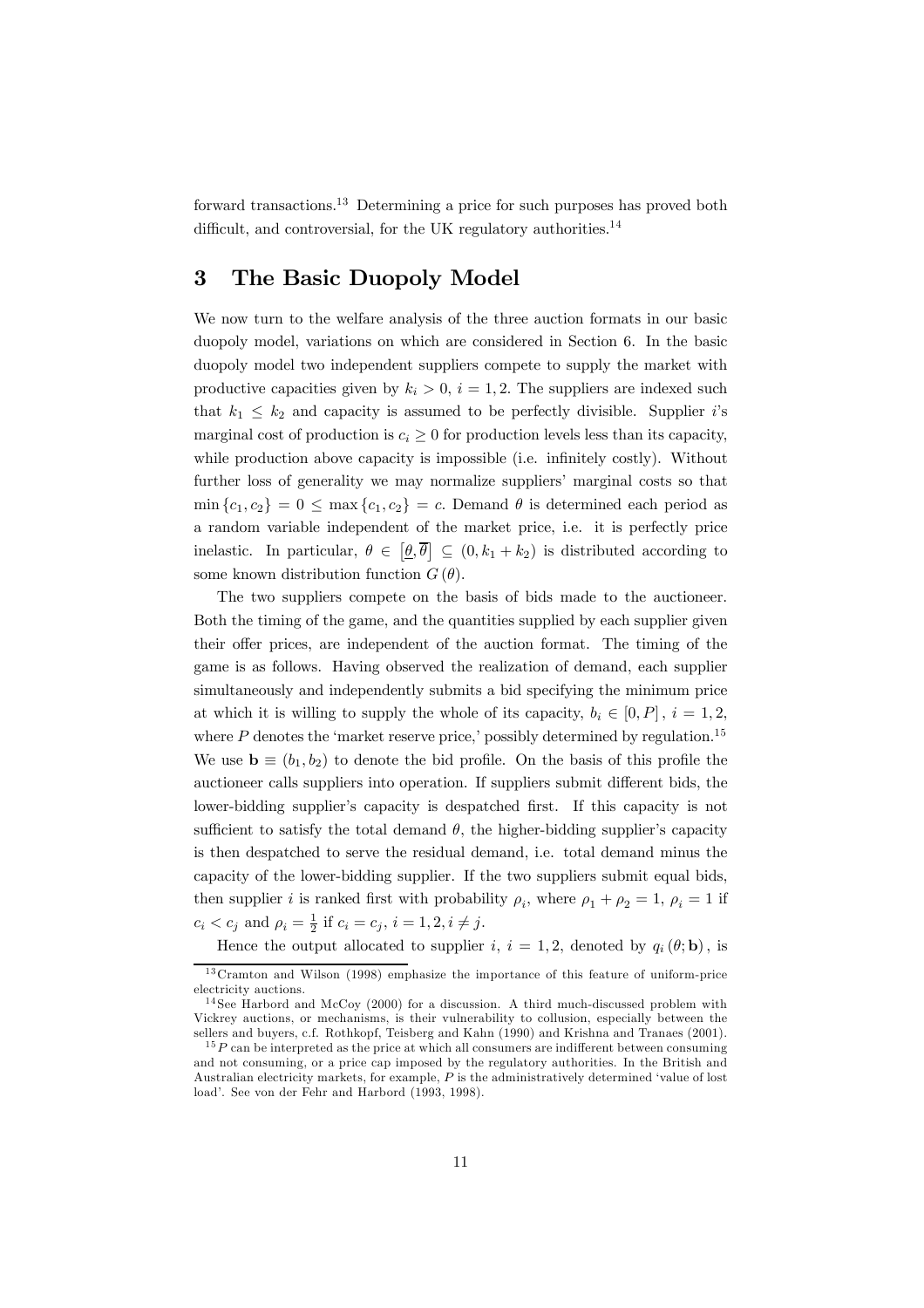given by

$$
q_i(\theta; \mathbf{b}) = \begin{cases} \min \{ \theta, k_i \} & \text{if } b_i < b_j \\ \rho_i \min \{ \theta, k_i \} + [1 - \rho_i] \max \{ 0, \theta - k_j \} & \text{if } b_i = b_j \\ \max \{ 0, \theta - k_j \} & \text{if } b_i > b_j, \end{cases}
$$
 (1)

and is solely a function of demand and the bid profile (and their costs when equal price bids are submitted). The *payments* made by the auctioneer to the suppliers do depend upon the auction format however, and these are described immediately below. Both suppliers are assumed to be risk neutral, and hence aim to maximize their expected payoffs in the game<sup>16</sup>.

#### 3.1 Uniform, discriminatory and Vickrey auctions

Three auction formats are considered throughout the paper. In the uniform auction, the price received by a supplier for any positive quantity despatched by the auctioneer is equal to the highest accepted bid in the auction. Hence, for a given value of  $\theta$ , and a bid profile  $\mathbf{b} = (b_i, b_j)$ , supplier *i*'s profits,  $i = 1, 2$ ,  $i \neq j$ , can be expressed as

$$
\pi_i^u(\theta; \mathbf{b}) = \begin{cases} [b_j - c_i] q_i(\theta; \mathbf{b}) & \text{if } b_i \le b_j \text{ and } \theta > k_i \\ [b_i - c_i] q_i(\theta; \mathbf{b}) & \text{otherwise,} \end{cases}
$$
(2)

where  $q_i(\theta; \mathbf{b})$  is determined by (1).

In the *discriminatory auction*, the price received by supplier  $i$  for its output is equal to its own offer price, whenever a bid is wholly or partly accepted. Hence for a given value of  $\theta$ , and a bid profile **b**, supplier i's,  $i = 1, 2$ , profits can be expressed as

$$
\pi_i^d(\theta; \mathbf{b}) = [b_i - c_i] q_i(\theta; \mathbf{b}),
$$

where again  $q_i(\theta; \mathbf{b})$  is determined by (1).

In the Vickrey auction, by design, a supplier's payment is independent of its own bid. Instead, each supplier receives a payment equal to the 'opportunity cost' of each unit of output supplied, i.e. the additional cost of clearing the market that the auctioneer would have incurred without it. This means that each supplier is paid a price equal to its rival's rejected offer price for an amount of output corresponding to the rival's excess supply, so long as this is positive, and the 'market reserve price'  $P$  for any remaining output, i.e. when the supplier's output exceeds its rival's excess supply.<sup>17</sup> Hence, for a given value of  $\theta$  and a bid profile **b**, supplier i's,  $i = 1, 2, i \neq j$ , profits can be expressed as,

$$
\pi_i^v(\theta; \mathbf{b}) = \begin{cases}\n\begin{aligned}\n\left[b_j - c_i\right] q_i(\theta, \mathbf{b}) & \text{if } b_i \le b_j \text{ and } \theta \le k_j \\
\left[b_j - c_i\right] \left[k_j - q_j(\theta, \mathbf{b})\right] + \left[P - c_i\right] \left[\theta - k_j\right] & \text{if } b_i \le b_j \text{ and } \theta > k_j \\
\left[P - c_i\right] q_i(\theta; \mathbf{b}) & \text{if } b_i > b_j.\n\end{aligned}\n\end{cases}
$$

 $16\,\text{We make the standard assumption that all aspects of the game, including the auction.}$ format, are common knowledge.

 $17$ This is a (trivial) implementation of Ausubel and Cramton (1997)'s Vickrey auction with reserve pricing, foreshadowed in Vickrey (1961).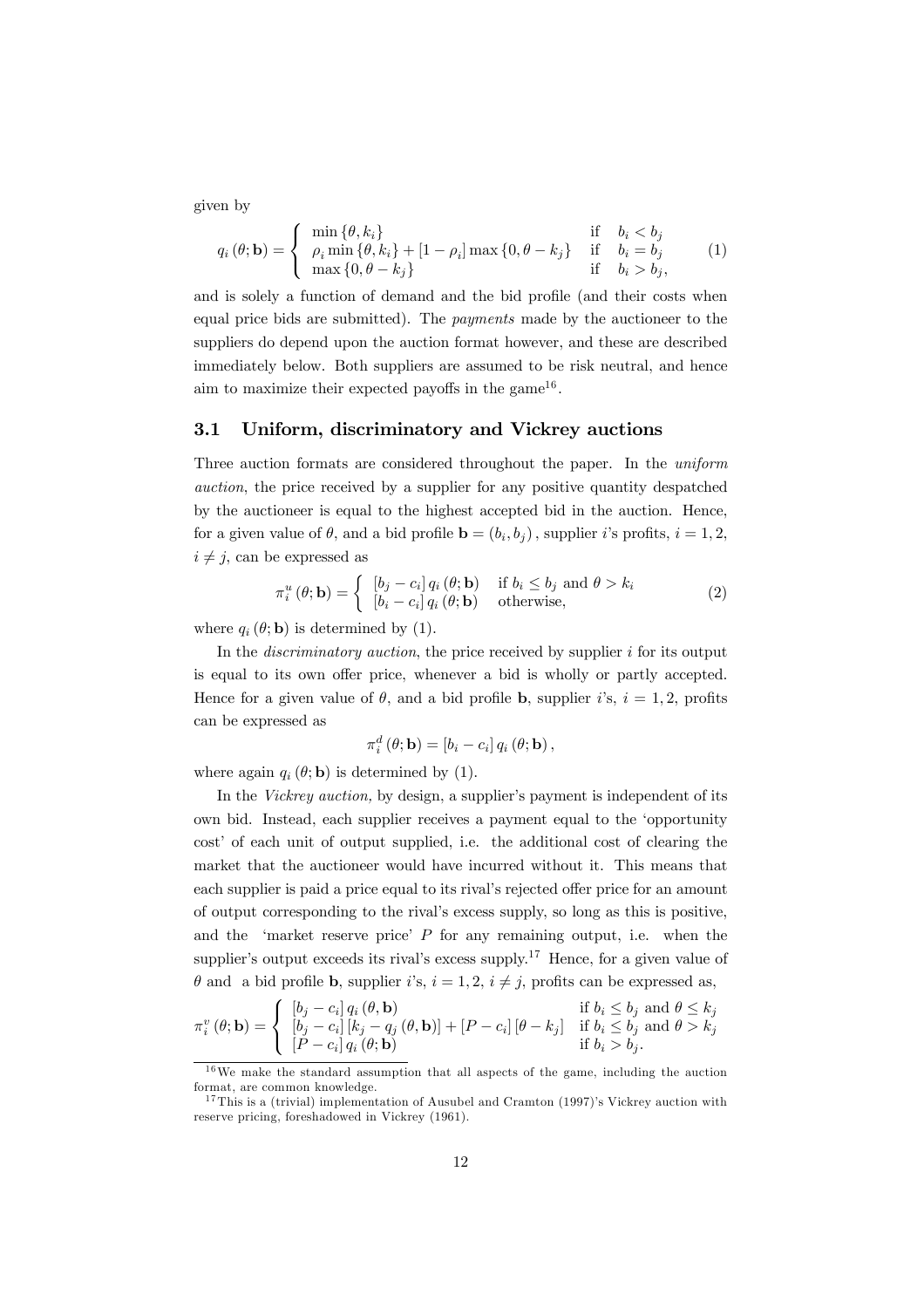# 4 Equilibrium Analysis

We now characterize the Nash equilibria of the basic duopoly model described in the previous section for each of the three auction types.

#### 4.1 Vickrey auctions

In the Vickrey auction, for any realization of demand, a supplier's payment for each unit of output is independent of its own bid. Hence its bid enters into its profit function only in so far as it affects its probability of being despatched. A supplier will always prefer to produce whenever its payoff from doing so is positive, and prefer not to produce otherwise. Thus pricing at marginal cost maximizes its chances of operating whenever its payoff is non-negative, while eliminating any chance of producing whenever its payoff would be negative. Indeed, it is a well-known property of Vickrey auctions that, with private values, 'truthful' or 'sincere' pricing is a weakly dominant strategy, and a single round of elimination of weakly dominated strategies removes all strategies except for sincere pricing.18 This standard result is stated in Lemma 1 below.

**Lemma 1** In the Vickrey auction, for any realization of demand, there exists a unique equilibrium in weakly dominant strategies in which suppliers offer prices at marginal cost, i.e.  $b_i = c_i$ ,  $i = 1, 2$ .

Because in the equilibrium of the Vickrey auction the less efficient supplier produces only when its rival's capacity is exhausted, the Vickrey auction guarantees productive efficiency independently of the industry capacity and cost configuration. This feature is not shared by other standard auction formats.

#### 4.2 Uniform and discriminatory auctions

The types of equilibria induced by the uniform and discriminatory auctions depend upon the realization of demand relative to the suppliers' individual and aggregate capacities. It will be useful to distinguish three cases: low demand realizations, in which either supplier has sufficient capacity to supply the entire market (i.e.  $\theta \in (0, k_1]$ ); intermediate demand realizations, in which demand exceeds the capacity of the smaller supplier but not the capacity of the larger supplier (i.e.  $\theta \in (k_1, k_2]$ ); and high demand realizations, in which the capacity of both suppliers is needed to satisfy demand but there is excess capacity overall (i.e.  $\theta \in (k_2, k_1 + k_2)$ ). We consider these three cases repeatedly below. For expository reasons we first characterize the equilibria for low and high demand realizations, leaving intermediate demand realizations for last.

<sup>&</sup>lt;sup>18</sup> See, for instance, Fudenberg and Tirole (1995, ch 7) and Ausubel and Cramton (1999).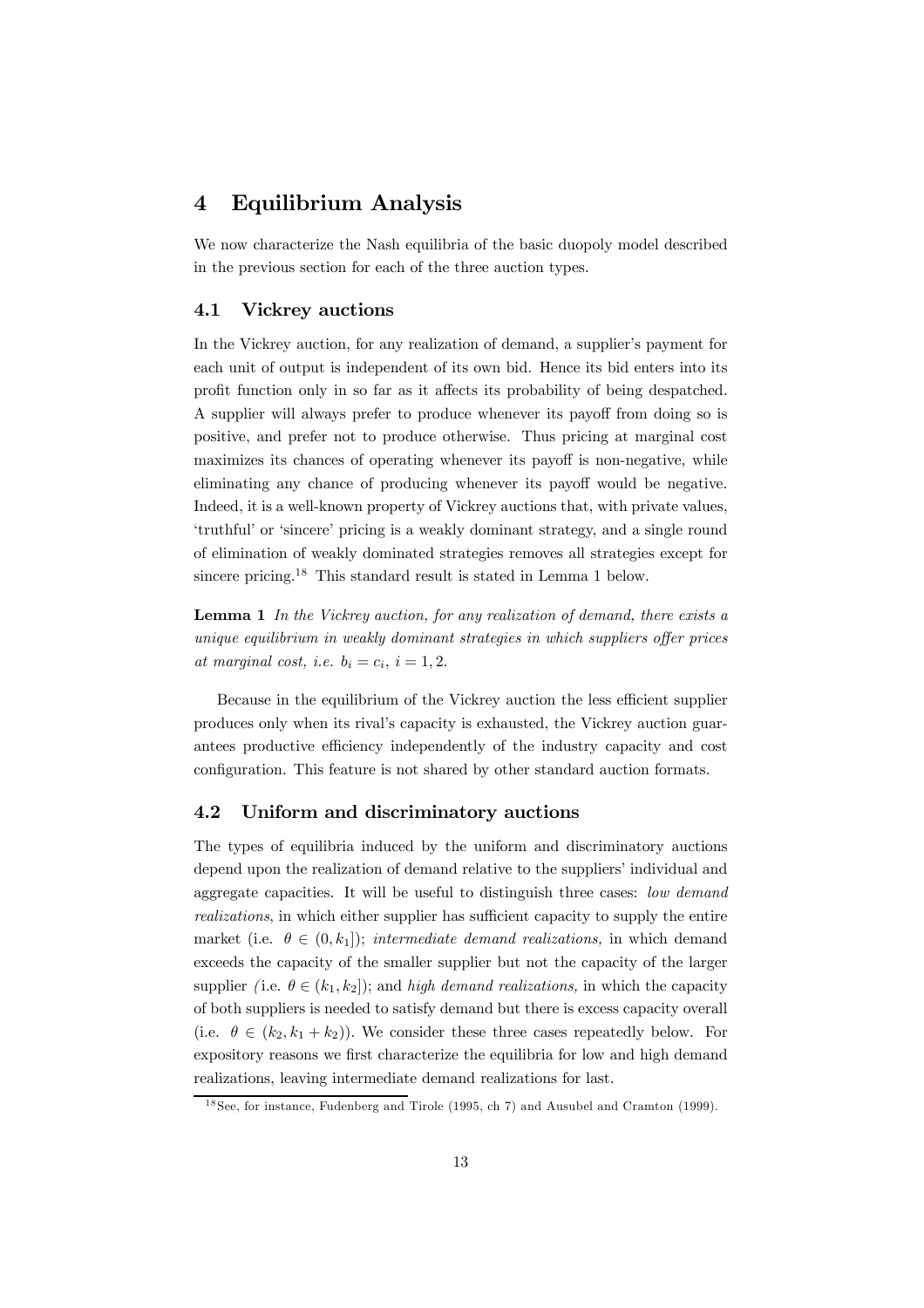#### 4.2.1 Low demand realizations

In a low demand realization, the total demand  $\theta$  can be satisfied by the capacity of either supplier. This allows for a particularly simple characterization of equilibrium strategies in both the uniform and discriminatory auctions.

**Lemma 2** Assume  $\theta \in (0, k_1]$ . In both the uniform and discriminatory auctions, the unique equilibrium is given by  $b_i = c$ ,  $i = 1, 2$ , and market demand is served by the lower-cost supplier.

The uniform and the discriminatory auctions are thus strategically equivalent here. The market outcomes in this case correspond to that of a standard Bertrand price-setting game in which the unique pure-strategy equilibrium has both suppliers submitting offer prices equal to the marginal cost of the less efficient supplier, and only the most efficient supplier producing.<sup>19</sup> Given that all demand is served by the low-cost supplier, the equilibria in both auctions are efficient.

#### 4.2.2 High demand realizations

In a high demand realization the capacity of the larger supplier is insufficient to satisfy total demand, so both suppliers must produce in equilibrium. In the uniform auction there now exists a continuum of pure-strategy equilibria in which the market price is equal to the market reserve price.<sup>20</sup> In the discriminatory auction, on the other hand, an equilibrium in pure strategies fails to exist. In the unique mixed-strategy equilibrium suppliers' offer prices lie strictly above the marginal costs of the less efficient supplier and weakly below the market reserve price

It is convenient to distinguish the case in which the smaller supplier is at least as efficient as the larger supplier, from that in which the larger supplier is more efficient, as this affects the equilibria. Pricing behavior in each of these two cases respectively is characterized in Lemmas 3 and 4 below.

**Lemma 3** Assume  $\theta \in (k_2, k_1 + k_2)$  and suppose that the small supplier is at least as efficient as the large supplier, i.e.  $c_1 = 0 \le c_2 = c$ .

(i) In the uniform auction, if  $\theta \in (k_2, k_2 + \frac{c}{P}k_1)$ , all pure-strategy equilibria are given by offer-price profiles satisfying  $b_1 \leq [P-c] \frac{\theta - k_1}{k_2} + c$  and  $b_2 = P$ ; if  $\theta \in [k_2 + \frac{c}{P}k_1, k_1 + k_2)$ , all pure-strategy equilibria are given by offer-price profiles satisfying  $b_i \leq \frac{\theta - k_i}{k_j} [P - c_j] + c_j$  and  $b_j = P$ ,  $i, j = 1, 2, i \neq j$ .

 $19$  Indeed, the discriminatory auction is just such a game.

 $^{20}$ See von der Fehr and Harbord (1993, 1998).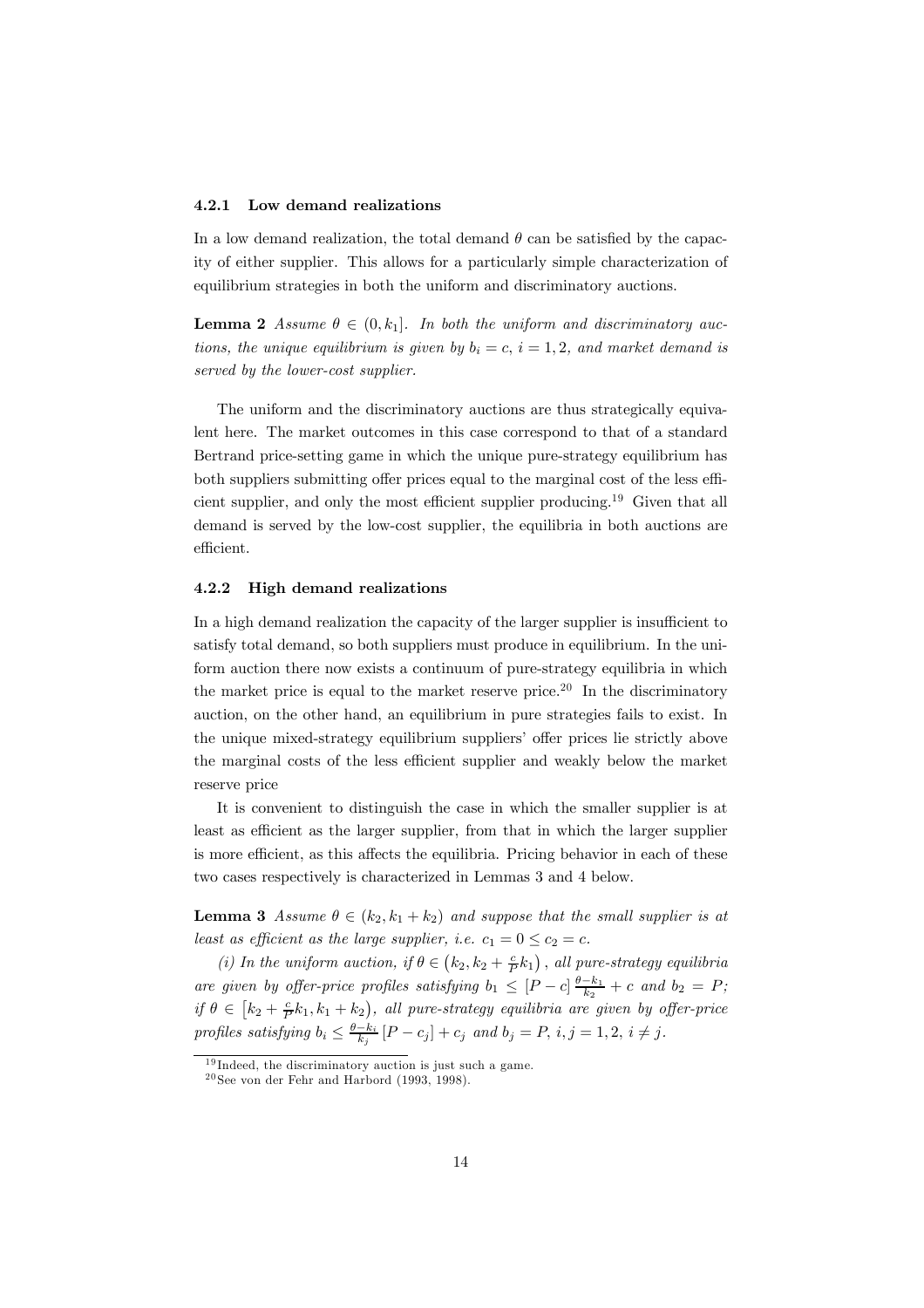(ii) In the discriminatory auction, there exists a unique equilibrium in which supplier  $i = 1, 2$  offer prices  $b_i \in [\underline{b}, P]$ ,  $\underline{b} \in (c, P)$ , according to the probability distribution  $F_i^d(b)$ , with  $F_1^d(b) \geq F_2^d(b) \forall b \in [\underline{b}, P]$ .

**Lemma 4** Assume  $\theta \in (k_2, k_1 + k_2)$  and suppose that the large supplier is more efficient than the small supplier, i.e.  $c_2 = 0 < c_1 = c$ .

I. Assume  $\frac{k_1}{k_2} \geq \frac{P-c}{P}$ .

(i) In the uniform auction, if  $\theta \in (k_2, k_1 + \frac{c}{P}k_2)$ , all pure-strategy equilibria are given by offer-price profiles satisfying  $b_2 \leq \frac{\theta - k_2}{k_1} [P - c] + c$  and  $b_1 = P$ ; if  $\theta \in [k_1 + \frac{c}{P}k_2, k_1 + k_2]$  all pure-strategy equilibria are given by offer-price profiles satisfying  $b_i \leq \frac{\theta - k_i}{k_j} [P - c_j] + c_j$  and  $b_j = P$ ,  $i, j = 1, 2, i \neq j$ .

(ii) In the discriminatory auction, there exists a unique equilibrium in which supplier  $i = 1, 2$  offer prices  $b_i \in [\underline{b}, P]$ ,  $\underline{b} \in (c, P)$ , according to the probability distribution  $F_i^d(b)$ , with  $F_1^d(b) \leq F_2^d(b) \forall b \in [\underline{b}, P]$ .

II. Assume  $\frac{k_1}{k_2} \leq \frac{P-c}{P}$ .

 $(i)$  In the uniform auction, all pure-strategy equilibria are given by offer-price profiles satisfying  $b_i \leq \frac{\theta - k_i}{k_j} [P - c_j] + c_j$  and  $b_j = P$ ,  $i, j = 1, 2, i \neq j$ .

(ii) In the discriminatory auction, there exists a unique equilibrium in which supplier  $i = 1, 2$  offer prices  $b_i \in [\underline{b}, P]$ ,  $\underline{b} \in (c, P)$ , according to the probability distributions  $F_i^d(b)$ , with  $F_1^d(b) \leq F_2^d(b)$  for  $b \in \left[b, \frac{k_2}{k_2 - k_1}c\right]$  and  $F_1^d(b) \geq F_2^d(b)$ for  $b \in \left[\frac{k_2}{k_2 - k_1}c, P\right]$ .

**Remark 1** Note that the ratio  $\frac{k_1}{k_2}$  decreases as the degree of capacity asymmetry increases, whereas the ratio  $\frac{P-c}{P}$  decreases as the degree of cost asymmetry increases. Hence, the case  $\frac{k_1}{k_2} \geq \frac{P-c}{P}$  is more likely the more symmetric are the suppliers' capacities and the more asymmetric are the suppliers' costs.

Remark 2 In the uniform auction, there also exists a continuum of mixedstrategy equilibria. For  $c > 0$ , all of these involve the inefficient supplier playing (weakly) dominated strategies (i.e. offering to supply at prices below cost). Moreover, all of these equilibria are payoff dominated from the point of view of the suppliers by some pure-strategy equilibrium. See the proof of Lemma 3 for details.<sup>21</sup>

In a pure-strategy equilibrium of the uniform auction, the lower-bidding supplier will produce at capacity while the higher-bidding supplier serves the residual demand. All supply is paid the market reserve price (i.e. the highest accepted bid). For some cost and capacity configurations, in all pure-strategy equilibria the low-cost supplier offers its capacity at a low price and the highcost supplier serves the residual demand, hence the equilibria are efficient. For

 $^{21}$  For this reason we focus on pure-strategy equilibria in the uniform auction in the following.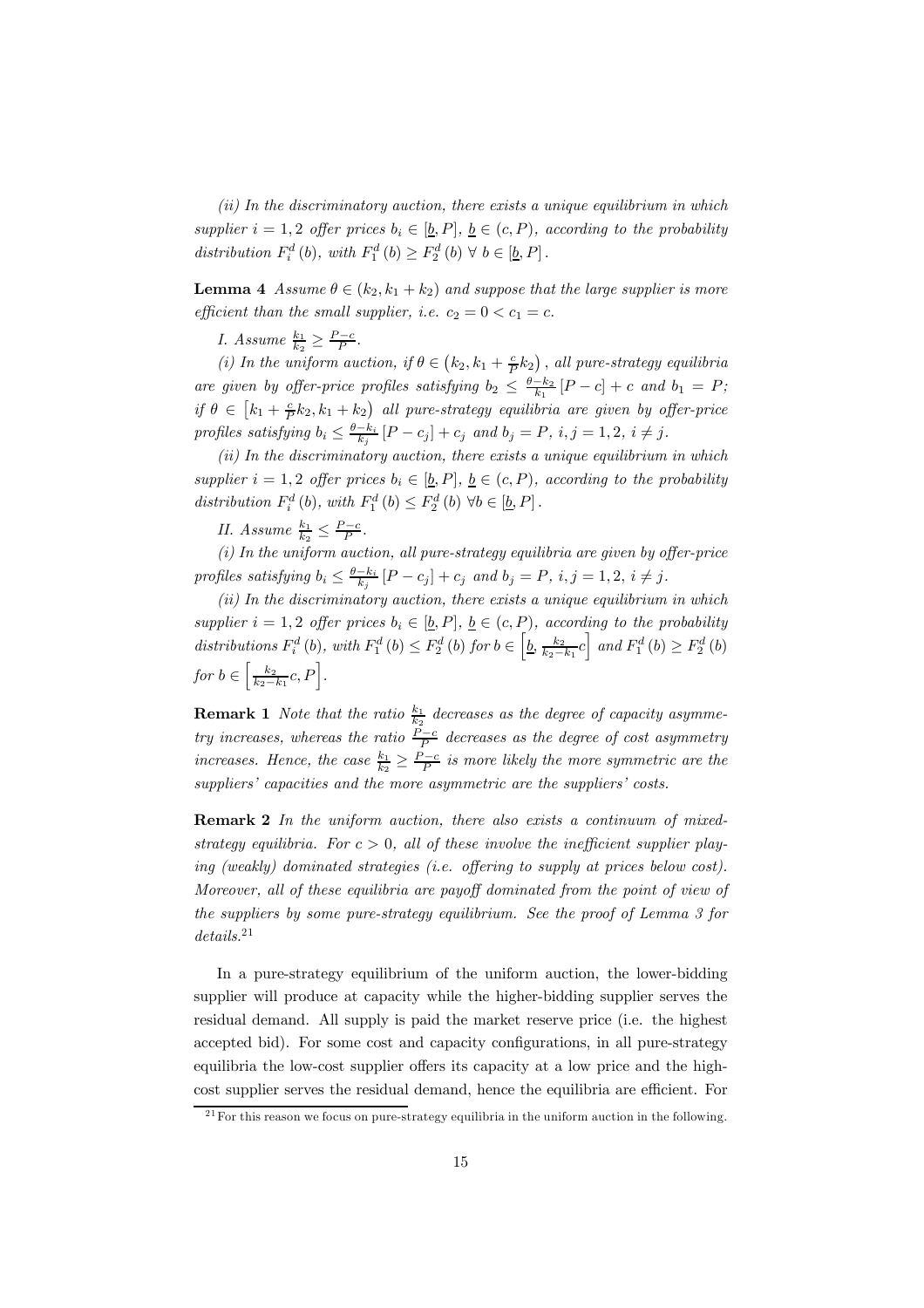other cost and capacity configurations, inefficient pure-strategy equilibria, in which the low-cost supplier serves the residual demand, also exist.

In the discriminatory auction suppliers randomize their price bids over a range of prices that lie strictly above the marginal cost of the less efficient supplier, and weakly below the market reserve price. This equilibrium is not  $ex$ ante efficient, as with strictly positive probability the low-cost supplier will be undercut by its higher-cost competitor.

#### 4.2.3 Intermediate demand realizations

Lastly, we turn to the case in which demand exceeds the capacity of the smaller supplier but does not exceed the capacity of the larger supplier. In this case, the types of equilibria that arise in the uniform and discriminatory auctions lie between those identified immediately above for low and high demand realizations respectively. In particular, for some demand realizations and cost-capacity configurations, in both auction formats the market price equals the marginal cost of the less efficient supplier, as in the low demand case. For other demand realizations and cost-capacity configurations, as in the high demand case, price equals the market reserve price in the uniform auction, and an equilibrium in pure strategies fails to exist in the discriminatory auction. We again distinguish between the case in which the smaller supplier is at least as efficient as the large supplier, from the case in which the large supplier is more efficient than its rival.

**Lemma 5** Assume  $\theta \in (k_1, k_2]$  and suppose that the small supplier is at least as efficient as the large supplier, i.e.  $c_1 = 0 \le c_2 = c$ .

 $(i)$  In the uniform auction, all pure-strategy equilibria are given by offer-price profiles satisfying  $b_1 \leq [P - c] \frac{\theta - k_1}{\theta} + c$  and  $b_2 = P$ .

(ii) In the discriminatory auction, there exists a unique equilibrium in which supplier  $i = 1, 2$  offer prices  $b_i \in [\underline{b}, P], \underline{b} \in (c, P)$  according to the probability distribution  $F_i^d(b)$ , with  $F_1^d(b) \geq F_2^d(b)$ .

If the small supplier is at least as efficient as the large supplier, the unique pure-strategy equilibrium in the uniform auction has the lower-cost, smaller supplier producing up to capacity, and the higher-cost, larger supplier serving the residual demand, with all supply paid the market reserve price  $P$ . Given that the capacity of the larger supplier exceeds demand, we cannot have an equilibrium in which this supplier offers prices lower than its rival. In such a case the smaller supplier would produce nothing and would therefore be better off undercutting the larger supplier's offer price (which in equilibrium must exceed its marginal cost). Clearly, the uniform auction guarantees productive efficiency in this case.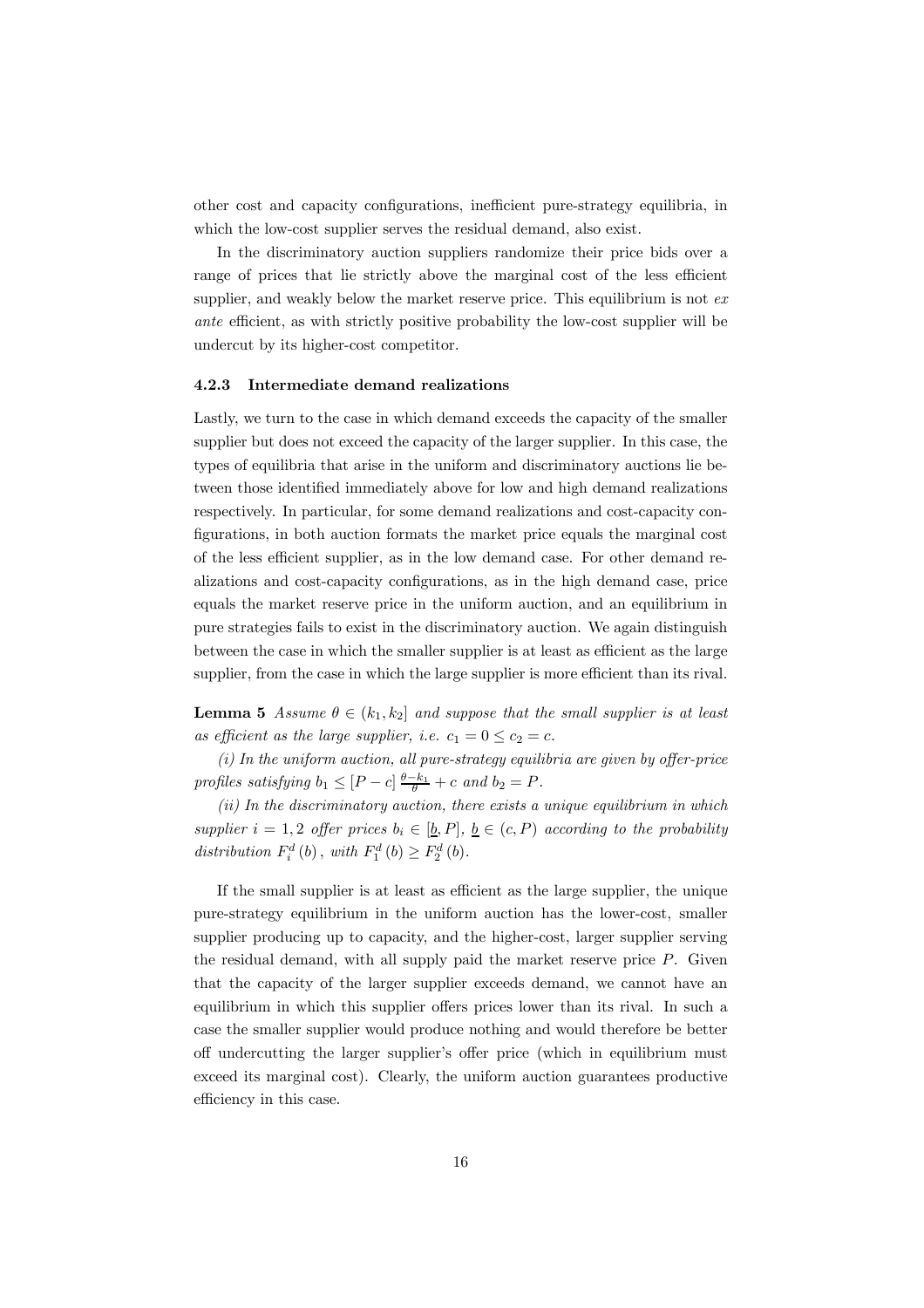In the discriminatory auction an equilibrium in pure strategies fails to exist. In the unique mixed-strategy equilibrium, the high-cost, larger supplier's strategy profile first-order stochastically dominates the strategy profile of the low-cost, smaller supplier, for the same reasons as those given above. In this equilibrium, productive efficiency is not guaranteed, as there is a strictly positive probability that the low-cost supplier will be undercut by the high-cost supplier.

**Lemma 6** Assume  $\theta \in (k_1, k_2]$  and suppose that the large supplier is more efficient than the small supplier, i.e.  $c_1 = c > c_2 = 0$ .

I. Assume  $\frac{k_1}{k_2} > \frac{P-c}{P}$ . In both the uniform and discriminatory auctions, there exists a unique equilibrium in which  $b_i = c$ ,  $i = 1, 2$ , and all demand is served by Supplier 2.

II. Assume  $\frac{k_1}{k_2} \leq \frac{P-c}{P}$ .

(i) In the uniform auction, if  $\theta \in (k_1, \frac{P}{P-c}k_1)$ , there exists a unique equilibrium in which  $b_i = c, i = 1, 2,$  and all demand is served by Supplier 2; if  $\theta \in \left[\frac{P}{P-c}k_1, k_2\right]$ , all pure-strategy equilibria are given by offer-price profiles satisfying  $b_1 \leq P \frac{\theta - k_1}{\theta}$  and  $b_2 = P$ .

(ii) In the discriminatory auction, if  $\theta \in (k_1, \frac{P}{P-c}k_1)$ , there exists a unique equilibrium in which  $b_i = c$ ,  $i = 1, 2$ , and all demand is served by Supplier 2; if  $\theta \in \left[\frac{P}{P-c}k_1, k_2\right]$ , there exists a unique equilibrium in which supplier  $i = 1, 2$ offer prices  $b_i \in [\underline{\vec{b}}, P]$ ,  $\underline{b} \in (c, P)$  according to the probability distribution  $F_i^d(b)$ , with  $F_1^d(b) \geq F_2^d(b)$ .

If the larger supplier is more efficient than the small supplier, the equivalence between the uniform and the discriminatory auctions is restored when either one of the following two conditions is satisfied: either  $\frac{k_1}{k_2} \geq \frac{P-c}{P}$ , i.e. the degree of capacity (cost) asymmetry is not too large (small), or  $\frac{k_1}{k_2} \leq \frac{P-c}{P}$  for demand realizations  $\theta \in (k_1, \frac{P}{P-c}k_1)$ . For these cases, in both auctions, the larger, low-cost supplier is better off serving the entire demand at the marginal cost of its rival than supplying the residual demand at the market reserve price, and obtaining profits of c $\theta$  rather than  $P[\theta - k_1]$ . Given that it would be unprofitable for the high-cost supplier to undercut its rival's offer price, this constitutes the unique equilibrium in both auction formats.

However, for a larger (smaller) degree of capacity (cost) asymmetry and higher demand realizations, the equivalence breaks down. When  $P[\theta - k_1]$  exceeds  $c\theta$ , in the uniform auction the larger supplier is better off pricing at the market reserve price  $P$ . Hence we cannot have an equilibrium in which both suppliers price at the marginal cost of the less efficient supplier. Neither can there be an equilibrium in which the less efficient supplier offers prices at or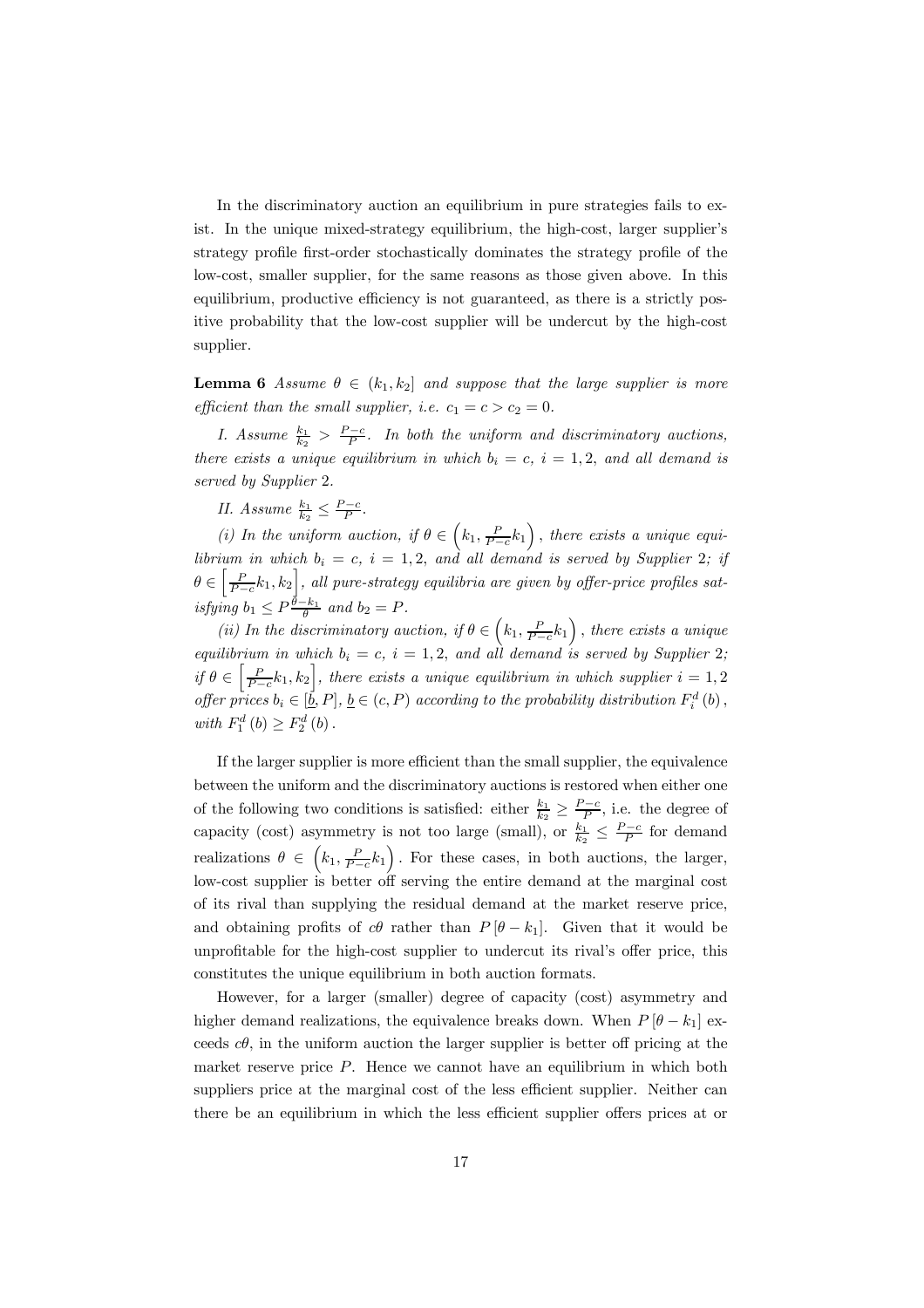above its rival's offer price, since it would then produce nothing. Therefore the equilibrium in which the smaller, high-cost supplier sells all of its capacity at the high price set by the efficient supplier constitutes the unique equilibrium in the uniform auction. This equilibrium results in the largest possible degree of productive inefficiency and maximum market prices.

The unique equilibrium in the discriminatory auction again involves mixedstrategy pricing. In this equilibrium the larger supplier must play the market reserve price with strictly positive probability because otherwise the smaller supplier would earn zero profits almost surely whenever it played a price sufficiently close to this price. This equilibrium is not efficient, since with some positive probability the low-cost supplier will be undercut by its higher-cost rival.

# 5 Welfare Analysis

Having characterized the equilibria for the Vickrey, uniform and discriminatory auctions, we may now turn to a comparison of their welfare properties. Unlike standard auction theory, in which the auctioneer's objective would be to minimize purchase costs, we assume that the regulatory authority (the auction designer) will also be concerned with the level of social welfare. One possibility would be to assume that the regulator is solely concerned with the level of total surplus, and hence indifferent between all auctions which achieve the same level of efficiency. Another possibility would be to allow for 'lexicographic' preferences, so that, for instance, whenever two auction formats are equally efficient, the regulator will prefer the auction with the lowest prices. A third possibility would be to assume that the regulator assigns unequal weights to producer and consumer surplus, e.g. wishes to maximize consumer surplus subject to suppliers earning nonnegative profits, say. Rather than assuming that the regulator has these nor any other specific preferences, in the following subsections we compare the equilibria in the Vickrey, uniform and discriminatory auctions in terms of both total surplus and consumer surplus respectively.

#### 5.1 Total surplus comparison

Given the assumption of price-inelastic demand, total surplus in any auction is determined solely by the degree of productive efficiency, since it is not affected by the level of prices. From the characterization of the equilibria in the preceding section, we readily obtain the following results, where we have denoted total surplus by  $S^v$ ,  $S^u$  and  $S^d$  for the Vickrey, uniform and discriminatory auctions respectively.22

<sup>&</sup>lt;sup>22</sup>We have excluded the possibility that  $c = 0$ , given that in this case all three auctions would be trivially equivalent in terms of cost efficiency.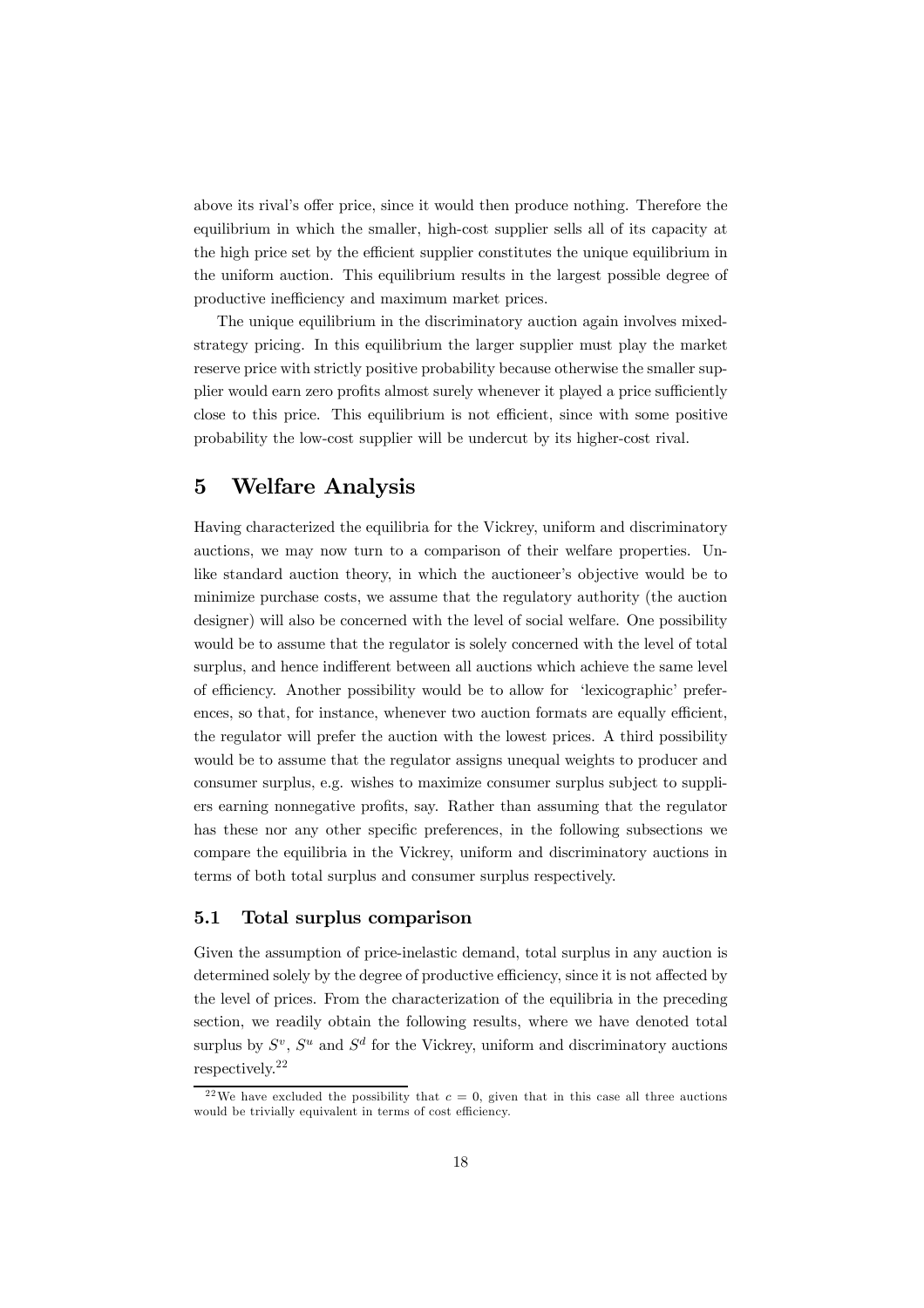Proposition 7 Assume that the small is supplier at least as efficient as the large supplier, i.e.  $c_1 = 0 < c_2 = c$ .

(i) When  $\theta \in (0, k_1]$ ,  $S^v = S^u = S^d$ .

(ii) When  $\theta \in (k_1, k_2 + \frac{c}{P}k_1], S^v = S^u > S^d.$ 

(iii) When  $\theta \in (k_2 + \frac{c}{P}k_1, k_1 + k_2)$ ,  $S^v = S^u > S^d$  if in the uniform auction the pure-strategy equilibrium with  $b_1 < b_2$  is played, and  $S^v > S^d > S^u$ otherwise.

Proposition 8 Assume that the large supplier is more efficient than the small supplier, i.e.  $c_1 = c > c_2 = 0$ .

I. Assume  $\frac{k_1}{k_2} \geq \frac{P-c}{P}$ .

(i) When  $\theta \in (0, k_2]$ ,  $S^v = S^u = S^d$ .

(ii) When  $\theta \in (k_2, k_1 + \frac{c}{P}k_2], S^v = S^u > S^d.$ 

(iii) When  $(k_1 + \frac{c}{P}k_2, k_1 + k_2], S^v = S^u > S^d$  if in the uniform auction the pure-strategy equilibrium with  $b_1 > b_2$  is played, and  $S^v > S^d > S^u$  otherwise.

- II. Assume  $\frac{k_1}{k_2} \leq \frac{P-c}{P}$ .
- (i) When  $\theta \in \left(0, \frac{P}{P-c}k_1\right], S^v = S^u = S^d.$
- (ii) When  $\theta \in \left(\frac{P}{P-c}k_1, k_2\right], S^v > S^d > S^u.$

(iii) When  $(k_2, k_1 + k_2, \bar{S}^v = S^u > S^d$  if in the uniform auction the purestrategy equilibrium with  $b_1 > b_2$  is played, and  $S^v > S^d > S^u$  otherwise.

As a general property (see Lemma 1), the Vickrey auction is efficient. It therefore (weakly) outperforms both the uniform and discriminatory auctions in efficiency terms for all possible cost-capacity configurations. For low demand realizations however, all three auctions are efficient.

The comparison of the uniform and the discriminatory auctions for intermediate demand realizations depends on whether the small supplier is more or less efficient than its larger competitor. If the small supplier is at least as efficient, the discriminatory auction is not ex ante efficient, since with some positive probability the low-cost supplier will be under-priced by the higher-cost supplier. The uniform auction is efficient however, since in equilibrium the low-cost supplier produces up to capacity. In this case, the uniform auction outperforms the discriminatory in total surplus terms.

In the alternative case in which the large supplier is more efficient than its smaller competitor, both the uniform and discriminatory auctions guarantee efficiency for some demand realizations, i.e. for  $\theta \in (k_1, \frac{P}{P-c}k_1)$ . For demand realizations exceeding this level however, the uniform auction results in larger efficiency losses than the discriminatory auction. This is because in the unique pure-strategy equilibrium of the uniform auction, the smaller, high-cost supplier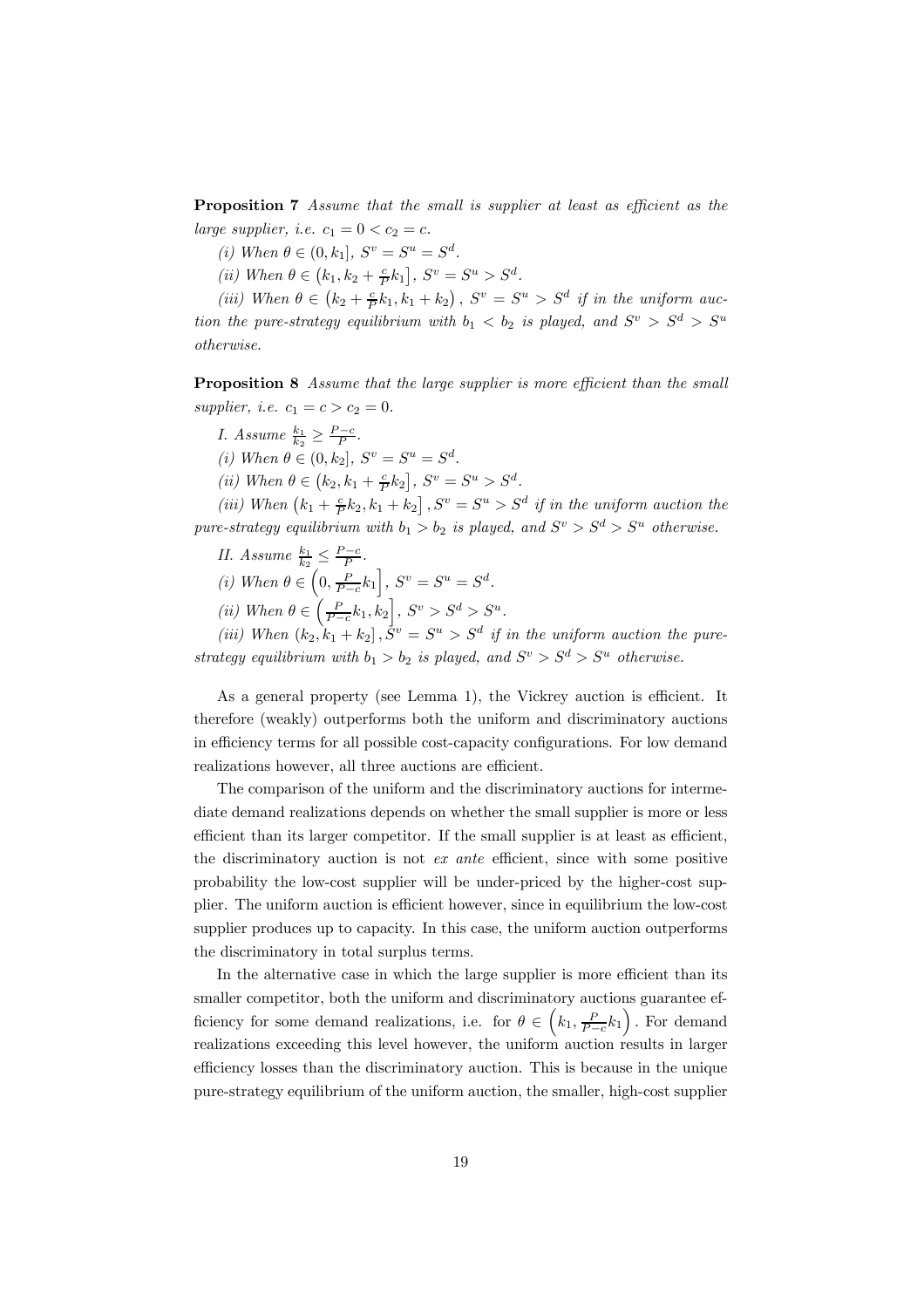produces up to capacity, whereas in the mixed-strategy equilibrium of the discriminatory auction such an event occurs with probability less than one. Hence the discriminatory auction results in higher expected (i.e.  $ex$  ante) total surplus in this case.

For high demand realizations the welfare comparison between the uniform and the discriminatory auctions depends upon the equilibrium played in the uniform auction. When, in a pure-strategy equilibrium, the low-cost supplier is also the lower-pricing supplier, the uniform auction is efficient and outperforms the discriminatory auction. However, for some high demand realizations there also exist equilibria of the uniform auction in which the high-cost supplier submits the lowest offer price, while the probability that this occurs in the mixed-strategy equilibrium of the discriminatory auction is strictly less than one. In the absence of an equilibrium selection device therefore, the comparison between the two auction types is ambiguous.

#### 5.2 Consumer surplus comparison

Propositions 9 and 10 below compare the three auction types on the basis of consumer surplus.

Proposition 9 Assume that the small supplier is at least as efficient as the large supplier, i.e.  $c_1 = 0 \leq c_2 = c$ .

(i) When  $\theta \in [0, k_1]$ ,  $CS^v = CS^u = CS^d$ .

(ii) When  $\theta \in (k_1, k_2)$ ,  $CS^u \leq CS^d \leq CS^v$ , where the inequalities are strict for  $P > c$ .

(iii) When  $\theta \in (k_2, k_1 + k_2)$ ,  $CS^u \leq CS^d \leq CS^v$ , where the first inequality is strict for  $P > c$  and the second inequality is strict for  $c > 0$  or  $k_1 < k_2$  and  $c = 0$ .

Proposition 10 Assume that the large supplier is more efficient than the small supplier, i.e.  $c_1 = c > c_2 = 0$  for  $k_1 < k_2$ .

I. Assume  $\frac{k_1}{k_2} \geq \frac{P-c}{P}$ .

(i) When  $\theta \in (0, k_1]$ ,  $CS^v = CS^u = CS^d$ .

(ii) When  $\theta \in (k_1, k_2]$ ,  $CS^v \leq CS^u = CS^d$ , where the inequality is strict for  $P > c$ .

(iii) When  $\theta \in (k_2, k_1 + k_2)$ ,  $CS^u \leq CS^v \leq CS^d$ , where the inequalities are strict for  $P > c$ .

II. Assume  $\frac{k_1}{k_2} \leq \frac{P-c}{P}$ . (i) When  $\theta \in (0, k_1], CS^v = CS^u = CS^d.$ (*ii*) When  $\theta \in (k_1, k_1 \frac{P}{P-c})$  $\Big\},$   $CS^v < CS^u = CS^d$ . (iii) When  $\theta \in \left(k_1 \frac{P}{P-c}, k_2\right)$ ,  $CS^u < CS^d < CS^v$ .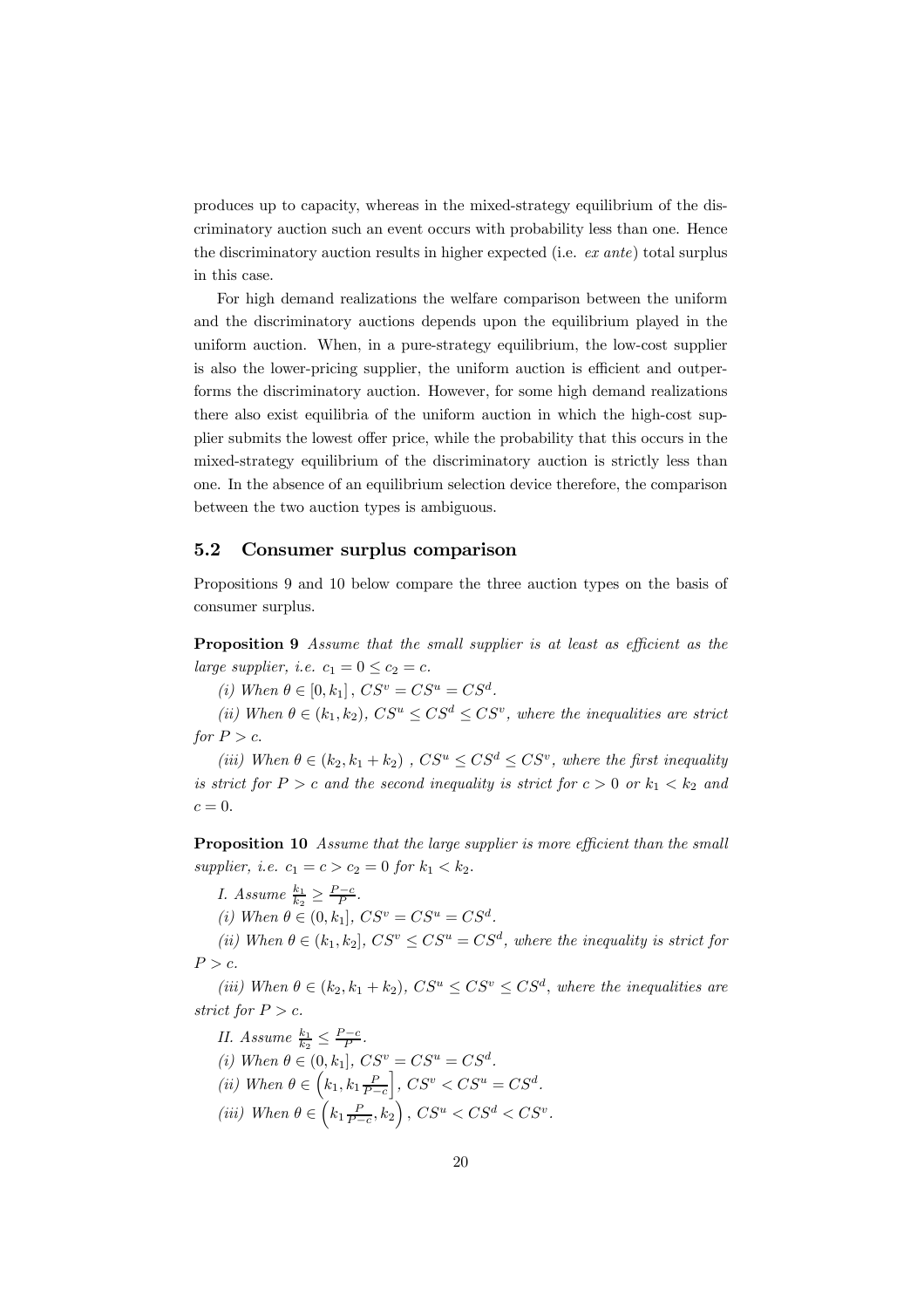(iv) When  $\theta \in (k_2, k_1 + k_2)$ ,  $CS^u < CS^d$ ,  $CS^v$ . There exists a value  $\hat{c} \in (0, P^{\frac{k_2-k_1}{k_2}})$  such that  $CS^d \leq CS^v$  for  $c \leq \hat{c}$  and  $CS^d > CS^v$  for  $c > \hat{c}m$ . ) such that  $CS^d \leq CS^v$  for  $c \leq \widehat{c}$  and  $CS^d > CS^v$  for  $c > \widehat{c}m$ .

Independently of the capacity-cost configuration, the uniform auction is (weakly) outperformed by the discriminatory auction in terms of consumer surplus, and also by the Vickrey auction when the small supplier is at least as efficient as its rival. The uniform auction leads to higher consumer surplus than the Vickrey auction only when the larger supplier is more efficient than its rival. The more asymmetric the capacities and/or costs of the suppliers, the more likely this case is to occur.

When suppliers have equal costs and capacities, the discriminatory and Vickrey auctions yield equal levels of consumer surplus. With cost asymmetries but symmetric capacities on the other hand, the discriminatory auction is outperformed by the Vickrey auction: even if suppliers' earn equal revenues in the two auction formats, the fact that the discriminatory auction potentially leads to efficiency losses implies that consumers will pay higher prices in the discriminatory auction than in the Vickrey auction. With both cost and capacity asymmetries however, the ranking of the two auctions is ambiguous. For sufficiently asymmetric costs (or capacities), i.e. for  $\frac{k_1}{k_2} \geq \frac{P-c}{P}$ , the discriminatory auction (weakly) outperforms the Vickrey auction. However, for other cost-capacity configurations the reverse ranking may hold.<sup>23</sup>

#### 5.3 Regulatory preferences

We now compare the three auction formats both in terms of total surplus (cost efficiency) and consumer surplus, given different possible preferences for the regulator.

If the regulator is solely concerned with the maximization of total surplus, then the Vickrey auction should always be chosen, as it guarantees productive efficiency independently of the industry and market data. If, among the auction formats that guarantee productive efficiency, the regulator prefers the one that leads to lower prices, then the choice of auction format is no longer unambiguous. For some levels of demand and the industry cost-capacity configuration, the uniform and discriminatory auctions also guarantee productive efficiency, but lead to lower prices than the Vickrey auction.

If the regulator is only concerned about the minimization of prices, then the only unambiguous conclusion is that he should never choose the uniform auction, as it is always (weakly) outperformed by the discriminatory auction, and in some

 $^{23}$ This occurs, for instance, when the larger supplier is more efficient than its rival and the degree of capacity (cost) asymmetries is sufficiently large (small), for demand realizations  $\theta \in \left(k_1 \frac{P}{P-c}, k_2\right)$  or  $\theta \in [k_2, k_1 + k_2)$  for  $c \leq \hat{c}$ .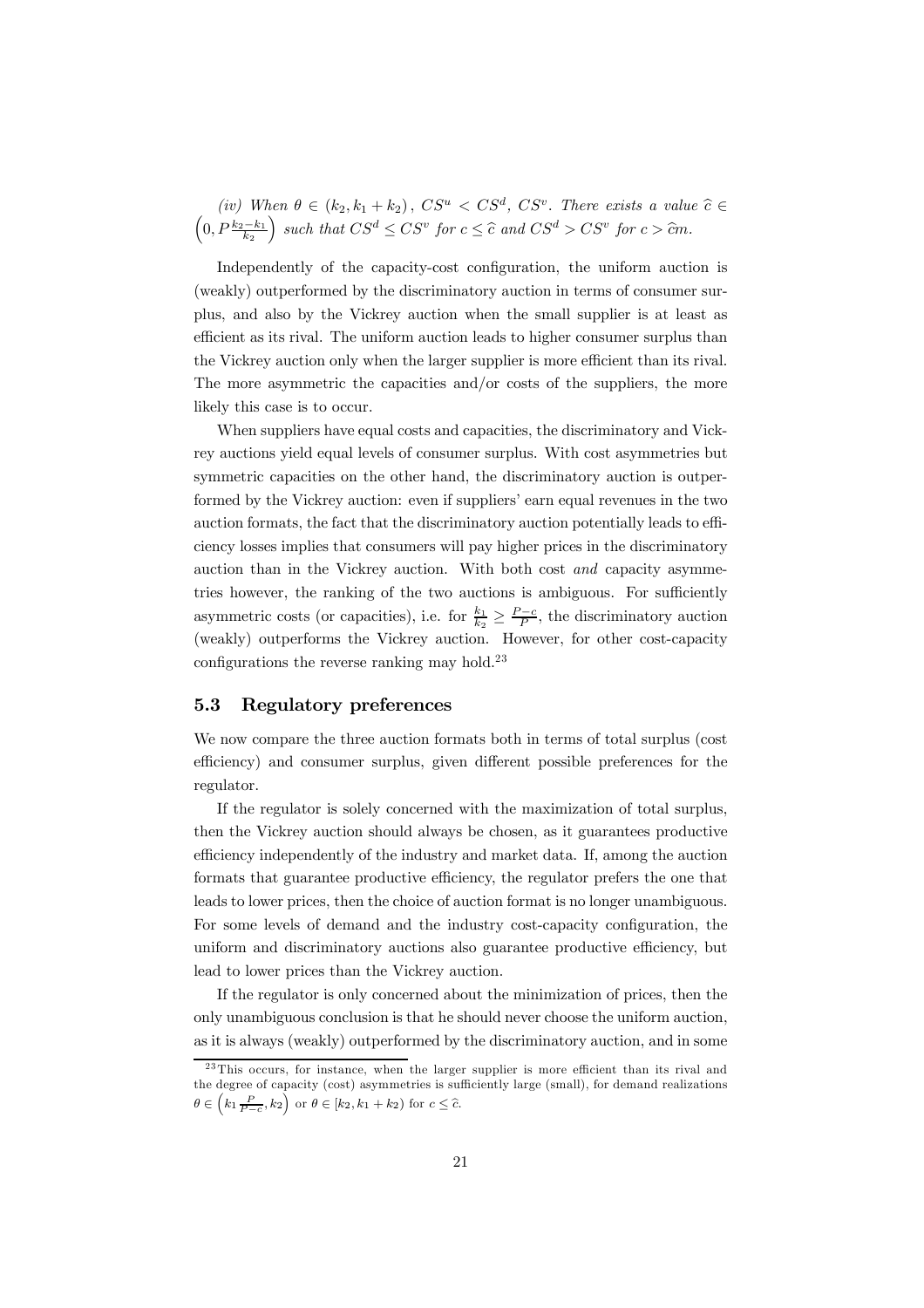cases, also by the Vickrey auction. The discriminatory and the Vickrey auctions result in equal prices when the suppliers are symmetric. Otherwise the ranking can go in either direction.

Finally, if the regulator assigns unequal, but positive, weights to both productive efficiency and consumer surplus, the auction ranking will then depend both on the specific weights assigned to each, and on the industry data. In some cases the choice between the uniform and the discriminatory auction involves a trade-off between greater efficiency and higher prices in the uniform auction, versus reduced efficiency and lower prices in the discriminatory auction. Such a trade-off also arises in the choice between the Vickrey auction and either the uniform or the discriminatory auctions.

# 6 Variations on the Basic Duopoly Model

The preceding sections analyzed electricity auctions for an asymmetric duopoly under the assumptions that each supplier could submit only a single offer price for its entire capacity, and that demand was both known with certainty at the time offer prices were submitted and perfectly inelastic. The following subsections relax each of these assumptions in turn.

#### 6.1 Multiple-unit suppliers

We first extend the analysis by allowing suppliers to submit (upward-sloping) step offer-price functions instead of constraining them to submit a single bid for their entire capacity. An offer-price function for supplier  $i, i = 1, 2$ , is then a set of price-quantity pairs  $(b_{in}, k_{in})$ ,  $n = 1, ..., N_i$ ,  $N_i < \infty$ . For each pair the offer price  $b_{in}$  specifies the minimum price for the corresponding capacity increment  $k_{in}$ , where  $b_{in} \in [0, P]$  and  $\sum_{n=1}^{N_i} k_{in} = k_i$ ,  $i = 1, 2$ .

The following lemma states that the equilibrium outcomes - but not the equilibrium *pricing strategies* - are essentially independent of the number of admissible steps in each supplier's bid function. This implies that our comparisons of total welfare and consumer surplus across auction types remain valid in this setting.

#### Lemma 11 (Multiple-unit suppliers)

(i) Vickrey auction: There exists a unique equilibrium in (weakly) undominated strategies in which suppliers offer all units at marginal costs.

(ii) Uniform auction: The set of (pure-strategy) equilibrium outcomes is independent of the number of units per supplier (in particular, whether  $N_i = 1$ or  $N_i > 1$ ).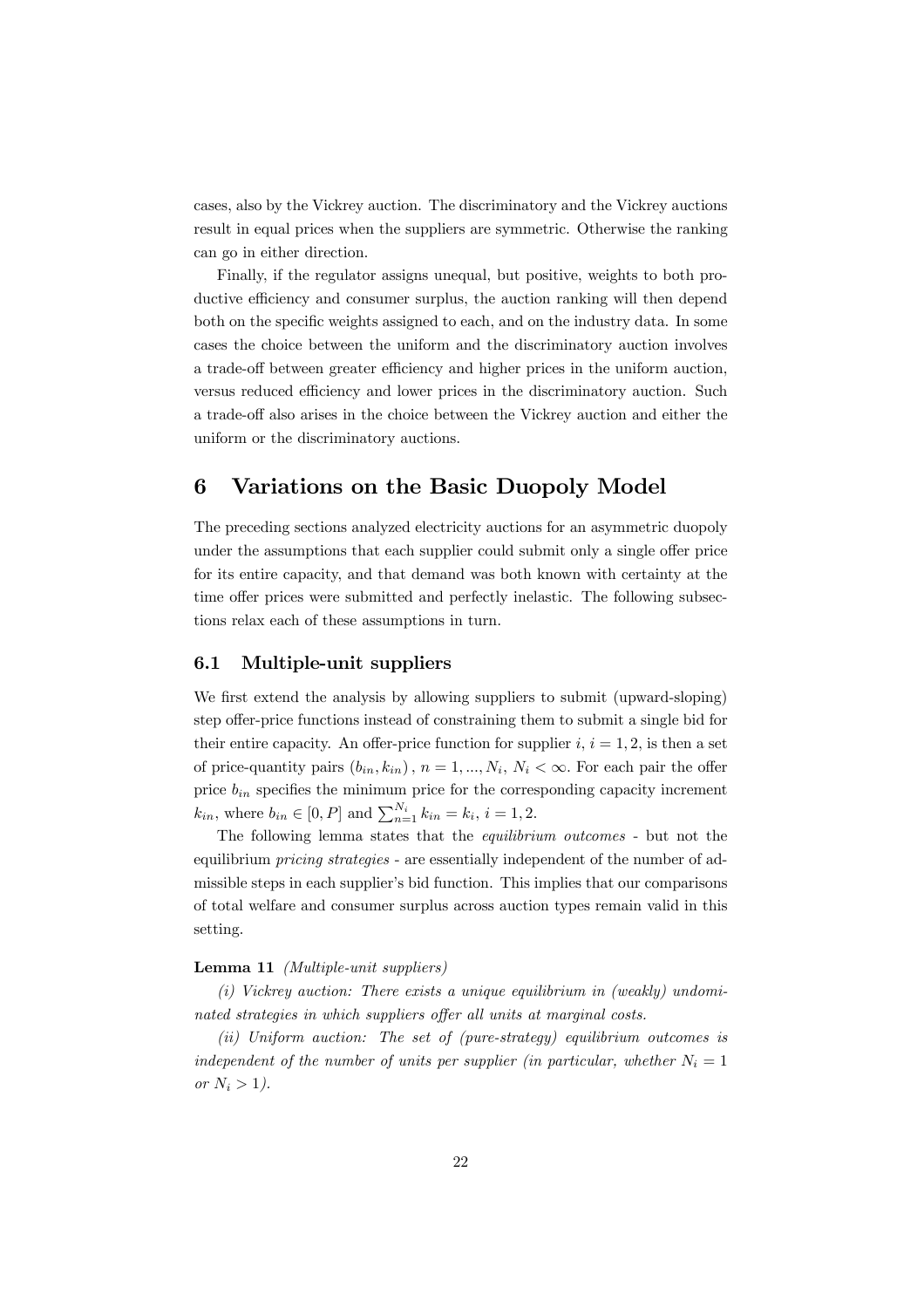(iii) Discriminatory auction: For low demand realizations, there is a unique equilibrium outcome independent of the number of units per supplier. For high demand realizations, there exists a set of strategies that constitute an equilibrium independently of the number of units per supplier; when  $N_1 = N_2 = 1$  these strategies constitute the unique equilibrium.

The proof of this result for the Vickrey auction is trivial. The same argument used in the proof of Lemma 1 implies that it is a weakly dominant strategy in the Vickrey auction to submit offer prices equal to marginal cost for all payoff relevant units: pricing some of these units at prices above marginal cost reduces their chances of being despatched but (conditional upon being despatched) does not affect the suppliers' payoff. The proof is also trivial for both the uniform and discriminatory auctions for low demand realizations. An argument corresponding to that in the proof of Lemma 2 implies that in equilibrium, all payoff-relevant units are offered at the marginal cost of the inefficient supplier in the uniform and the discriminatory auctions. This equilibrium outcome is therefore unique. $24$ 

The existence of a unique zero-profit equilibrium in the uniform auction in which all (payoff-relevant) units are offered at marginal cost is in stark contrast to analyses which assume continuously differentiable supply functions, i.e.  $N_i = \infty^{25}$  As first shown by Wilson (1979), and further developed by Back and Zender (1993), Wang and Zender (2002) and Nyborg (2002), in the uniform auction with continuous supply functions there exists a continuum of pure-strategy equilibria, some of which result in very low revenues for the auctioneer (or high payments to suppliers in procurement auctions). The latter are characterized by participants offering very steep supply functions which inhibit competition at the margin: faced with a rival's steep supply function, a supplier's incentive to price more aggressively is offset by the large decrease in price (price effect) that is required to capture an infinitesimal increment in output (quantity effect). Since the price effect always outweighs the quantity effect for units of infinitesimal size, extremely collusive-like equilibria can be supported in the continuous uniform auction, even in a one-shot game. $^{26}$ 

Discreteness of the bid functions rules out such equilibria however. When suppliers are limited to a finite number of price-quantity bids, a positive incre-

<sup>&</sup>lt;sup>24</sup>The equilibrium offer price functions, however, do depend upon the number of units or admissible bids. For instance, there can be payoff-irrelevant units which are offered at a price above marginal cost as long as there are sufficiently many units priced at marginal cost. That is,  $b_{in} = 0 \forall n \in \{1, ..., m\}$  and  $b_{in} > 0 \forall n \in \{m+1, ..., N_i\}$ ,  $i = 1, 2$  for m such that  $\sum_{n=1}^{2m} k_{in} \ge \theta$ , and  $b_{in} = 0 \forall n \in \{1, ..., N_i\}$   $i = 1, 2$ , are both equilibrium offer price functions that support the zero-profit equilibrium.

 $25$  See the discussion in Section 2 above.

 $26$ This type of equilibrium cannot be supported in a discriminatory auction for reasons cited in Section 2. Klemperer (2002) provides a particularly clear discussion.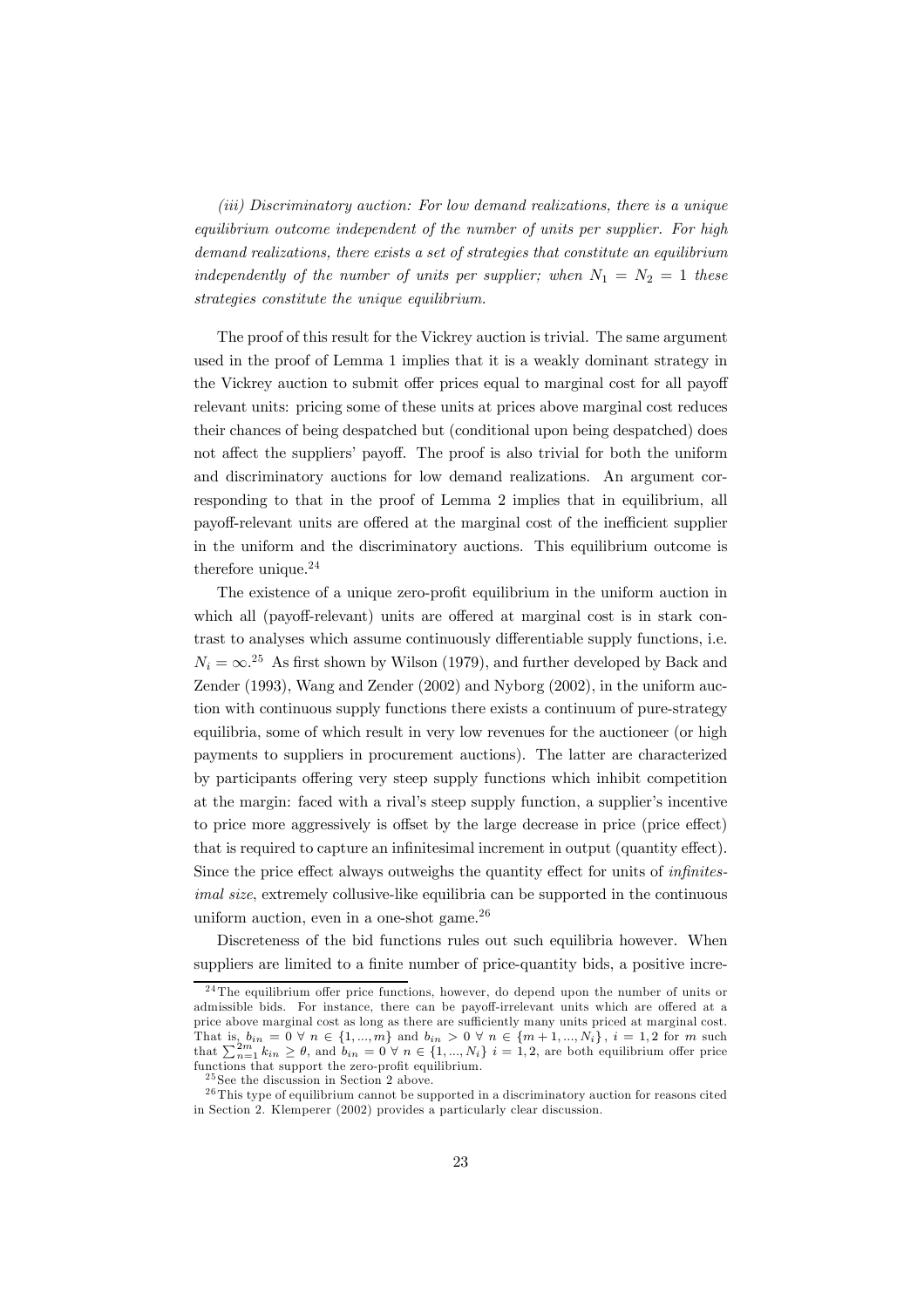ment in output can always be obtained by just slightly undercutting the price of a rival's unit. Since the price effect no longer outweighs the quantity effect, the collusive-like equilibria found in the continuous auction cannot be implemented.

As pointed out in Section 2 above (see also Nyborg, 2002), this observation casts serious doubt on the relevance of applying the continuous share auction model to electricity markets, in which participants are limited to a small number of bid prices per generating unit. The collusive-like equilibria obtained under the assumption that bid functions are continuous do not generalize to models in which offer increments are of positive size, no matter how small these are.

We conclude that the equilibrium outcomes for the three types of auction are independent of the number of admissible steps in the offer-price functions, so as long as this number is finite. Hence the characterization of the equilibrium outcomes provided in Section 4 would remain unchanged if we had instead assumed that suppliers submit offer-price functions rather than a single offer price for their whole capacity.

#### 6.2 Uncertain demand

We now consider the case in which suppliers face time-varying, or stochastic, demand. This is of particular relevance to electricity markets in which suppliers submit offers that remain fixed for twenty-four or forty-eight market periods, such as in Australia and the original market in England and Wales.

We assume now that offers must be made before the realization of demand (i.e.  $\theta$ ) is known. It is easy to verify that our previous analysis is robust to this change in the timing of decisions so long as the largest possible demand realization is low enough or the lowest possible demand realization is large enough. When demand never exceeds the capacity of a single supplier, for instance, the equilibria correspond to those analyzed for low demand realizations in Section  $4.2.1<sup>27</sup>$  The introduction of demand variability adds a new dimension to the problem only when both low and high demand realizations occur with positive probability. We therefore assume that demand  $\theta$  takes values in the support  $[\underline{\theta}, \overline{\theta}] \subseteq (0, k_1 + k_2)$ , with  $\underline{\theta} \le k_1 \le k_2 \le \overline{\theta}$ , according to some (commonly known) distribution function  $G(\theta)$ .

#### 6.2.1 Equilibrium analysis

From Lemma 1, we know that in the Vickrey auction with deterministic demand, pricing at cost is a (weakly) dominant strategy. It is straightforward to verify

 $27$  Likewise, when demand is such that both suppliers must always be producing, then the equilibria correspond to those analysed above for high demand realisations; the only difference is that expected demand replaces the deterministic level of demand in all expressions. See von der Fehr and Harbord (1993).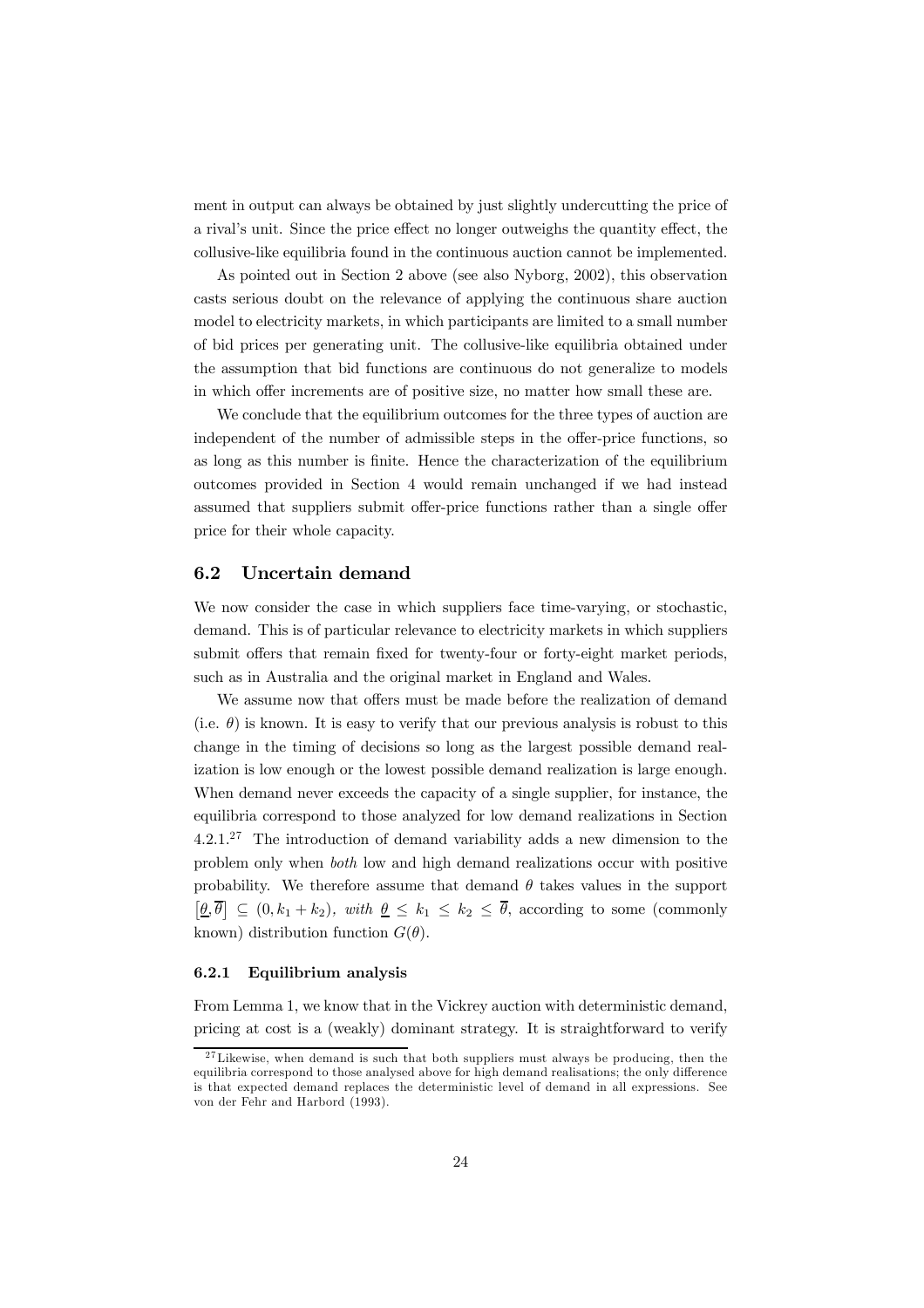that this property is preserved in the case of stochastic demand. The equilibria of the uniform and discriminatory auctions differ significantly, however, from the case in which demand is known with certainty before bids are submitted. Demand uncertainty, or variability, upsets all candidate pure-strategy equilibria in both types of auction.28

We therefore consider equilibria in mixed strategies. For both the uniform and discriminatory auctions there exist unique mixed-strategy equilibria, and it is possible to derive explicit formulae for the suppliers' strategies. In the Appendix we prove the following result:

**Lemma 12** Assume  $[\underline{\theta}, \overline{\theta}] \subseteq (0, k_1 + k_2)$ , with  $\underline{\theta} \le k_1 \le k_2 \le \overline{\theta}$ . (i) In the uniform auction, there exists a unique equilibrium in which supplier  $i = 1, 2$ offer prices  $b_i \in [\underline{b}^u, P]$ ,  $\underline{b}^u > c$ , according to the probability distribution  $F_i^u(b)$ . (ii) In the discriminatory auction, there exists a unique equilibrium in which supplier  $i = 1, 2$  offer prices  $b_i \in \left[\underline{b}^d, P\right], \, \underline{b}^d > c$ , according to the probability distribution  $F_i^d(b)$ .

In a mixed-strategy equilibrium in either type of auction, suppliers must strike a balance between two opposing effects: on the one hand, a higher offer price tends to result in higher equilibrium prices; on the other hand, pricing high reduces each suppliers' expected output, *ceteris paribus*. The first effect is less pronounced in the uniform auction than in the discriminatory auction. In the uniform auction, a higher offer price translates into a higher market price only in the event that the offer price is marginal, while in the discriminatory auction pricing higher always results in the supplier increasing the expected price it receives, conditional on being despatched. Consequently, there is a tendency for suppliers to price less aggressively in the discriminatory auction compared to a uniform auction. This intuition is confirmed in the symmetric case (i.e., when  $k_1 = k_2 = k$  and  $c_1 = c_2 = 0$ , in which the equilibrium mixed-strategy distribution function for each supplier in the discriminatory auction first-order stochastically dominates the corresponding distribution function in the uniform auction, i.e.  $F_i^u(b) \ge F_i^d(b).^{29}$ 

We have not been able to characterize in detail the relationship between the model parameters and suppliers' equilibrium strategies in the general case. In the case of symmetric capacities, however, we can show that in the limit, as  $\bar{\theta} \rightarrow k$  (or  $k \rightarrow \bar{\theta}$ ), so that demand is always less than the capacity of a single supplier, the mixed-strategy equilibrium outcome in either auction approaches the equilibrium outcome for a low demand realization, with price equal to the

<sup>&</sup>lt;sup>28</sup>This is proved in the appendix. See also von der Fehr and Harbord (1993) and Garcia-Diaz  $(2000).$ 

<sup>&</sup>lt;sup>29</sup>The result follows from the observation that  $F_i^u(b) < F_i^d(b) \implies \pi_i^u > \pi_i^d$ , whereas in the symmetric case  $\pi_i^u = \pi_i^d$ .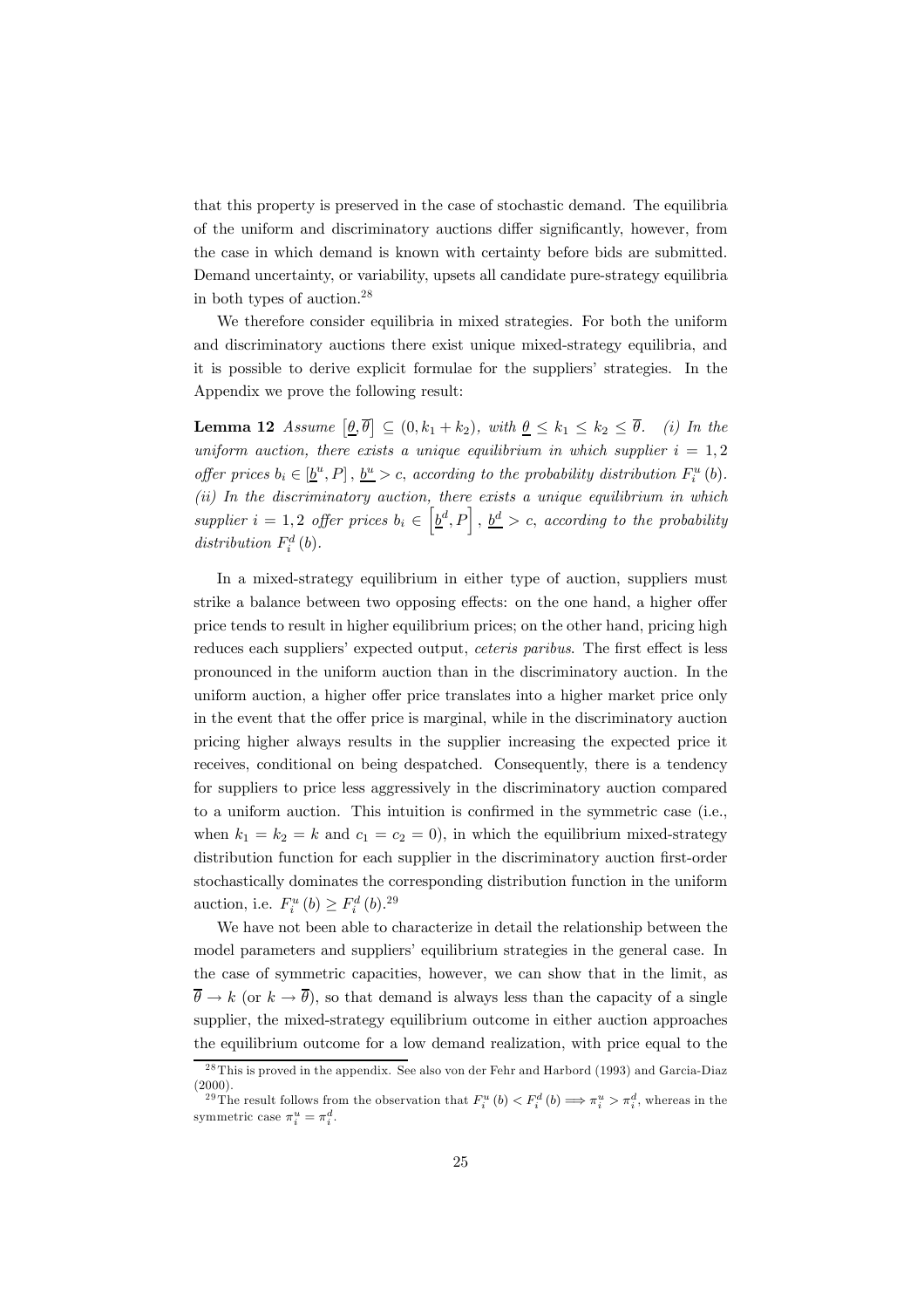marginal cost of the higher-cost supplier. Similarly, as  $\underline{\theta} \to k$  (or  $k \to \underline{\theta}$ ), so that demand always exceeds the capacity of a single supplier, the equilibrium outcomes approach those for a high demand realization. Further, in the uniform auction the limiting equilibrium outcome is efficient. That is, the more efficient supplier produces at capacity and the less efficient supplier supplies the residual demand. This is in contrast to the model with nonstochastic demand, in which there exist both efficient and inefficient equilibria in high demand realizations in the uniform auction.<sup>30</sup>

#### 6.2.2 Welfare comparisons

As in the previous section, we now consider the welfare properties of the equilibria in each auction format. In the purely symmetric case, suppliers have equal costs of production, so productive efficiency is not an issue. Further, since demand is perfectly price inelastic, the level of prices will not affect the level of total surplus. Total surplus is therefore equal in the three auction types. The comparison across auctions hence depends only upon how the total surplus is shared between suppliers and consumers. Whereas when demand is high with probability one, the uniform auction leads to higher producer surplus and lower consumer surplus than the discriminatory and Vickrey auctions, with stochastic demand and symmetric suppliers, the three auctions are equivalent.<sup>31</sup>

**Proposition 13** In a duopoly model with symmetric suppliers and uncertain demand  $\theta \in [\underline{\theta}, \overline{\theta}] \subseteq (0, 2k)$ , (i) when  $\underline{\theta} \le k < \overline{\theta}$ ,  $CS^u = CS^d = CS^v$ . (ii) otherwise, Proposition 9 applies.

The auctions are no longer equivalent with asymmetric costs or capacities, however. Since a direct comparison of the auction outcomes in these cases is intractable, we restrict ourselves to considering limit results. In particular, we have the following result:

Proposition 14 In a duopoly model with asymmetric costs and uncertain demand  $\theta \in [\underline{\theta}, \overline{\theta}] \subseteq (0, 2k)$ , there exists  $\varepsilon > 0$  such that if  $k - \varepsilon < \underline{\theta} \le k < \overline{\theta}$ ,  $CS^u \leq CS^d \leq CS^v$  (where the first inequality is strict if  $P > c$  and the second if  $c > 0$ ) and  $S^d \leq S^u \leq S^v$  (where the first inequality is strict if  $c > 0$  and the second if  $\underline{\theta} < k$ .

In the uniform auction, in the limit, the lower-cost supplier supplies its entire capacity and earns profits of  $Pk$ . In the discriminatory auction, with positive

 $30$ The fact that with uncertain demand the efficient outcome is unique might be viewed as a justification for treating this as a natural 'focal point' in the certain demand case also.

 $31$ Garcia-Diaz (2000) obtains the same result for uniform and discriminatory auctions in a similar setting.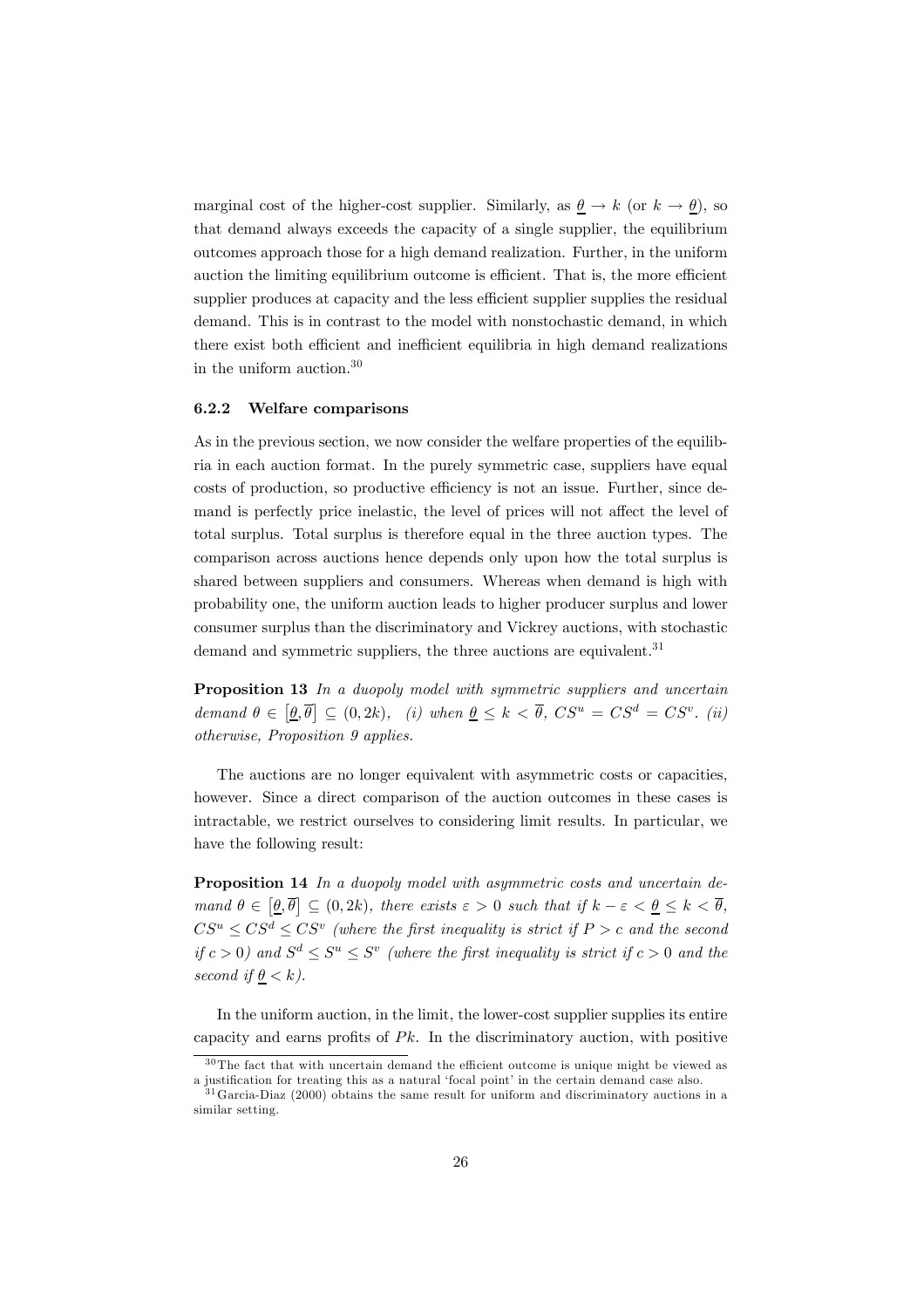probability, the low-cost supplier submits a higher price offer than the highercost supplier, resulting in inefficiency. Profits of the lower-cost supplier are greater in the uniform auction however, resulting in the usual trade-off between the auction types. By continuity, this remains true over a range of values for  $\theta$ in a neighborhood of k, i.e. in a half-open interval  $(k - \epsilon, k]$ .

#### 6.3 Symmetric duopoly with downward-sloping demand

Our next variation on the basic model considers the case of price-elastic demand. For this purpose we let the market demand function be represented by  $D(p)$ , which is assumed to satisfy the following standard assumptions:  $D(p)$  is a continuous, bounded function; there exists a price  $P > 0$  such that  $D(p) =$ 0 if and only if  $p \geq P$ ;  $D(p)$  is decreasing in  $p, \forall p \in [0, P]$ ; and  $pD(p)$  is strictly quasi-concave in  $p, \forall p \in [0, P]$ . From these assumptions it follows that market demand is a continuous and decreasing function of price and that, whenever  $D(0) > k$ , there exists a unique price  $P^r$  which maximizes a supplier's profits from serving the residual demand, i.e.  $P^r = \arg \max_p \{p[D(p) - k]\}.$  P<sup>r</sup> will be referred to as the 'residual monopoly price'. For simplicity we assume that suppliers have identical marginal costs, normalized to zero, and identical capacities given by  $k > 0$ .

Given a downward-sloping demand function, in any auction the output allocated to supplier i,  $q_i$  (b), as a function of the offer-price profile  $\mathbf{b} = (b_i, b_j)$ , becomes:

$$
q_{i}(\mathbf{b}) = \begin{cases} \min \{D(b_{i}), k\} & \text{if} \quad b_{i} < b_{j} \\ \frac{1}{2} \min \{D(b_{i}), k\} + \frac{1}{2} \min \{\max \{0, D(b_{i}) - k\}, k\} & \text{if} \quad b_{i} = b_{j} \\ \min \{\max \{0, D(b_{i}) - k\}, k\} & \text{if} \quad b_{i} > b_{j}, \end{cases}
$$

for  $i = 1, 2$ .

We must also redefine the suppliers' profit functions as a function of the offer-price profiles in the Vickrey auction. Following the logic that in a Vickrey auction a supplier receives the opportunity cost of its output, with an elastic demand function a supplier receives the cost of buying the rival's excess supply, so long as this is positive and the rival's offer price does not exceed consumer marginal willingness to pay. For any remaining output, the supplier is paid the corresponding point on the demand curve (i.e. consumers' marginal willingness to pay). This implies that the higher-pricing supplier (if one exists) becomes a monopolist over the residual demand and obtains the same profits as a perfectly price-discriminating monopolist. Formally, supplier i's profits in the Vickrey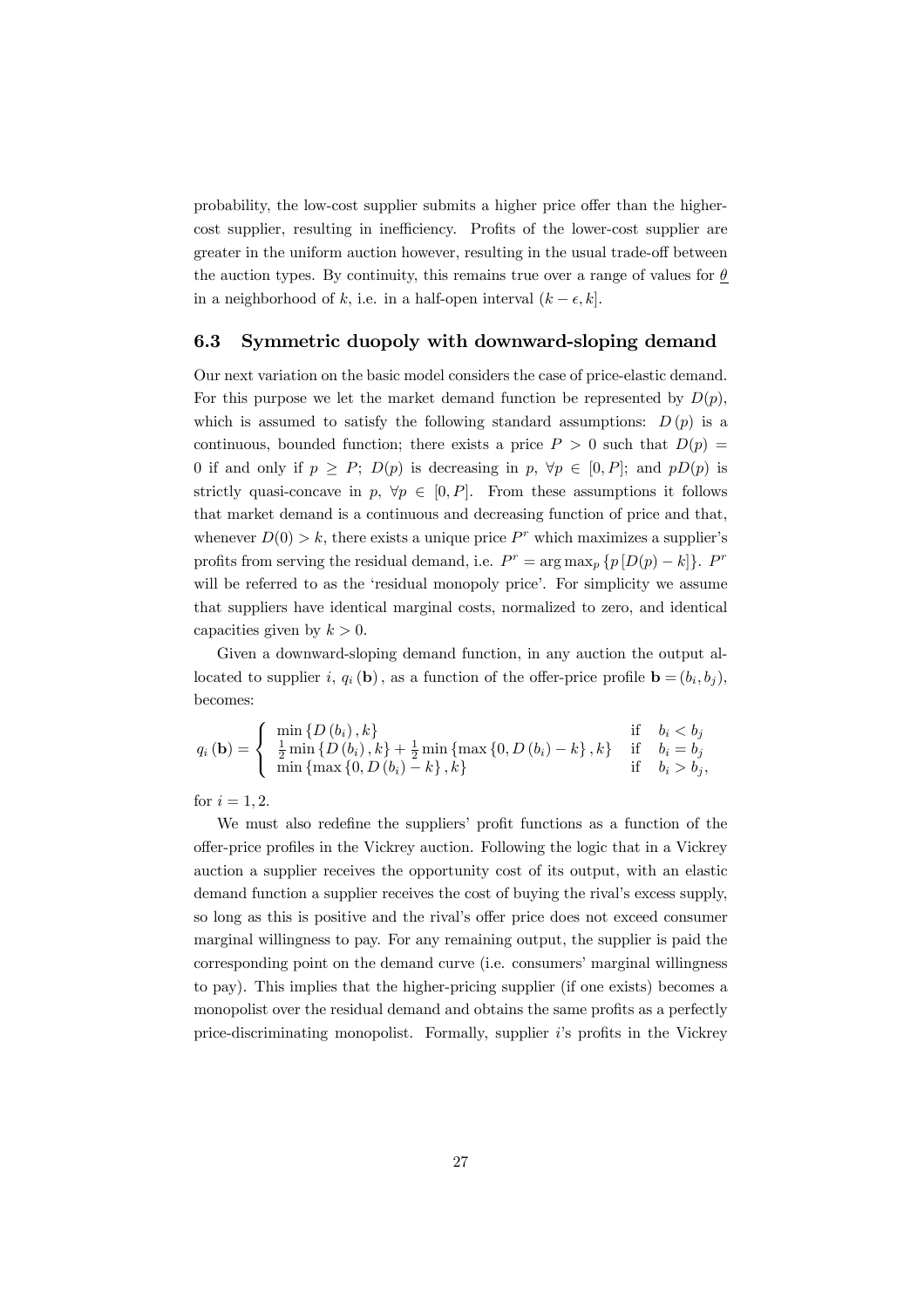auction can be expressed as a function of the offer-price profile b as follows:

$$
\pi_i^v(\mathbf{b}) = \begin{cases}\n b_j D(b_j) + \int_{D(b_j)}^{D(b_i)} D^{-1}(q) dq & \text{if } b_i \le b_j \text{ and } D(b_j) \le k \\
 b_j [k - q_j(\mathbf{b})] + \int_k^{D(b_j)} D^{-1}(q) dq & \text{if } b_i \le b_j \text{ and } k < D(b_j) \le 2k \\
 \int_k^{D(b_i)} D^{-1}(q) dq & \text{if } b_i > b_j \text{ and } D(b_i) \le 2k \\
 \int_k^{2k} D^{-1}(q) dq & \text{otherwise.} \n\end{cases}
$$

Independently of the payments made to suppliers in any auction format, we will assume that consumers are charged the market-clearing price, i.e. the highest accepted offer price. The possibility that this leads to the auctioneer running deficits or surpluses in the Vickrey and discriminatory auctions is discussed below. We now characterize suppliers' pricing strategies in the three auction formats.

#### 6.3.1 Equilibrium analysis

As in the case of inelastic demand, in the Vickrey auction sincere bidding remains the unique equilibrium that survives the elimination of weakly dominated strategies.

Lemma 15 In the Vickrey auction, for all realizations of demand, there exists a unique equilibrium in (weakly) undominated strategies in which all suppliers price at marginal cost, i.e.  $b_i = 0$ ,  $i = 1, 2$ .

As noted above, we assume that the market price is set equal to the highest accepted offer price whenever total capacity is sufficient to cover demand at this price, and set so as to clear the market at full capacity utilization otherwise. This means that the auctioneer's revenues and payments will typically not balance in a Vickrey auction, i.e. the auctioneer will run a deficit.<sup>32</sup> This feature of the Vickrey auction is well-known, and a general characteristic of optimal incentivecompatible revelation mechanisms (see Section 2.2 above).

The existence, multiplicity and the types of equilibria in the uniform and discriminatory auctions depend as always upon the magnitude of demand relative to suppliers' capacities. We distinguish the usual three cases, redefined as follows: low demand realizations,  $k \geq D(0)$ , in which the capacity of a single supplier is enough to supply the whole market at a price equal to marginal cost; high demand realizations,  $[D(P^r) - k] < k < D(0)$ , for which a single supplier cannot supply the entire market at a price equal to marginal costs but the highpricing supplier has excess capacity when serving the residual demand at its best response; and very high demand realizations,  $[D(P^r) - k] > k$ , in which either

<sup>&</sup>lt;sup>32</sup>Only when demand is extremely low will the auctioneer's revenues equal payments to suppliers; that is when the market price is equal to marginal cost. For higher levels of demand payments to suppliers will exceed the revenues received from consumers.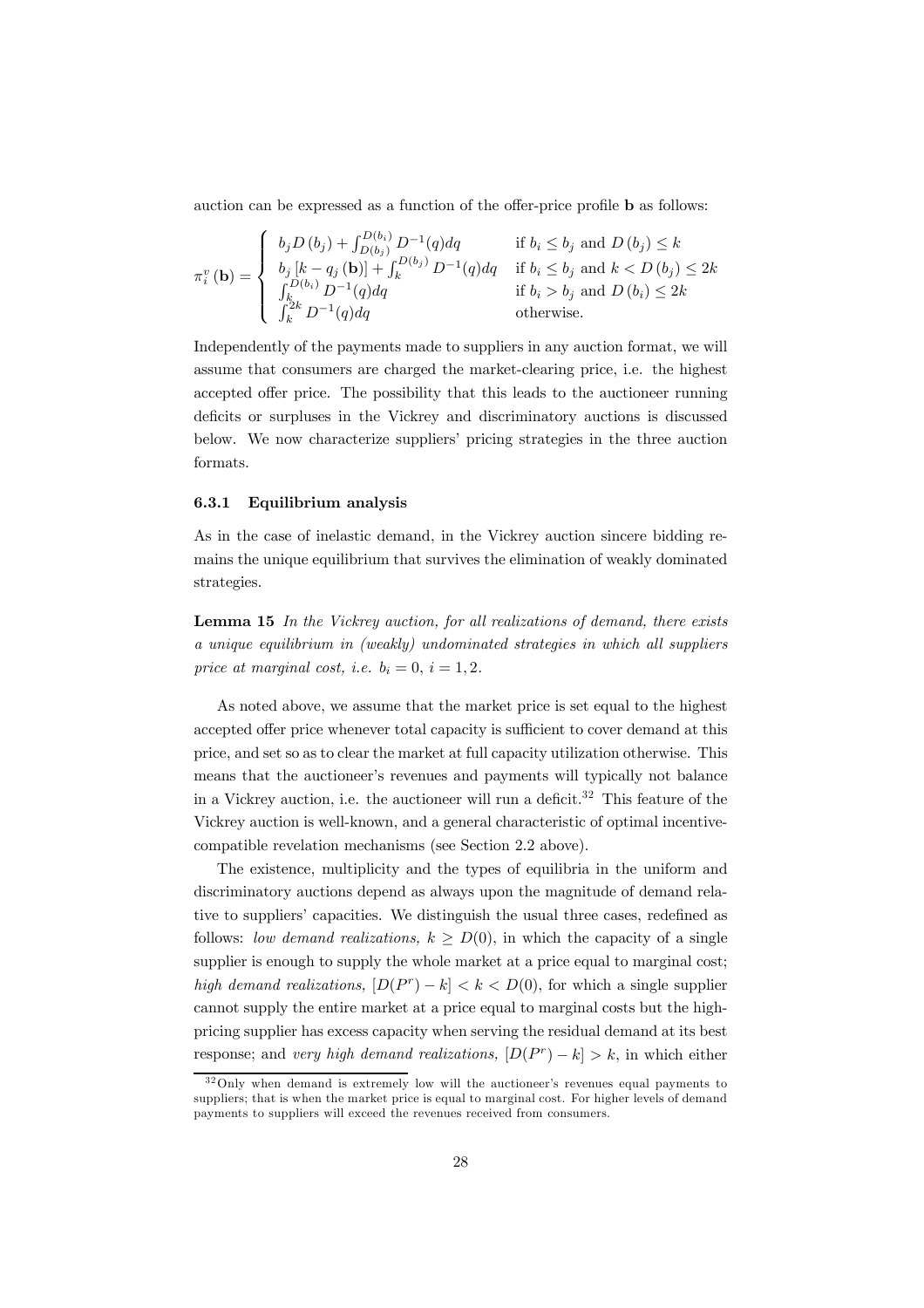supplier will be capacity-constrained at its best response to its rival selling at capacity. The following lemma provides a characterization of the equilibria in the uniform and discriminatory auctions with downward-sloping demand.

**Lemma 16** . (i) Low demand realizations. In both the uniform and discriminatory auctions there exists a unique pure-strategy equilibrium in which both suppliers offer prices equal marginal cost, i.e.  $b_i = 0$ ,  $i = 1, 2$ .

(ii) High demand realizations. In the uniform auction, all pure-strategy equilibria are given by offer-price profiles satisfying  $b_i \leq \frac{1}{k} [D(P^r) - k] P^r$  and  $b_i = P^r$ ,  $i = 1, 2, i \neq j$ . In the discriminatory auction there exists a unique equilibrium in which supplier i,  $i = 1, 2$ , offer prices  $b_i \in \left[\frac{1}{k} \left[ D(P^r) - k\right] P^r, P^r \right]$ according to the probability distribution  $F^d(b) = \frac{k}{2k - D(b)}$  $\int_0^b 1 - \frac{b}{b}$ i .

(iii) Very high demand realizations. In the uniform auction any offer-price profile satisfying max  ${b_1, b_2} = D^{-1}(2k)$  constitutes a pure-strategy equilibrium. These are the only pure-strategy equilibria. In the discriminatory auction there exists a unique pure-strategy equilibrium in which both suppliers offer the market-clearing price  $b_i = D^{-1}(2k)$ ,  $i = 1, 2$ .

When the capacity of either supplier is sufficient to supply the market at a price equal to marginal cost, i.e. in a low demand realization, both suppliers offer their capacities at a marginal cost. Hence - as in the inelastic demand case - suppliers' pricing behavior in the two auctions coincides. For high demand realizations, in the uniform auction there are multiple pure-strategy equilibria in each of which the market price equals the residual monopoly price  $P^r$ ; in the discriminatory auction the unique equilibrium entails suppliers randomizing their price offers over an interval bounded below by marginal cost and above by the residual monopoly price.<sup>33</sup> In very high demand realizations, the equilibrium outcomes (but not necessarily the equilibrium strategies) in the two auctions are equivalent. Each supplier sells its entire capacity at the market clearing price  $P = D^{-1} (2k)$ .

#### 6.3.2 Welfare comparisons

A price-elastic demand function allows for somewhat richer welfare comparisons since the level of prices now affects the level of total surplus (i.e. allocative efficiency). Productive efficiency, however, is not an issue given the assumption of symmetric suppliers. Assuming that the auctioneer's surpluses or deficits are dealt with via lump-sum transfers, total surplus in equilibrium will then be solely determined by the market clearing price, *i.e.* the value of the highest accepted

 $33$  Note that in the discriminatory auction the auctioneer will frequently run a surplus since consumers pay the bid price of the marginal supplier, while the inframarginal supplier receives its (typically lower) bid price.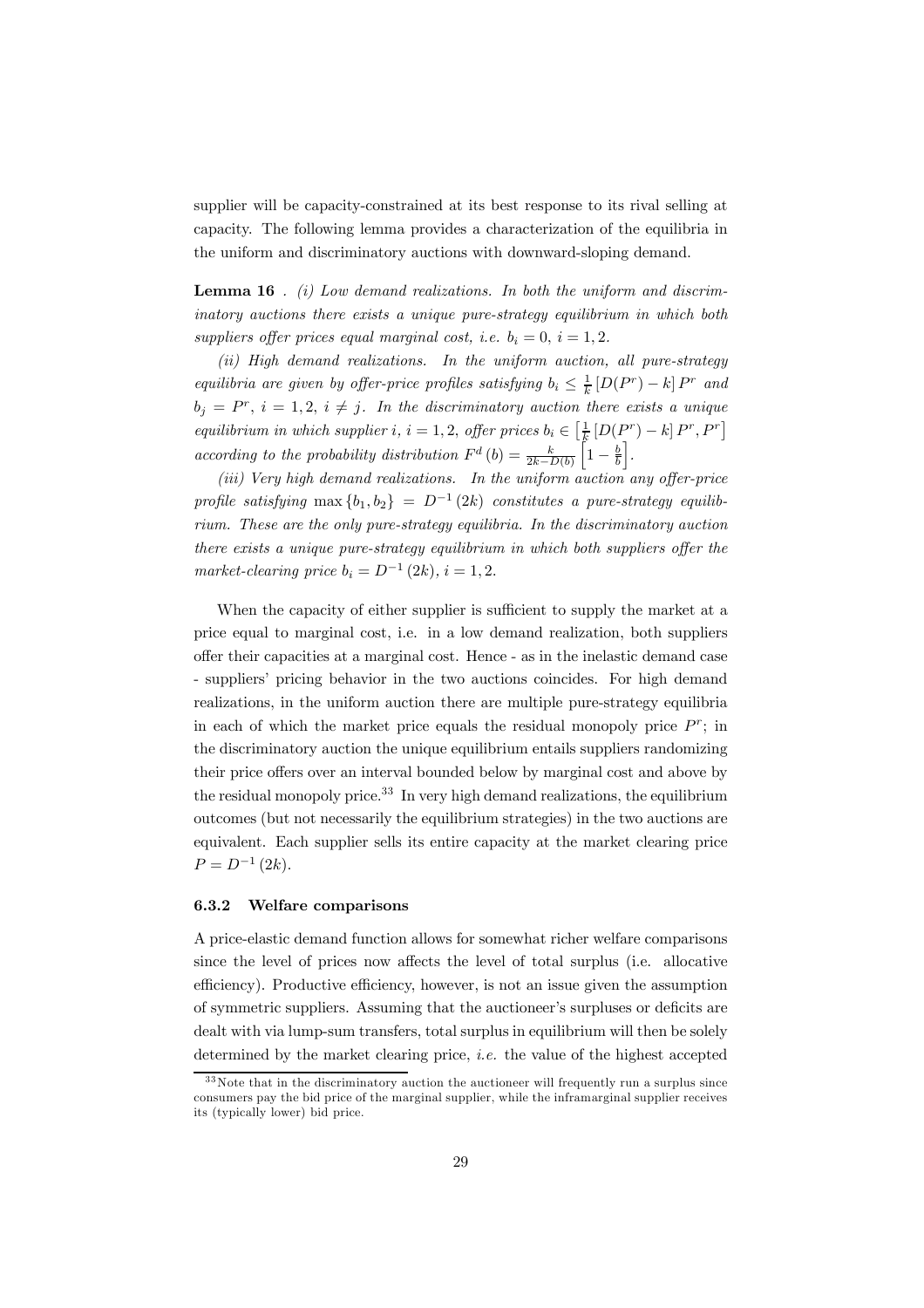offer price in equilibrium. From the characterization of the equilibria above we readily obtain the following results, where  $p^d$ ,  $p^u$  and  $p^v$  denote the price consumers pay in the discriminatory, uniform and Vickrey auctions, respectively:

**Proposition 17** In the duopoly model with symmetric suppliers and downwardsloping demand: (i) In low demand realizations,  $p^d = p^u = p^d = 0$ , and so  $S^d = S^u = S^v$  and  $CS^d = CS^u = CS^v$ ; (ii) In high demand realizations,  $p^v =$  $\min\{0, D^{-1}(2k)\} \leq \frac{1}{k} [D(P^r) - k] P^r < p^d \leq p^u = P^r$  and so  $S^v > S^d \geq S^u$ and  $CS^v > CS^d \geq CS^u$ ; (iii) In very high demand realizations,  $p^d = p^u =$  $p^v = D^{-1}(2k)$  and so  $S^d = S^u = S^v$  and  $CS^d = CS^u = CS^v$ .

The uniform auction leads to weakly higher prices than the other two auction types in high demand realizations, resulting in lower total and consumer surplus, while the Vickrey auction results in the (weakly) highest level of total surplus and consumer surplus. The three auctions types otherwise result in equal market prices.

#### 6.4 Symmetric oligopoly and market structure

Our final variation on the basic duopoly model considers the case of a symmetric oligopoly. This allows us to analyze the impact of changes in the number of suppliers on profits and pricing behavior in the three auction formats.

Accordingly we now consider  $N$  suppliers with identical marginal costs  $c$ , normalized to zero, and identical capacities  $k > 0$ . As before, the types of equilibria which arise in the different auction formats depend upon the value of the market demand  $\theta$  relative to suppliers' individual and aggregate capacities. We again distinguish between low and high demand realizations, redefined for oligopoly suppliers as: low demand realizations, in which the capacity of any  $N-1$  suppliers is sufficient to supply the market (i.e.  $\theta \in (0, [N-1]k])$ ); and high demand realizations, in which the capacity of all N suppliers is needed to satisfy demand, but there is excess capacity overall (i.e.  $\theta \in ([N-1]k, Nk)$ ).

#### 6.4.1 Equilibrium analysis

From Lemma 1, we know that in the two-player Vickrey auction pricing at marginal cost is a weakly dominant strategy for each supplier. It is straightforward to show that this property extends to oligopoly. We therefore need only consider oligopoly' pricing behavior in the uniform and discriminatory auctions.

When total demand  $\theta$  can be satisfied by the capacities of any  $N-1$  suppliers, in the unique pure-strategy equilibrium all suppliers price at marginal costs and earn zero profits.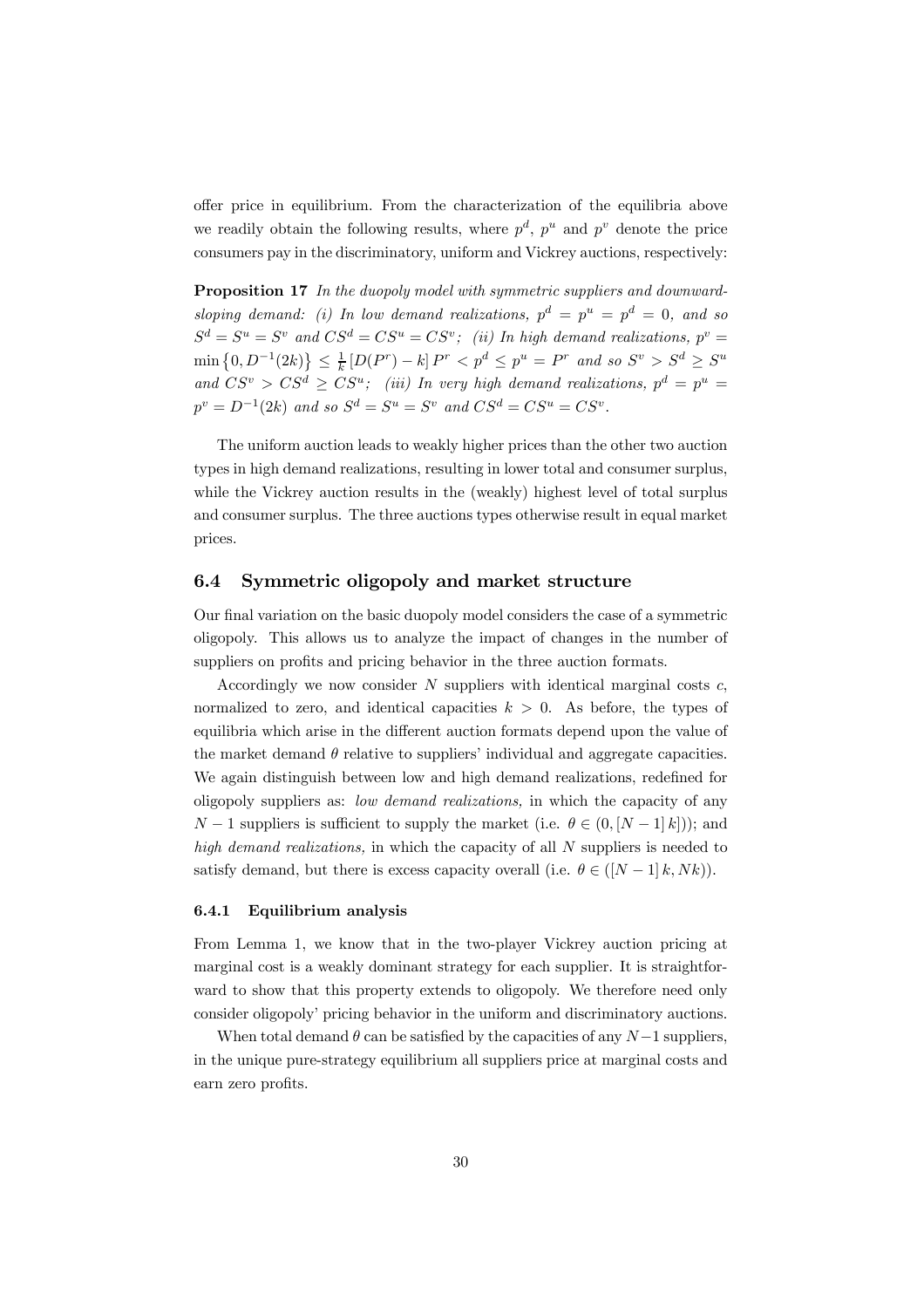**Lemma 18** Assume  $\theta \in (0, [N-1]k]$ . In both the uniform-price and discriminatory auctions there exists a unique equilibrium in which all suppliers price at (zero) marginal costs, i.e.,  $b_i = 0, i = 1, 2, ..., N$ .

The next result describes equilibria for the case in which the capacity of all suppliers is needed to satisfy demand but there is excess capacity overall.

**Lemma 19** Assume  $\theta \in ([N-1]k, Nk)$ . (i) In the uniform auction, any offer-price profile satisfying  $b_i \leq \frac{\{\theta - [N-1]k\}}{k}P$  and  $b_j = P$ ,  $i \in \{1, ..., N\} \setminus \{j\}$ ,  $j \in \{1, ..., N\}$ , constitutes a pure-strategy equilibrium. (ii) In the discriminatory auction, there exists a unique equilibrium in which supplier  $i, i = 1, ..., N$ , offer prices  $b_i \in \left[\frac{\theta-[N-1]k}{k}P, P\right]$ , according to the probability distribution  $F^d(b)$  =  $\int k$  $Nk-\theta$  $\left[1 - \frac{\theta - [N-1]k}{k} \frac{P}{b}\right]$  $\bigg\{\bigg\}^{\frac{1}{N-1}}$ .

As in the duopoly model, in the uniform auction there is a continuum of outcome-equivalent, pure-strategy equilibria in which one supplier offers its capacity at the market reserve price  $P$ , and serves the residual demand, while all other suppliers submit offer prices low enough to prevent profitable undercutting by the high-pricing supplier.

In the discriminatory auction suppliers play symmetric mixed strategies. As explained above, in equilibrium the suppliers' bidding strategies strike a balance between a 'price' and a 'quantity' effect. Lowering the bid reduces the price received, but increases the likelihood of undercutting rivals and hence gaining a larger market share. For a given level of demand, the 'quantity effect' is more important the larger the number of competitors. Hence, in the discriminatory auction, price competition will be more intense the less concentrated is the market structure.

#### 6.4.2 Welfare comparisons

Given our assumptions on demand and costs, total surplus is constant in equilibrium, hence the welfare comparison depends only on how this total surplus is shared between suppliers and consumers, i.e. on the level of prices. From the characterization of the equilibria above we readily obtain the following result, which corresponds directly to the results obtained in the duopoly case:

**Proposition 20** In the oligopoly model with symmetric suppliers: (i) In a low demand realization suppliers earn zero profits in all three auctions; that is,  $\Pi^d = \Pi^v = \Pi^u = 0$  and, hence,  $CS^u = CS^d = CS^v$ . (ii) In a high demand realization, joint profits in the discriminatory and the Vickrey auctions are equal to  $\Pi^d = \Pi^v = PN \{\theta - [N-1]k\}$ . In a pure-strategy equilibrium of the uniform auction joint profits are  $\Pi^u = P\theta$ . Hence  $CS^u < CS^d = CS^v$ .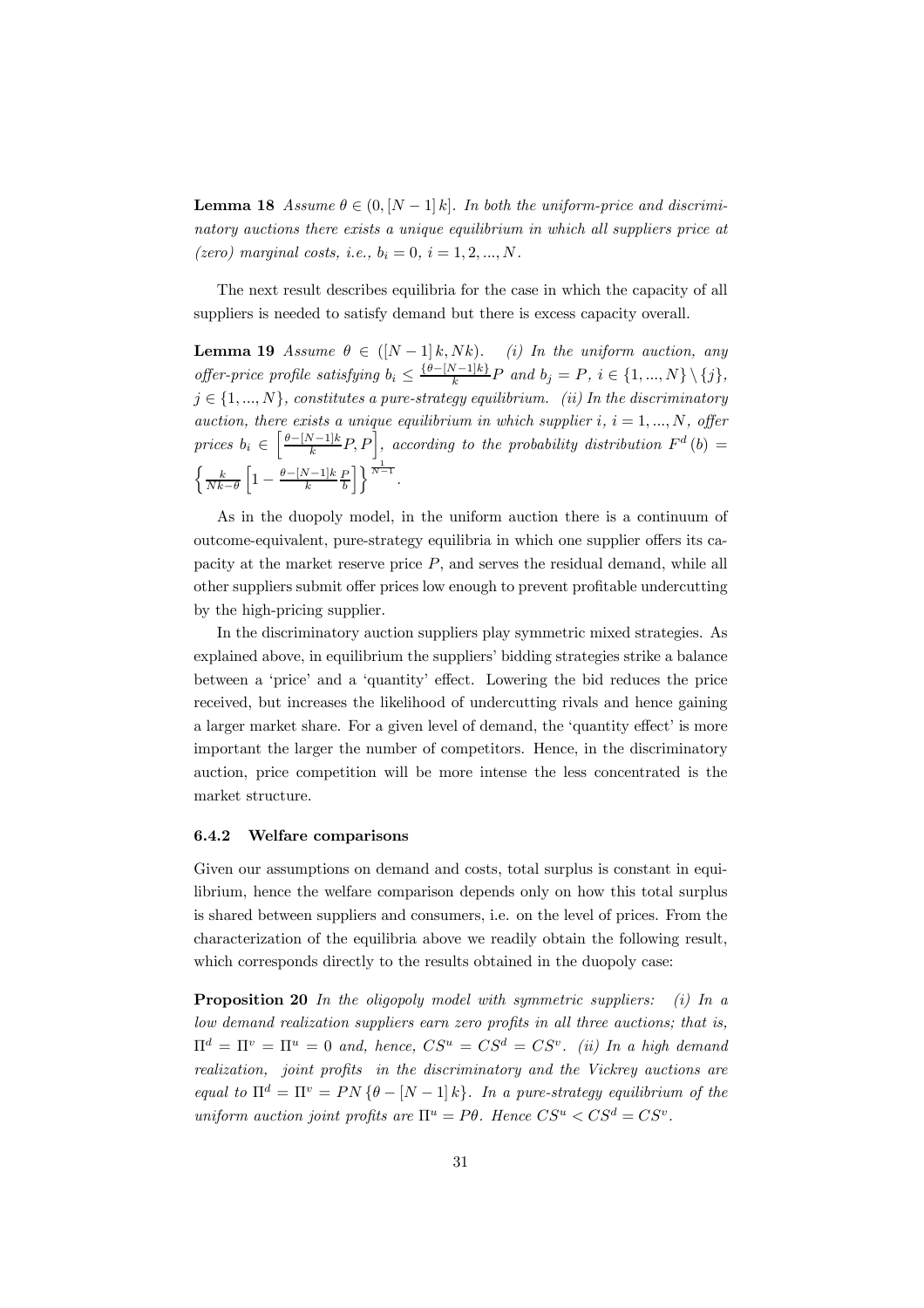In low demand realizations the three auction types are again equivalent in welfare terms. In high demand realizations the uniform auction is out-performed in consumer surplus terms by both the discriminatory and Vickrey auctions.

Note that market structure affects the equilibrium outcomes differently in the three auction formats. In all auction formats, the threshold that determines whether demand is 'low' or 'high' is increasing in the number of suppliers; in other words, pricing at marginal cost is more likely in a more fragmented industry. However, in the discriminatory auction, as opposed to the other two auction formats, the market structure also affects strategies in high demand realizations. Consequently, a more fragmented market structure will improve market performance in all three cases, but the effect will tend to be greater for a discriminatory auction.

# 7 Conclusions

We have characterized suppliers' equilibrium pricing behavior in Vickrey, uniform and discriminatory auctions in a series of multi-unit auction models which reflect some of the key features of electricity auctions. The properties of the equilibria have been compared in terms of the resulting levels of overall welfare, consumer surplus and profits.

We can only derive two unambiguous conclusions from this analysis: first, the uniform auction is always (weakly) outperformed by the discriminatory auction in terms of consumer surplus, and second, the Vickrey auction results in the highest level of productive efficiency. The ranking across auctions otherwise remains ambiguous. There are capacity and cost configurations for which the uniform and the discriminatory auctions guarantee productive efficiency but lead to lower prices than the Vickrey auction. However the reverse ranking can also hold. In some cases the choice between a uniform and the discriminatory auction is a trade-off between productive efficiency and higher prices. In other cases the discriminatory auction dominates the uniform auction. The choice of an auction format ought therefore to be viewed as an empirical issue which depends upon demand, the cost-capacity configuration of the industry under consideration, and the particular preferences of the regulator.

From a methodological point of view, this paper has also contributed to the analysis of multi-unit electricity auctions in a number of ways. First, we have shown that the set of equilibrium outcomes in Vickrey, uniform and discriminatory auctions is essentially independent of the number of admissible steps in suppliers' offer-price functions, so as long as this number is finite. This reduces much of the complexity involved in the analysis of multi-unit auctions as it allows us to focus on the single-unit case with no significant loss in generality.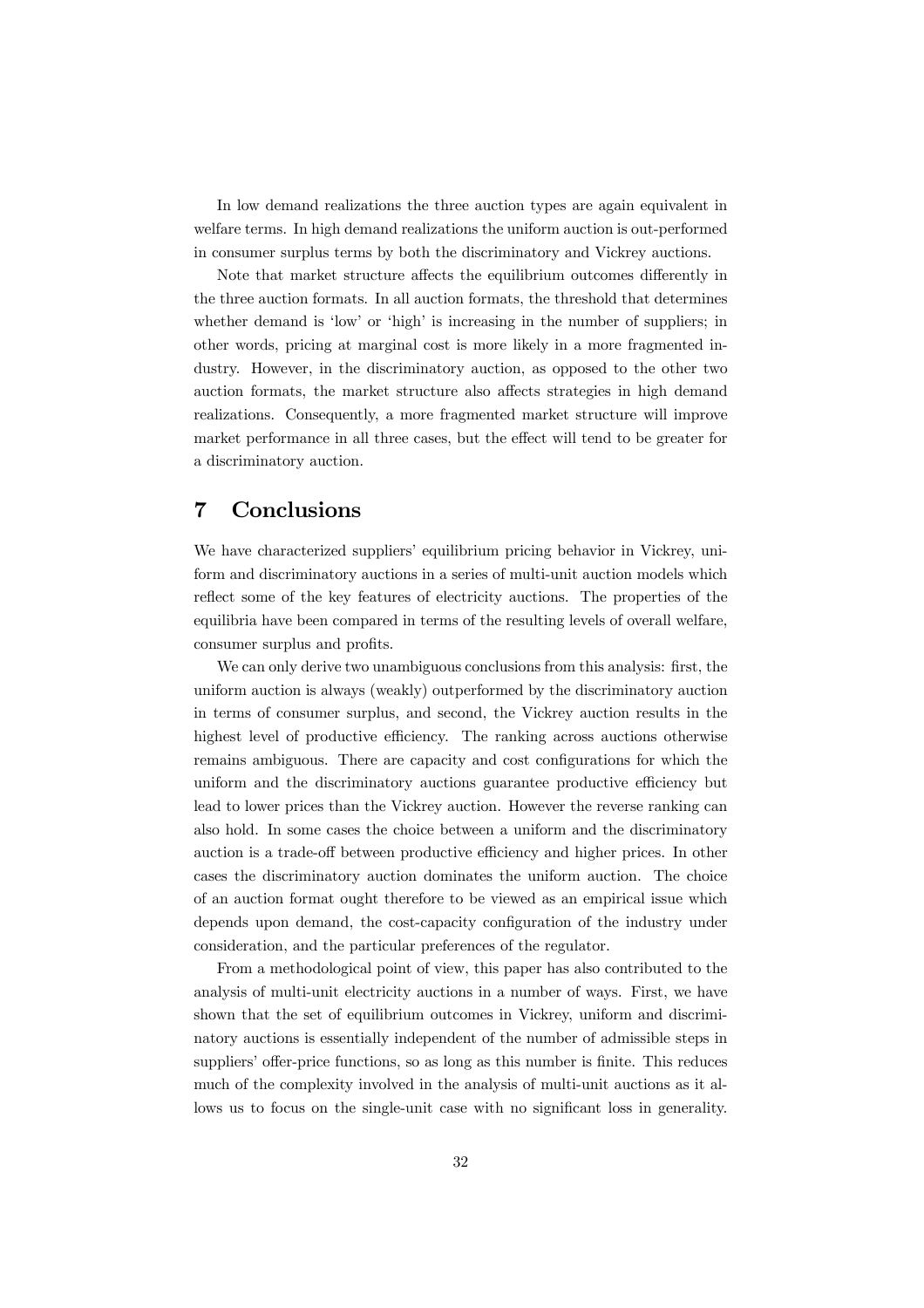Secondly, we have demonstrated that the 'implicitly collusive' equilibria found in the uniform auction when offer prices are infinitely divisible are unique to this formulation of the auction (i.e. to share auctions), and do not arise when offer-price functions are discrete. Hence the concerns expressed in the literature that uniform auctions may lead to collusive-like outcomes, even in potentially competitive periods when there is considerable excess capacity, are likely misplaced. This point has recently been made independently by Nyborg (2002). Finally, we have provided a characterization of the multi-unit Vickrey auction with reserve pricing and capacity constraints, with downward-sloping demand functions.

### References

- [1] Archibald, C. and P. Malvey (1998) "Uniform-Price Auctions: Update of the Treasury Experience," Working Paper, U.S. Treasury.
- [2] Ausubel, L. and P. Cramton (1998) "Demand Reduction and Inefficiency in Multi-Unit Auctions," Dept. of Economics, University of Maryland.
- [3] Ausubel, L. and P. Cramton (1999) "Vickrey Auctions With Reserve Pricing," Dept. of Economics, University of Maryland.
- [4] Back, K. and J. Zender (1993) "Auctions of Divisible Goods: On the Rationale for the Treasury Experiment," The Review of Financial Studies, 6, 733-764.
- [5] Back, K. and J. Zender (1999) "Auctions of Divisible Goods with Endogenous Supply," Dept. of Economics, University of Arizona.
- [6] Belzer, G. and V. Reinhart (1996) "Some Evidence on Bid Sharing and the Use of Information in the U.S. Treasury's Auction Experiment," Working Paper, Board of Governors of the Federal Reserve System.
- [7] Binmore, K. and J. Swierzbinski (2000) "Treasury Auctions: Uniform or Discriminatory?" Review of Economic Design, 5, 387-410.
- [8] Brunekreeft, G. (2001) "A Multiple-Unit, Multiple-Period Auction in the British Electricity Spot Market," Energy Economics, 23, 99-118.
- [9] Cameron, L. and P. Cramton (1999) "The Role of the ISO in U.S. Electricity Markets: A Review of Restructuring in California and the PJM," Electricity Journal, April, 71-81.
- [10] Crampes, C. and A. Creti (2001) "Price Bids and Capacity Choice in Electricity Markets," IDEI, University of Toulouse.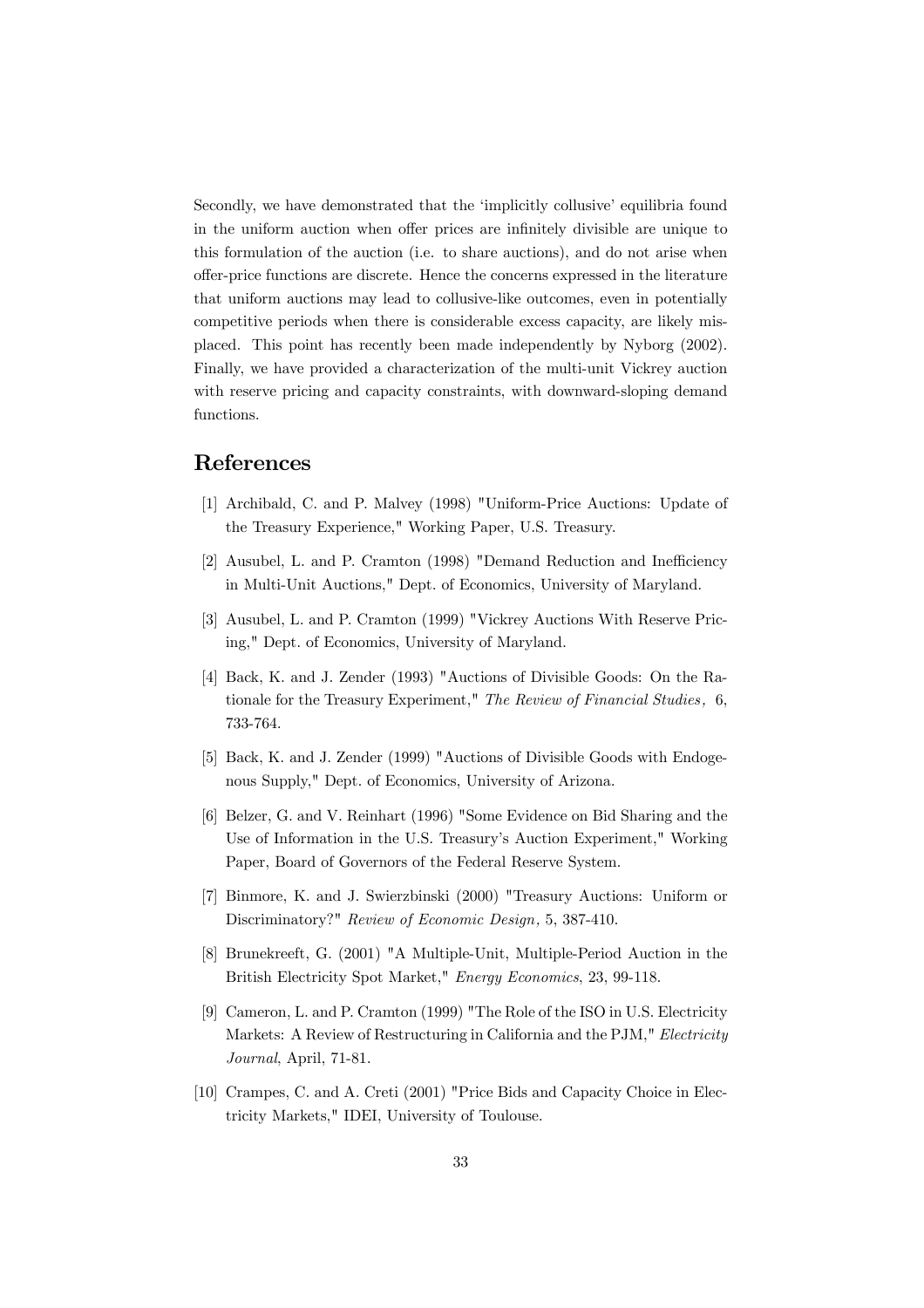- [11] Cramton, P. and R. Wilson (1998) "A Review of ISO New England's Proposed Market Rules," GSB, Stanford University.
- [12] Fabra, N. (2001) "Tacit Collusion in Repeated Auctions: Uniform Versus Discriminatory," forthcoming in the Journal of Industrial Economics.
- [13] Federico, G. and D. Rahman (2001) "Bidding in an Electricity Pay-As-Bid Auction," Discussion Paper No 2001-W5, Nuffield College.
- [14] Fehr, N-H. von der, and D. Harbord (1993) "Spot Market Competition in the UK Electricity Industry," Economic Journal, 103, 531-546.
- [15] Fehr, N-H. von der, and D. Harbord (1998) "Competition in Electricity Spot Markets: Economic Theory and International Experience," Memorandum No. 5/98, Dept. of Economics, University of Oslo.
- [16] Frontier Economics (2001) "Random Wobbles in the Balancing Mechanism? An Assessment of NETA in Action," London.
- [17] Fudenberg, D. and J. Tirole (1995) Game Theory, Cambridge, MA: MIT Press.
- [18] García-Díaz, A. and P. Marín (2000) "Strategic Bidding in Electricity Pools with Short-Lived Bids: An Application to the Spanish Market," forthcoming in the International Journal of Industrial Organization.
- [19] García-Díaz, A. (2000) "Uniform Price Versus Pay Your Bid Multi-Unit Auctions Under Complete Information," Dept. of Economics, Universidad Carlos III, Madrid.
- [20] Green, R. and D. Newbery (1992) "Competition in the British Electricity Spot Market," Journal of Political Economy, 100, 929-53.
- [21] Harbord, D. and C. McCoy (2000) "Mis-Designing the Electricity Market," European Competition Law Review, May, 258-260.
- [22] Hobbs, B., M. Rothkopf and L. Hyde (2000) "Evaluation of a Truthful Revelation Auction in the Context of Energy Markets with Nonconcave Benefits," Journal of Regulatory Economics, 18, 5-32.
- [23] Kahn, A., P. Cramton, R. Porter and R. Tabors (2001) "Uniform Pricing or Pay-As-Bid Pricing: A Dilemma for California and Beyond," Electricity Journal, July, 70-79.
- [24] Klemperer, P. (2001) "Why Every Economist Should Learn Some Auction Theory," in Advances in Economics and Econometrics: Invited Lectures to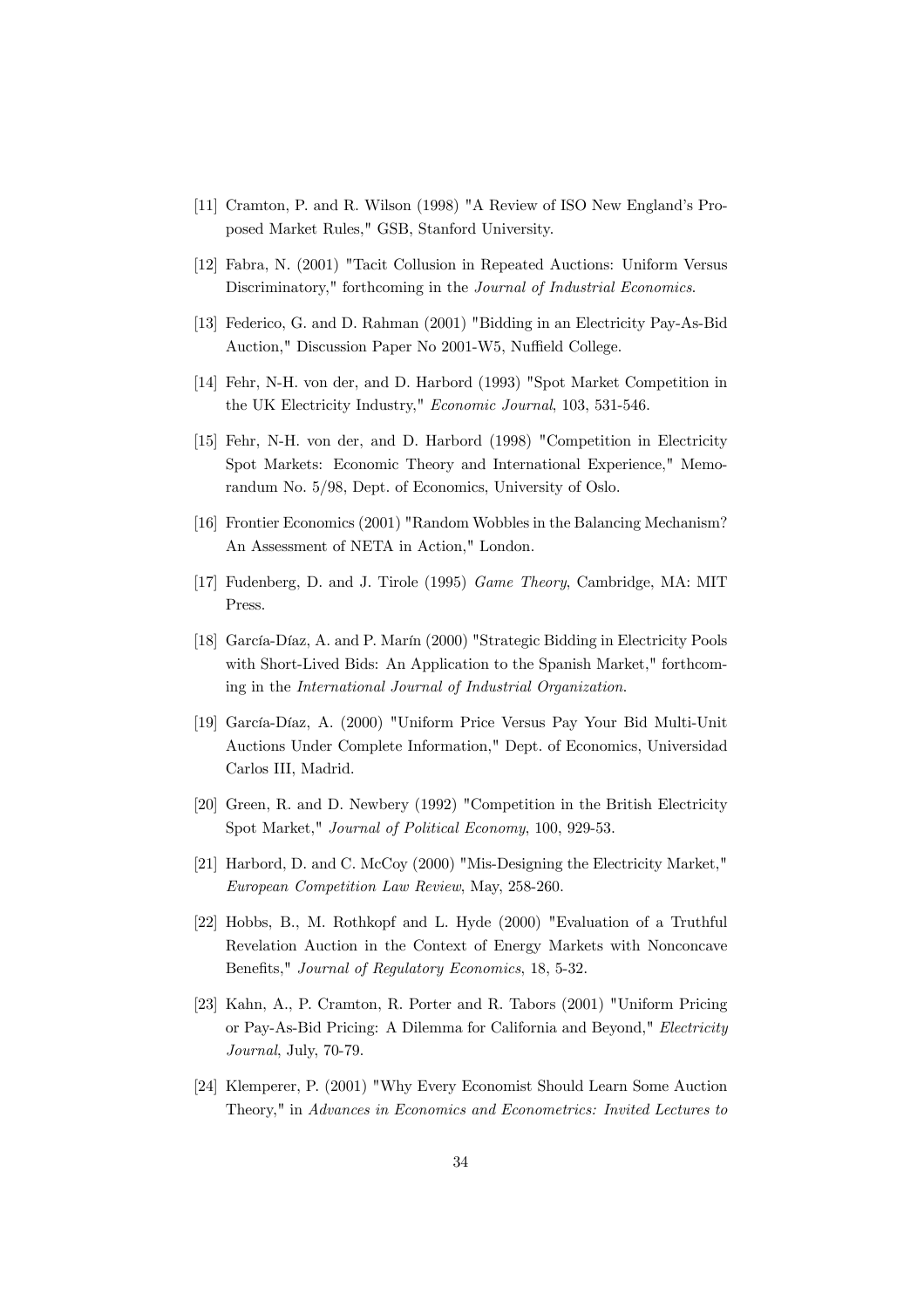The Eighth World Congress of the Econometric Society (M. Dewatripont, L. Hansen and S. Turnovksy eds.), Cambridge UK: Cambridge University Press.

- [25] Klemperer, P. (2002) "What Really Matters in Auction Design," Journal of Economic Perspectives, 16, 169-190.
- [26] Krishna, K. and T. Tranaes (2001) "Providing Uncertain Quantities Efficiently: Theory and Applications to Electricity Deregulation," University of Copenhagen, CIE, and EPRU.
- [27] Maskin, E. and J. Riley (2000) "Asymmetric Auctions," Review of Economic Studies, 67, 413-438.
- [28] Nyborg, K. (2002) "Underpricing and Market Power in Uniform-Price Auctions," IFA Working Paper 358, London.
- [29] Ofgem (1999) "The New Electricity Trading Arrangements, Volume 1," UK Office of Energy Regulation, London.
- [30] Ofgem (2000a) "The Market Abuse Licence Condition for Generators: A Decision Document," UK Office of Energy Regulation, London.
- [31] Ofgem (2000b) "Introduction of a 'Market Abuse' Condition into the Licences of Certain Generators: Ofgem's Initial Submission to the Competition Commission," UK Office of Energy Regulation, London.
- [32] Ofgem (2001) "The New Electricity Trading Arrangements: A Review of the First Three Months," UK Office of Energy Regulation, London.
- [33] Parisio, L. and B. Bosco (2002) "Market Power and the Power Market: Multiunit Bidding and (In)Efficiency in Electricity Auctions," University of Milan-Bicocca.
- [34] Rassenti, S., V. Smith and B. Wilson (2001) "Discriminatory Price Auctions in Electricity Markets: Low Volatility at the Expense of High Price Levels," Dept. of Economics, University of Arizona.
- [35] Rothkopf, M., T. Teisberg and E. Kahn (1990) "Why Are Vickrey Auctions Rare?" Journal of Political Economy, 98, 94-109.
- [36] Vickrey, W. (1961) "Counterspeculation, Auctions and Competitive Sealed Tenders," The Journal of Finance, 16, 8-37.
- [37] Wang, J. and J. Zender (2002) "Auctioning Divisible Goods," Economic Theory 19, 673-705.